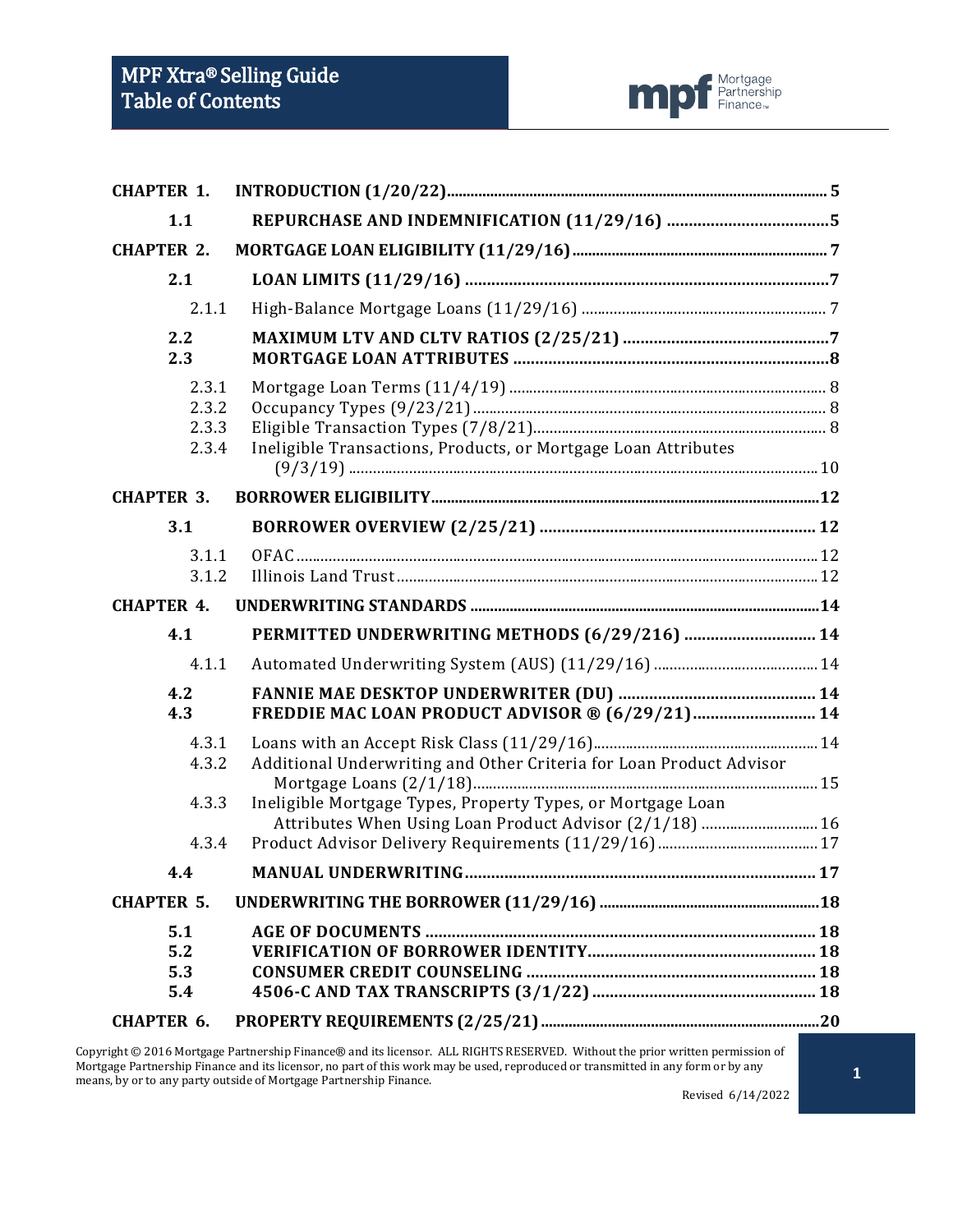

| <b>CHAPTER 7.</b>  |                                                               |  |
|--------------------|---------------------------------------------------------------|--|
| <b>CHAPTER 8.</b>  |                                                               |  |
| <b>CHAPTER 9.</b>  |                                                               |  |
| 9.1                | <b>GENERAL MORTGAGE INSURANCE REQUIREMENTS (11/29/16)  23</b> |  |
| <b>CHAPTER 10.</b> |                                                               |  |
| 10.1               |                                                               |  |
| 10.2               |                                                               |  |
| 10.3               |                                                               |  |
| 10.4               |                                                               |  |
| <b>CHAPTER 11.</b> |                                                               |  |
| 11.1               |                                                               |  |
| <b>CHAPTER 12.</b> |                                                               |  |
| 12.1               |                                                               |  |
| 12.2               |                                                               |  |
| 12.3               |                                                               |  |
| 12.4               |                                                               |  |
| 12.5               |                                                               |  |
| <b>CHAPTER 13.</b> |                                                               |  |
| 13.1               |                                                               |  |
| 13.1.1             |                                                               |  |
| 13.1.2             |                                                               |  |
| 13.2               | ESTABLISHING A MANDATORY DELIVERY COMMITMENT  30              |  |
| 13.2.1             | 0btaining a Mandatory Delivery Commitment (1/20/22) 30        |  |
| 13.2.2             |                                                               |  |
| 13.2.3             |                                                               |  |
| 13.2.4             |                                                               |  |
| 13.2.5             |                                                               |  |
| 13.2.6             |                                                               |  |
| 13.3               | <b>ESTABLISHING A BEST EFFORTS DELIVERY COMMITMENT</b>        |  |
|                    |                                                               |  |
| 13.3.1             | Obtaining a Best Efforts Delivery Commitment (10/27/17) 35    |  |
| 13.3.2             |                                                               |  |
| 13.3.3             |                                                               |  |
| 13.3.4             |                                                               |  |
| 13.3.5             |                                                               |  |
| 13.3.6             |                                                               |  |

Copyright © 2016 Mortgage Partnership Finance® and its licensor. ALL RIGHTS RESERVED. Without the prior written permission of Mortgage Partnership Finance and its licensor, no part of this work may be used, reproduced or transmitted in any form or by any means, by or to any party outside of Mortgage Partnership Finance.

Revised 6/14/2022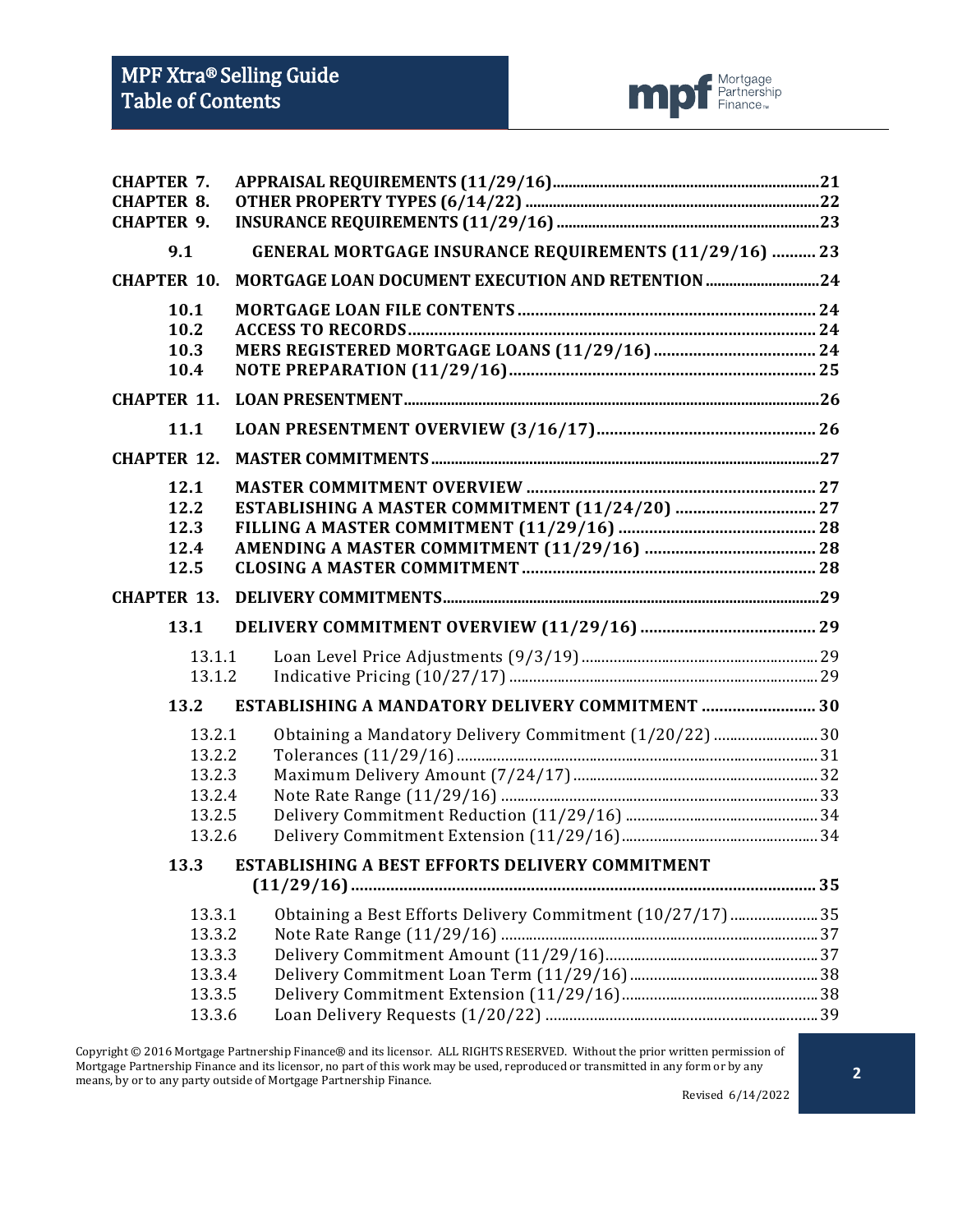

|                              | 13.3.7                               |                                                                                                                       |  |
|------------------------------|--------------------------------------|-----------------------------------------------------------------------------------------------------------------------|--|
| 13.4<br>13.5                 |                                      |                                                                                                                       |  |
|                              | 13.5.1<br>13.5.2<br>13.5.3<br>13.5.4 | Calculation of the Pair-off Fee and the Over-Delivery Fee<br>Worse-Case Pricing for Best Efforts Delivery Commitments |  |
| <b>CHAPTER 14.</b>           |                                      |                                                                                                                       |  |
| 14.1<br>14.2<br>14.3<br>14.4 |                                      | CONVENTIONAL MORTGAGE LOAN SEASONING REQUIREMENTS                                                                     |  |
|                              | 14.4.1<br>14.4.2<br>14.4.3           |                                                                                                                       |  |
|                              |                                      |                                                                                                                       |  |
| 15.1                         |                                      |                                                                                                                       |  |
|                              | 15.1.1<br>15.1.2                     | New York Consolidation, Extension, and Modification Agreements 53                                                     |  |
| 15.2                         |                                      |                                                                                                                       |  |
|                              | 15.2.1                               |                                                                                                                       |  |
| 15.3                         |                                      |                                                                                                                       |  |
|                              | 15.3.1<br>15.3.2                     |                                                                                                                       |  |
| 15.4                         |                                      | MPF PROGRAM CUSTODIAN FEES AND SERVICE CHARGES (3/16/17) 57                                                           |  |
|                              |                                      |                                                                                                                       |  |
| 16.1<br>16.2                 |                                      |                                                                                                                       |  |
| <b>CHAPTER 17.</b>           |                                      |                                                                                                                       |  |
| 17.1<br>17.2                 |                                      |                                                                                                                       |  |

Copyright © 2016 Mortgage Partnership Finance® and its licensor. ALL RIGHTS RESERVED. Without the prior written permission of Mortgage Partnership Finance and its licensor, no part of this work may be used, reproduced or transmitted in any form or by any means, by or to any party outside of Mortgage Partnership Finance. Revised 6/14/2022

**3**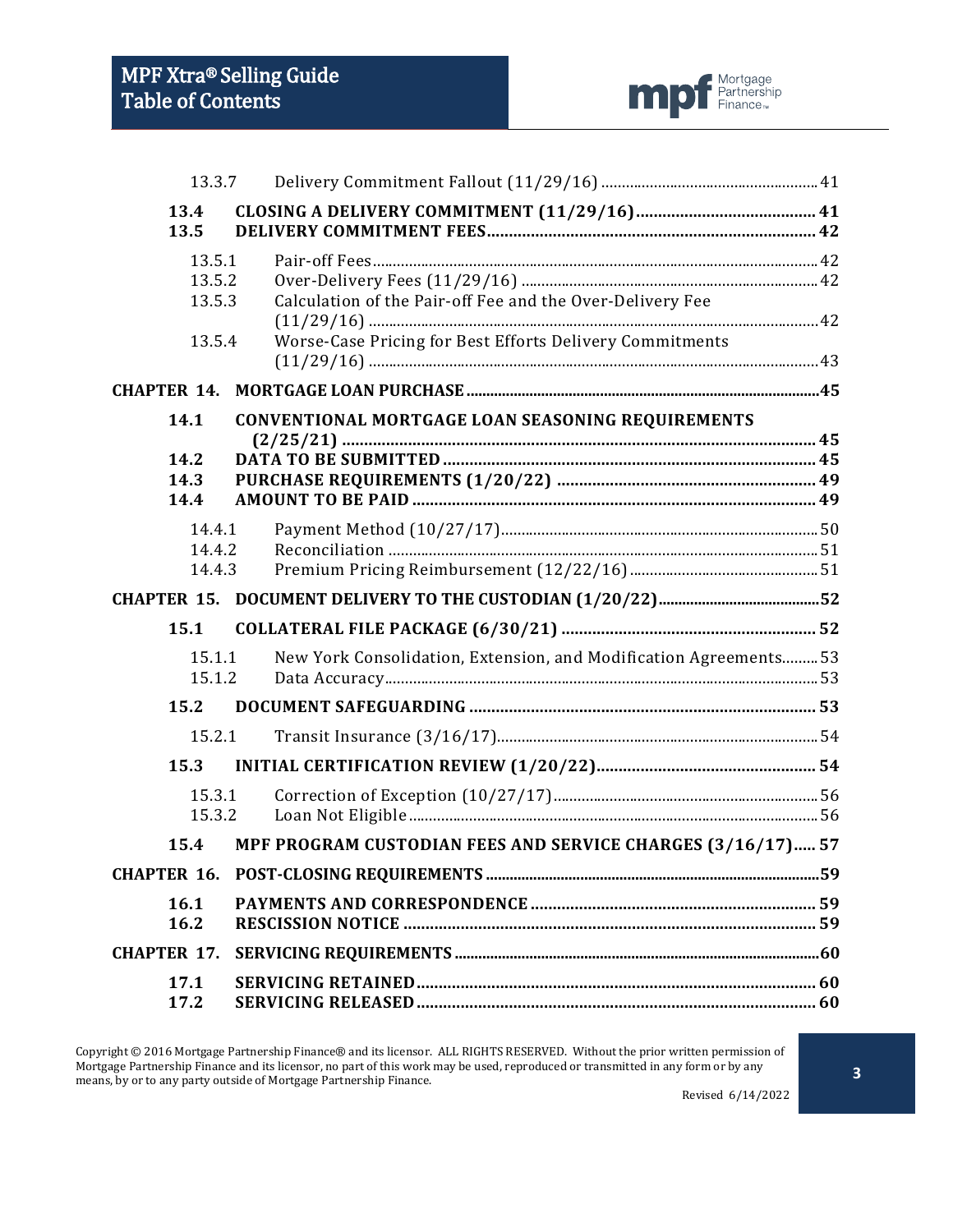

| 17.2.1 |  |
|--------|--|
|        |  |

Copyright © 2016 Mortgage Partnership Finance® and its licensor. ALL RIGHTS RESERVED. Without the prior written permission of Mortgage Partnership Finance and its licensor, no part of this work may be used, reproduced or transmitted in any form or by any means, by or to any party outside of Mortgage Partnership Finance.

Revised 6/14/2022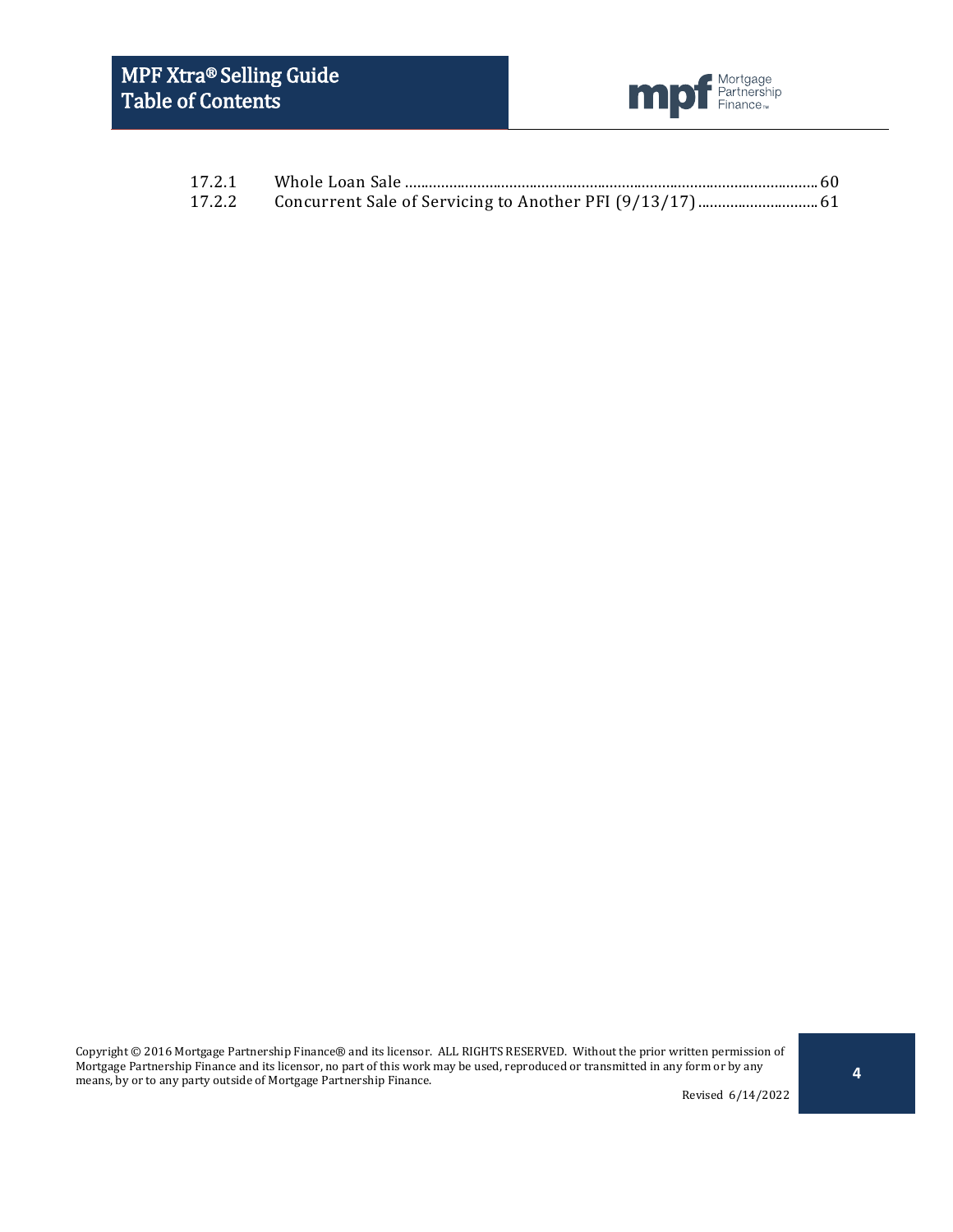

# <span id="page-4-0"></span>**CHAPTER 1. INTRODUCTION (1/20/22)[1](#page-4-2)**

The MPF Xtra® Selling Guide ("Selling Guide"), the MPF Program Guide, the MPF Xtra Servicing Guide, product specific manuals, forms, exhibits, (together referred to herein as the "Guides"), and the Applicable Agreements apply to all Participating Financial Institutions (PFIs) originating or delivering MPF Xtra Mortgage Loans into the MPF Program. This Selling Guide outlines the requirements and/or processes for Participating Financial Institutions (PFIs) to originate, underwrite, and deliver residential mortgages under the MPF Program's Xtra product. The guidelines are designed to establish sound underwriting criteria and support the MPF Program's mortgage product offerings. This Selling Guide generally follows industry standards guidelines with some enhancements, restrictions, or overlays. All MPF Xtra Mortgage Loans delivered under the MPF Program must meet these guidelines. PFIs must abide by the procedures, terms, and conditions set forth in this Selling Guide, as it may be amended from time to time. Failure of a PFI to perform its obligations under either the Applicable Agreements or the Guides constitutes an Event of Default entitling the MPF Bank to exercise all available remedies as provided in the Guides and Applicable Agreements.

For any topics not addressed in the Guides, including the Program Guide and the MPF Xtra Selling Guide, the Originator must follow the requirements of the Fannie Mae Selling Guide. Whenever the Fannie Mae Selling Guide directs communication to Fannie Mae or to utilize systems that are only available to Fannie Mae Seller/Servicers, PFIs must contact the MPF Provider. PFIs should not communicate with Fannie Mae directly.

## <span id="page-4-1"></span>**1.1 Repurchase and Indemnification (11/29/16)[2](#page-4-3)**

When a PFI, as Originator, Servicer or otherwise, fails to comply with the requirements of the PFI Agreement, Guides, Applicable Law or terms of Mortgage Loan documents, the PFI, Originator or Servicer may be required to repurchase Mortgage Loans which are impacted by such failure, in addition to covering any related costs or losses incurred by the MPF Provider as a result of holding the Mortgage Loans. The PFI must deposit funds into the P&I Custodial Account established with the MPF Provider by the date of liquidation. The PFI will repurchase the Mortgage Loan for the "Loan Repurchase Amount" determined by the MPF Bank, based on the following:

The book value of the Mortgage; plus

 <sup>1</sup> MPF Announcement 2022-03 (1/20/22)

MPF Announcement 2016-18 (11/29/16)

<sup>2</sup> MPF Announcement 2016-18 (11/29/16)

<span id="page-4-3"></span><span id="page-4-2"></span>Copyright © 2016 Mortgage Partnership Finance® and its licensor. ALL RIGHTS RESERVED. Without the prior written permission of Mortgage Partnership Finance and its licensor, no part of this work may be used, reproduced or transmitted in any form or by any means, by or to any party outside of Mortgage Partnership Finance.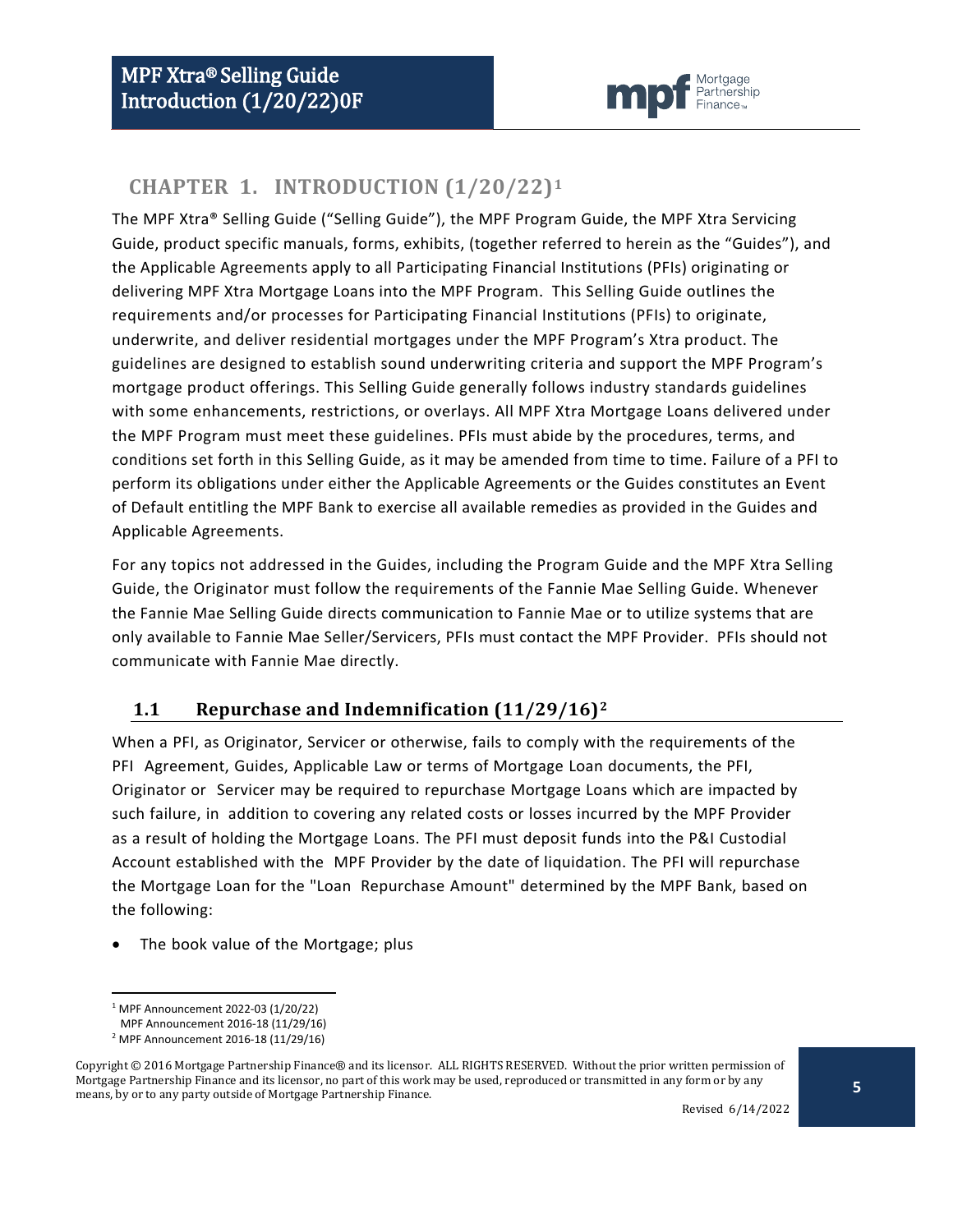

• Interest at the "Pass-through Rate" (the Note Rate minus the Servicing Fee percentage) to the date of liquidation.

The Servicer at the time of repurchase is responsible for reporting the date and details of the liquidation to the Master Servicer in the next monthly reports due, as specified in MPF Xtra Servicing Guide. When any Mortgage Loan is repurchased, the Investor retains all LLPAs, IPAs and any premiums which were paid in connection with the Mortgage Loan.

As an alternative, the MPF Provider may, with the concurrence of the Investor, elect not to require repurchase but nonetheless require the PFI, Originator or Servicer, as appropriate, to execute a specific indemnification agreement covering the impacted Mortgage Loans. A PFI which purchases loans to be delivered under the MPF Xtra product is required to take steps to ensure that loans originated by third parties are in compliance with all Applicable Laws, which include without limitation, predatory lending laws.

The MPF Provider waives its right to enforce Section 3.05 (Adverse Investor Determination) of the MPF Xtra Addendum to the PFI Agreement. This waiver does not relieve the PFI of any of its other obligations, duties or requirements under the PFI Agreement, the MPF Xtra Addendum, and the MPF Guides, Applicable Law or the terms of the Mortgage documents. Nor does this change affect any other rights of the MPF Provider, an MPF Bank or Fannie Mae under the PFI Agreement and MPF Xtra Addendum, including, without limitation, the right to require repurchase of a Mortgage or indemnification for a reason other than those stated in Section 3.05 of the MPF Xtra Addendum.

Copyright © 2016 Mortgage Partnership Finance® and its licensor. ALL RIGHTS RESERVED. Without the prior written permission of Mortgage Partnership Finance and its licensor, no part of this work may be used, reproduced or transmitted in any form or by any means, by or to any party outside of Mortgage Partnership Finance.

**6**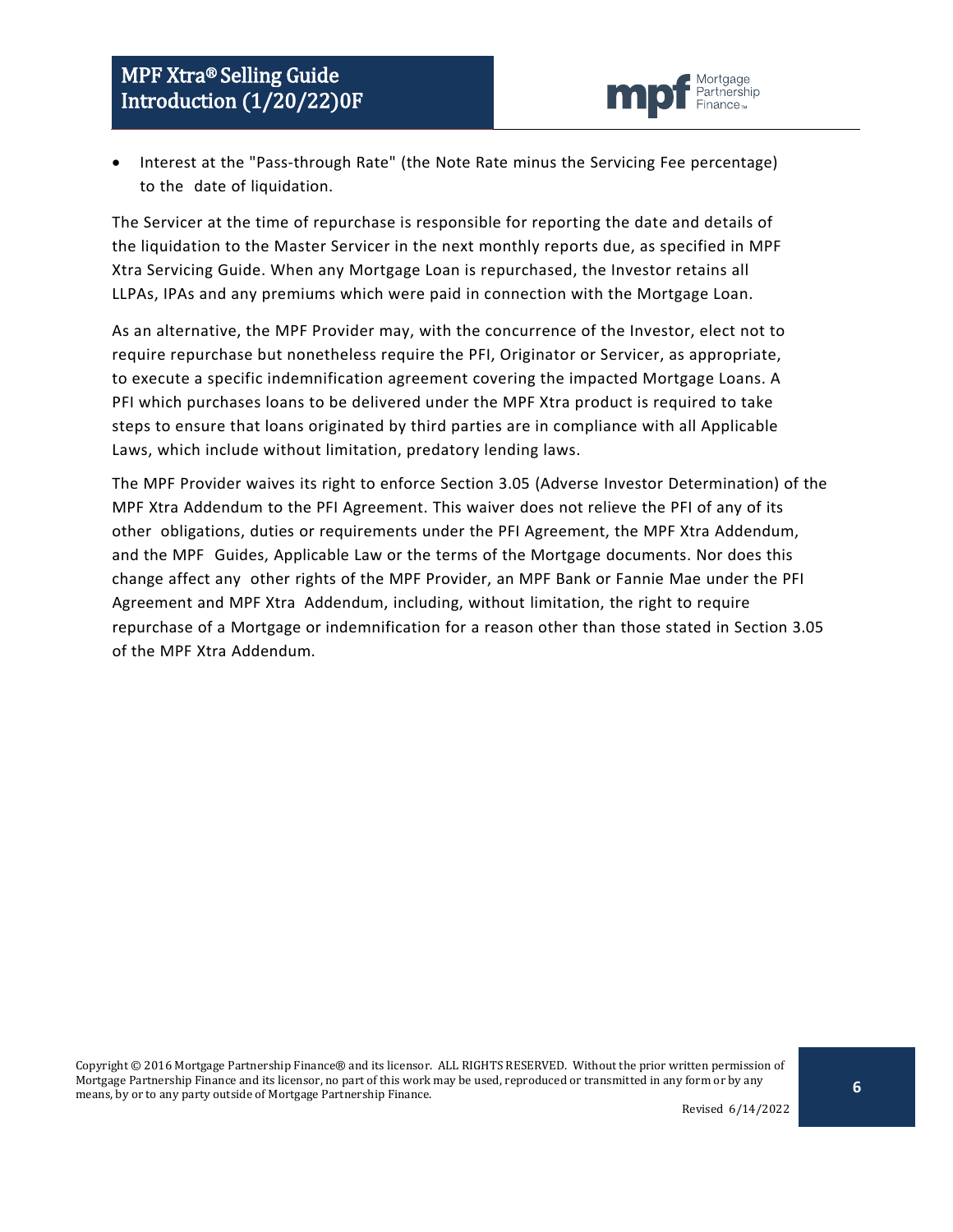

# <span id="page-6-0"></span>**CHAPTER 2. MORTGAGE LOAN ELIGIBILITY (11/29/16)[3](#page-6-4)**

For the following topics, Originators must comply with Fannie Mae Selling Guide Chapter B2: Eligibility and all subchapters in their entirety and the requirements described below:

| Loan Limits                                                | Mortgage Loan Attributes          |
|------------------------------------------------------------|-----------------------------------|
| High-Balance Mortgage Loans                                | <b>Eligible Transaction Types</b> |
| Ineligible Transactions, Products, or<br><b>Attributes</b> |                                   |

## <span id="page-6-1"></span>**2.1 Loan Limits (11/29/16)[4](#page-6-5)**

The following maximum original loan amounts apply to Conventional Mortgage Loans delivered under the MPF Xtra product. Originators must comply with the Fannie Mae Selling Guide regarding loan limits. In addition, loan limits are published by the FHFA and can be found at the following link:

[http://www.fhfa.gov/DataTools/Downloads/Pages/Conforming-Loan-Limits.aspx.](http://www.fhfa.gov/DataTools/Downloads/Pages/Conforming-Loan-Limits.aspx)

#### <span id="page-6-2"></span>**2.1.1 High-Balance Mortgage Loans (11/29/16)[5](#page-6-6)**

To determine the maximum original loan amount for High-Balance Mortgage Loans, see the loan limit lookup table on Fannie Mae's website which can be found at the following link:

[https://www.fanniemae.com/singlefamily/loan-limits.](https://www.fanniemae.com/singlefamily/loan-limits)

#### <span id="page-6-3"></span>**2.2 Maximum LTV and CLTV Ratios (2/25/21)[6](#page-6-7)**

Originators must comply with the Fannie Mae Selling Guide chapter B2-1.2 LTV, CLTV, HCLTV, and Subordinate Financing and all subchapters in their entirety. In addition, Originators must use the Fannie Mae eligibility grids to determine the maximum LTV/CLTV for Mortgage Loans sold under the MPF Xtra product. A Link to the most recent eligibility matrix is located below:

Fannie [Mae Eligibility](https://www.fanniemae.com/content/eligibility_information/eligibility-matrix.pdf) Matrix

Revised 6/14/2022

<span id="page-6-4"></span> <sup>3</sup> MPF Announcement 2016-18 (11/29/16)

<sup>4</sup> MPF Announcement 2016-18 (11/29/16)

<sup>5</sup> MPF Announcement 2016-18 (11/29/16)

<sup>6</sup> MPF Announcement 2021-17 (2/25/21)

MPF Announcement 2016-18 (11/29/16)

<span id="page-6-7"></span><span id="page-6-6"></span><span id="page-6-5"></span>Copyright © 2016 Mortgage Partnership Finance® and its licensor. ALL RIGHTS RESERVED. Without the prior written permission of Mortgage Partnership Finance and its licensor, no part of this work may be used, reproduced or transmitted in any form or by any means, by or to any party outside of Mortgage Partnership Finance.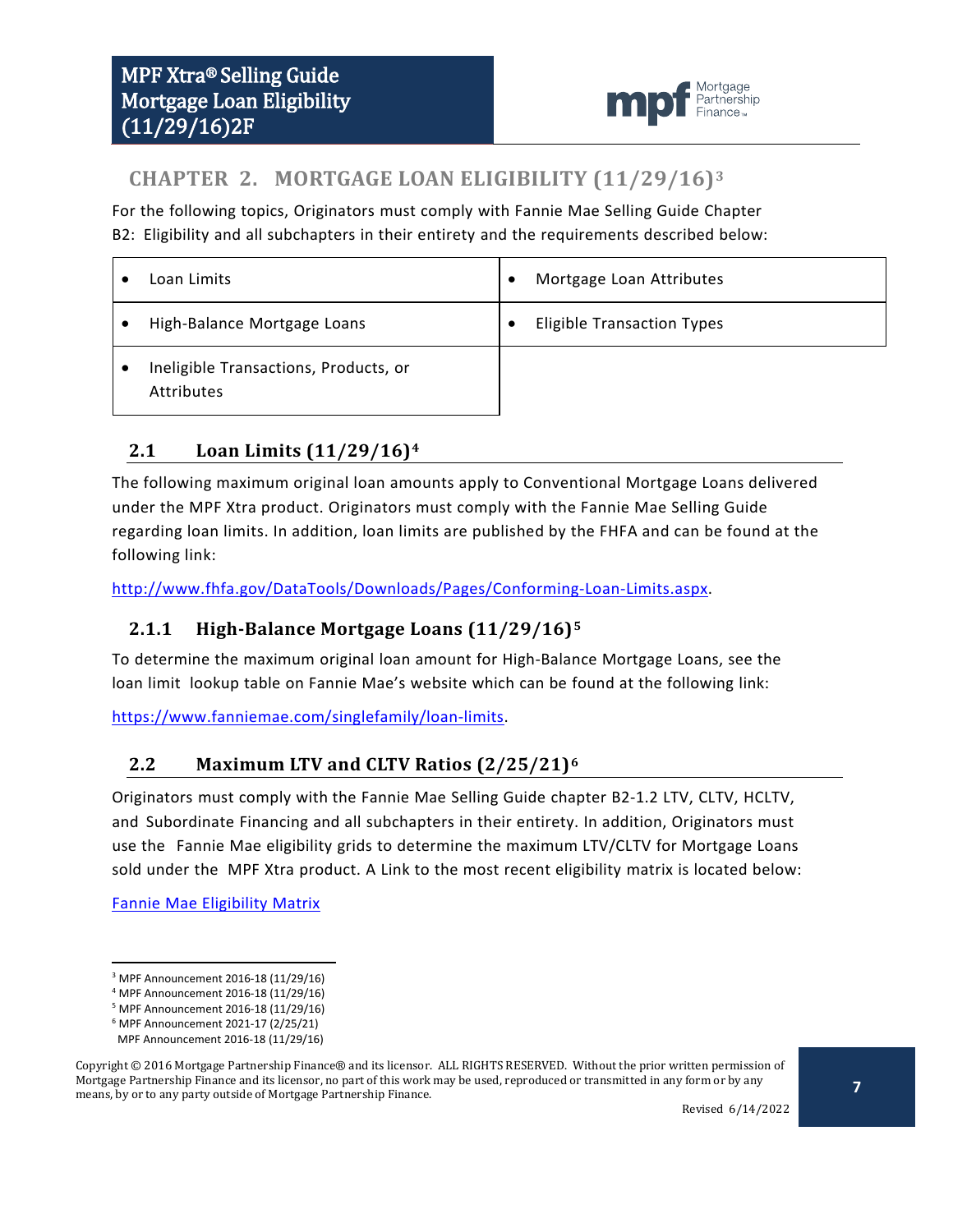

#### <span id="page-7-0"></span>**2.3 Mortgage Loan Attributes**

An investment quality mortgage loan is a loan that is made to a borrower, from whom repayment of the debt can be expected, which is secured by one-to-four unit residential real property and is originated in accordance with the requirements of the MPF Guides and Applicable Laws. The PFI warrants that all Mortgage Loans delivered to the MPF Bank have the characteristics of an investment quality Mortgage Loan.

#### <span id="page-7-1"></span>**2.3.1 Mortgage Loan Terms (11/4/19)[7](#page-7-4)**

The Note must provide for a fixed interest rate and full amortization by maturity through regular fixed monthly payments up to a maximum term of thirty (30) years.

#### <span id="page-7-2"></span>**2.3.2 Occupancy Types (9/23/21)[8](#page-7-5)**

The following occupancy types are eligible for delivery under the MPF Xtra product:

- Principal Residence Properties
- Second Home Properties
- Investment Properties

#### <span id="page-7-3"></span>**2.3.3 Eligible Transaction Types (7/8/21)[9](#page-7-6)**

The following transaction types are eligible for delivery under the MPF Xtra product:

| <b>Purchase Transactions</b>  | <b>RefiNow Transactions</b>               |
|-------------------------------|-------------------------------------------|
| <b>Refinance Transactions</b> | First Mortgage with Subordinate Financing |

<span id="page-7-4"></span> <sup>7</sup> MPF Announcement 2019-57 (11/4/19)

Revised 6/14/2022

MPF Announcement 2016-30 (12/22/16)

<span id="page-7-5"></span><sup>8</sup> MPF Announcement 2021-65 (9/23/21) MPF Announcement 2021-45 (6/21/21)

MPF Announcement 2021-32 (4/13/21)

MPF Announcement 2019-57 (11/4/19)

<span id="page-7-6"></span><sup>9</sup> MPF Announcement 2021-51 (7/8/21)

MPF Announcement 2021-40 (6/5/21)

MPF Announcement 2021-17 (2/25/21)

MPF Announcement 2019-57 (11/4/19)

MPF Announcement 2019-47 (9/3/19) MPF Announcement 2016-18 (11/29/16)

Copyright © 2016 Mortgage Partnership Finance® and its licensor. ALL RIGHTS RESERVED. Without the prior written permission of Mortgage Partnership Finance and its licensor, no part of this work may be used, reproduced or transmitted in any form or by any means, by or to any party outside of Mortgage Partnership Finance.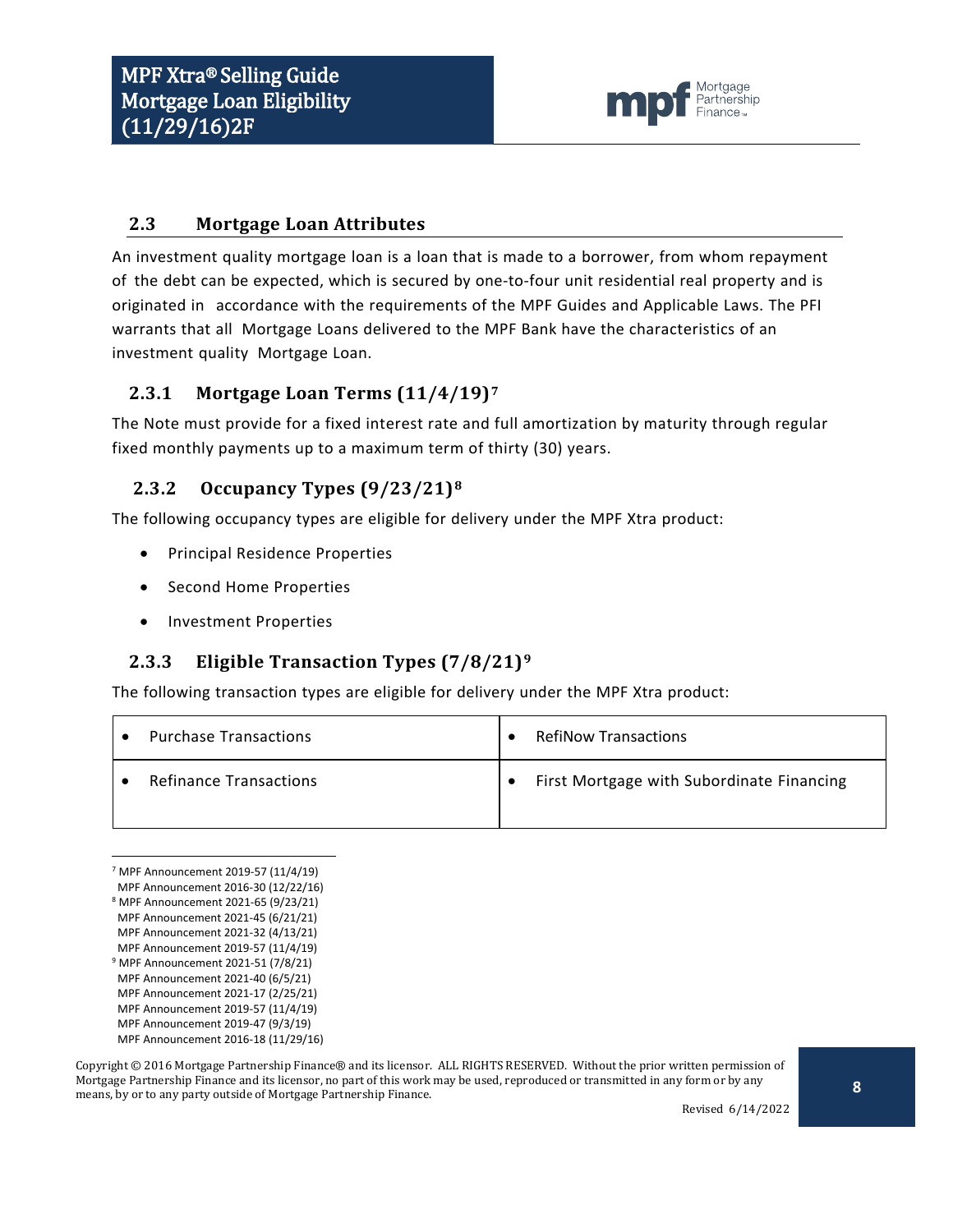

| Texas 50(a)(6) Mortgage Loans                                           | $\bullet$ | First Mortgages with Home Equity Lines of<br>Credit (HELOCs)              |
|-------------------------------------------------------------------------|-----------|---------------------------------------------------------------------------|
| <b>Construction-to-Permanent Transactions</b>                           |           | First Mortgages with Property Assessed<br>Clean Energy (PACE) Loans       |
| New York Consolidation, Extension and<br>Modification Agreements (CEMA) |           | First Mortgages with Community Seconds or<br><b>Community Land Trusts</b> |
| Mortgages Where the Proceeds are Used to<br>Pay Off of a Land Contract  | ٠         | HomeReady Mortgage Loans                                                  |

For the transaction types listed above, Originators must comply with the following Fannie Mae Selling Guide chapters and all subchapters in their entirety:

- Fannie Mae Selling Guide Chapter B2-1.2-03: Home Equity Combined Loan-to-Value (HCLTV) Ratios;
- Fannie Mae Selling Guide Chapter B2-2.1-04: Subordinate Financing;
- Fannie Mae Selling Guide Chapter B2-1.3-01: Purchase Transactions;
- Fannie Mae Selling Guide Chapter B2-1.3-02: Limited Cash-Out Refinance Transactions;
- Fannie Mae Selling Guide Chapter B-2-1.3-03: Cash-Out Refinance Transactions;
- Fannie Mae Selling Guide Chapter B2-1.3-04: Prohibited Refinancing Practices;
- Fannie Mae Selling Guide Chapter B2-1.3-05: Payoff of Installment Land Contract Requirements;
- Fannie Mae Selling Guide Chapter B2-1.5 -04: Escrow Accounts;
- Fannie Mae Selling Guide Chapter B5-3.1-01: Conversion of Construction-to-Permanent Financing Overview;
- Fannie Mae Selling Guide Chapter B5-3.1-02: Conversion of Construction-to-Permanent Financing: Single-Closing Transactions;
- Fannie Mae Selling Guide Chapter B5-3.1-03: Conversion of Construction-to-Permanent Financing: Two-Closing Transactions;
- Fannie Mae Selling Guide Chapter B5-3.4-01: Property Assessed Clean Energy Loans;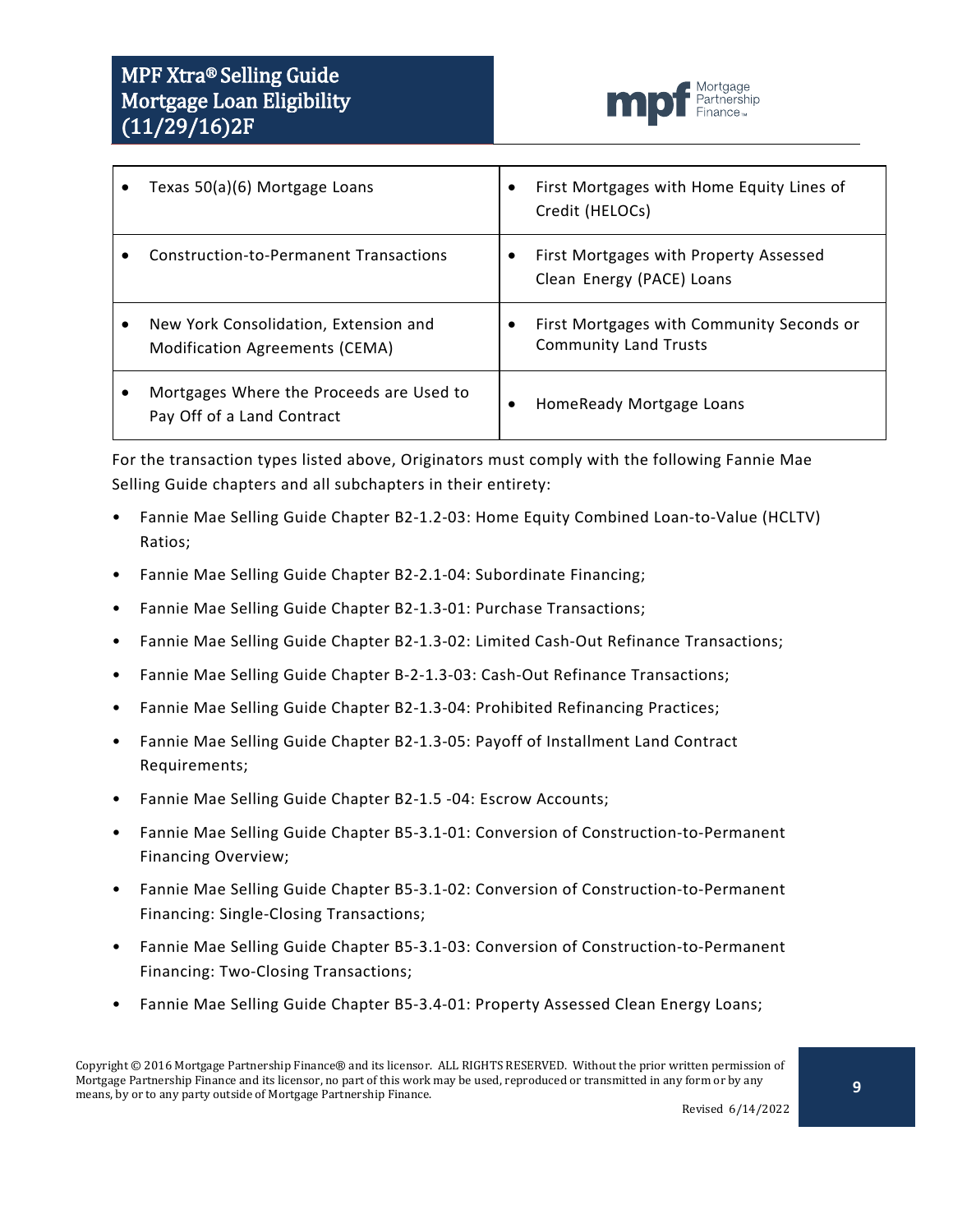

- Fannie Mae Selling Guide Chapter B5-4.2-02: Disaster-Related Limited Cash-Out Refinance Flexibilities;
- Fannie Mae Selling Guide Chapter B5-4.1-01: General Requirements of Texas Section 50(a)(6) Mortgages;
- Fannie Mae Selling Guide Chapter B5-5: Community Seconds, Community Land Trusts and Loans with Resale Restrictions;
- Fannie Mae Selling Guide chapter B5-6: HomeReady Mortgage.
- Fannie Mae Selling Guide Chapter B8-2-02: Special-Purpose Security Instruments;

#### <span id="page-9-0"></span>**2.3.4 Ineligible Transactions, Products, or Mortgage Loan Attributes (9/3/19)[10](#page-9-1)**

The following transactions, products or mortgage loan attributes are ineligible under the MPF Xtra product:

- Co-ops
- Constructions loans where the construction phase has not been completed
- ARMs
- Balloon mortgages
- Interest only
- Home improvement/rehabilitation loans
- Condotels
- Time shares
- Unimproved land
- Agricultural properties, such as farms or ranches
- Properties that are not suitable for year-round occupancy, regardless of location
- Properties on the island of Hawaii located within lava zone 1 or 2, as defined by the U.S. Geological Survey Hawaiian Volcano Observatory
- Mortgage loans secured by properties in Guam, Puerto Rico, or the Virgin Islands

 <sup>10</sup> MPF Announcement 2017-37 (7/24/17)

<span id="page-9-1"></span>Copyright © 2016 Mortgage Partnership Finance® and its licensor. ALL RIGHTS RESERVED. Without the prior written permission of Mortgage Partnership Finance and its licensor, no part of this work may be used, reproduced or transmitted in any form or by any means, by or to any party outside of Mortgage Partnership Finance.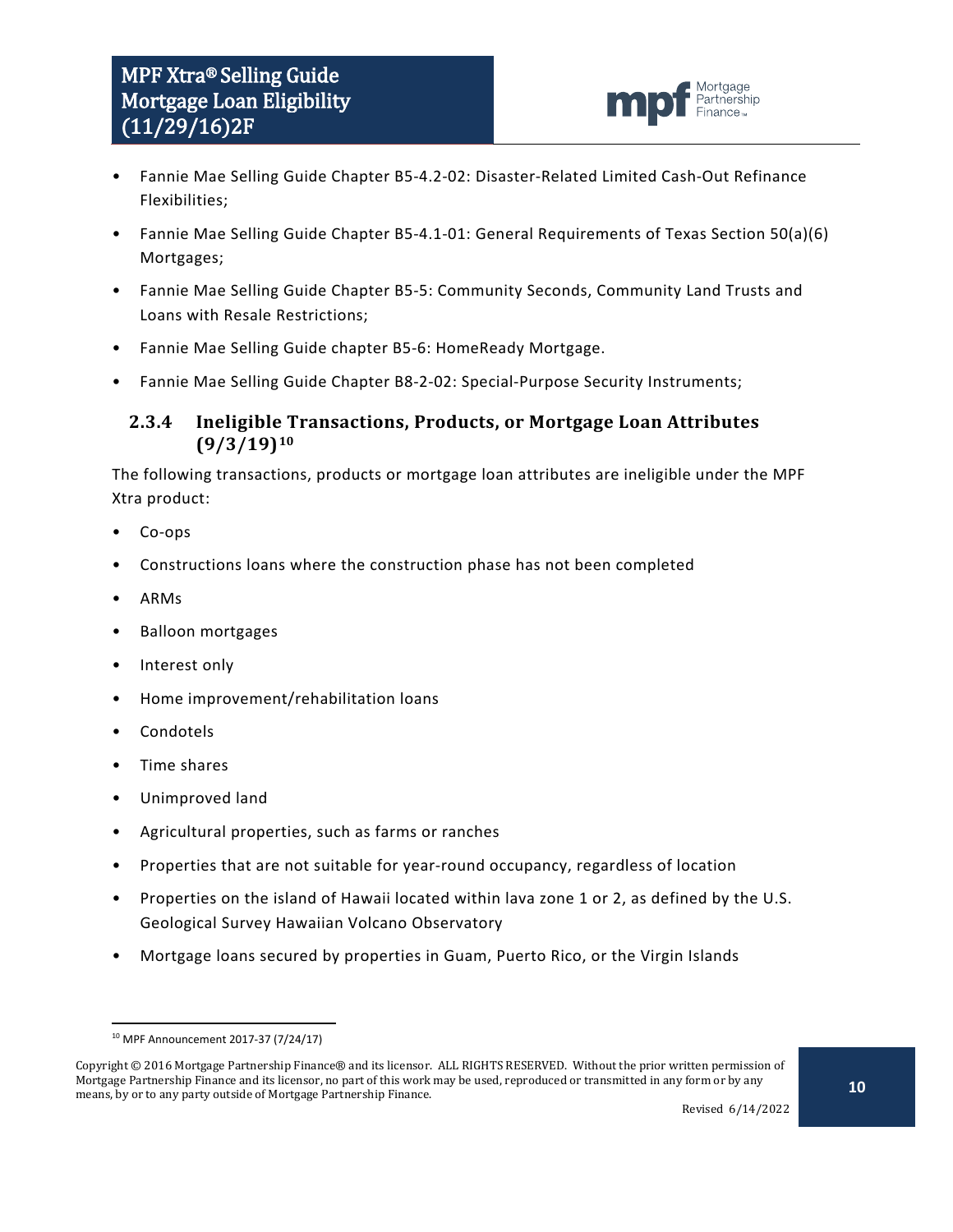# MPF Xtra® Selling Guide Mortgage Loan Eligibility  $(11/29/16)$ <sup>2F</sup>



- Government loans
- Rural Development Section 502 (Blended) Mortgage Loans
- Manually underwritten Refi Plus Mortgage Loans
- HomeStyle Renovation loans
- HomeStyle Energy loans
- Housing Finance Authority (HFA) Preferred Loans
- High Loan-to-Value Refinance Loans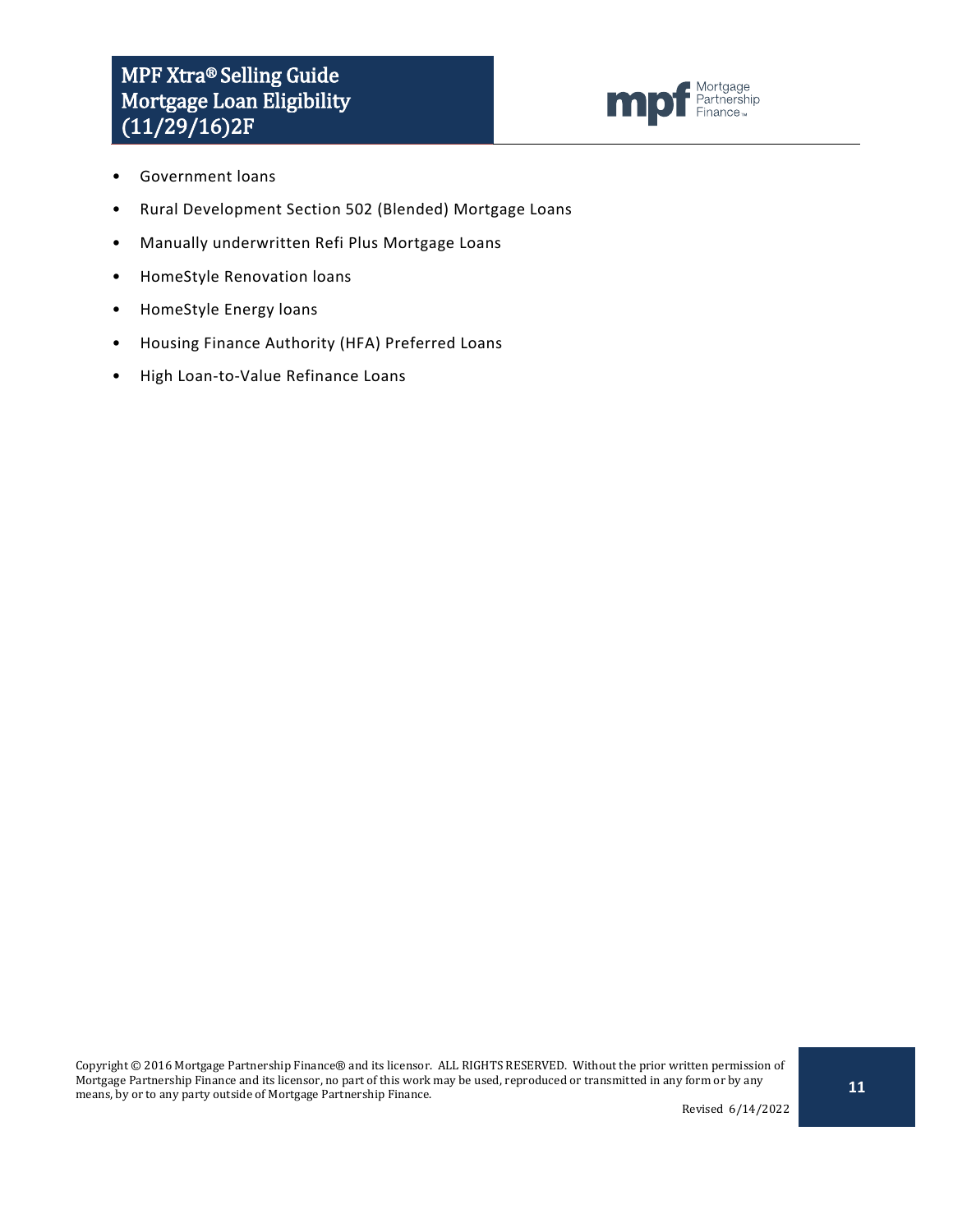

## <span id="page-11-0"></span>**CHAPTER 3. BORROWER ELIGIBILITY**

#### <span id="page-11-1"></span>**3.1 Borrower Overview (2/25/21)[11](#page-11-4)**

For the following topics, Originators must comply with Fannie Mae Selling Guide Chapter B2-2-01: Borrower Eligibility and all subchapters in their entirety and the requirements described below.

| <b>Borrower Eligibility</b> | Non-Occupant Co-Borrowers    |
|-----------------------------|------------------------------|
| Non-U.S. Citizen Borrowers  | Inter Vivos Revocable Trusts |

#### <span id="page-11-2"></span>**3.1.1 OFAC**

All Borrowers' names must be checked against Office of Foreign Asset Control (OFAC) lists in compliance with Applicable Law. Originators must comply with Fannie Mae Selling Guide Chapter A3-2-01 Compliance with Laws.

### <span id="page-11-3"></span>**3.1.2 Illinois Land Trust**

Loans where title to the Mortgaged Property is held by an Illinois Land Trust are eligible provided the trust meets the following criteria:

- The land trustee must be a financial institution customarily engaged in the business of acting as trustee under Illinois land trusts (individuals are not acceptable as trustees);
- All primary beneficiaries of the land trust must be a qualifying Borrower and must execute the Note and Security Instrument as individuals, without any reference to the Borrower's status as beneficiary(ies), co-signer(s), guarantor(s), etc., of the trust;
- The land trustee must execute the Note, the Security Instrument, and if applicable, any riders:
	- $\circ$  The land trustee must execute the Security Instrument as trustee under the particular trust agreement dated a specified date and known as a specified trust number;
	- $\circ$  The notary's certificate of acknowledgement should reflect that the execution is by the officer(s) of the institution acting as trustee, and specify the officer's(s') title(s); and
	- $\circ$  The land trustee's execution of the Note and Security Instrument may either include a rider or stamp (whichever is customary) indicating that the trustee is not personally liable on the Note or on the Mortgage covenants and that the Mortgagee can only look to trust

 <sup>11</sup> MPF Announcement 2021-17 (2/25/21)

MPF Announcement 2016-18 (11/29/16)

<span id="page-11-4"></span>Copyright © 2016 Mortgage Partnership Finance® and its licensor. ALL RIGHTS RESERVED. Without the prior written permission of Mortgage Partnership Finance and its licensor, no part of this work may be used, reproduced or transmitted in any form or by any means, by or to any party outside of Mortgage Partnership Finance.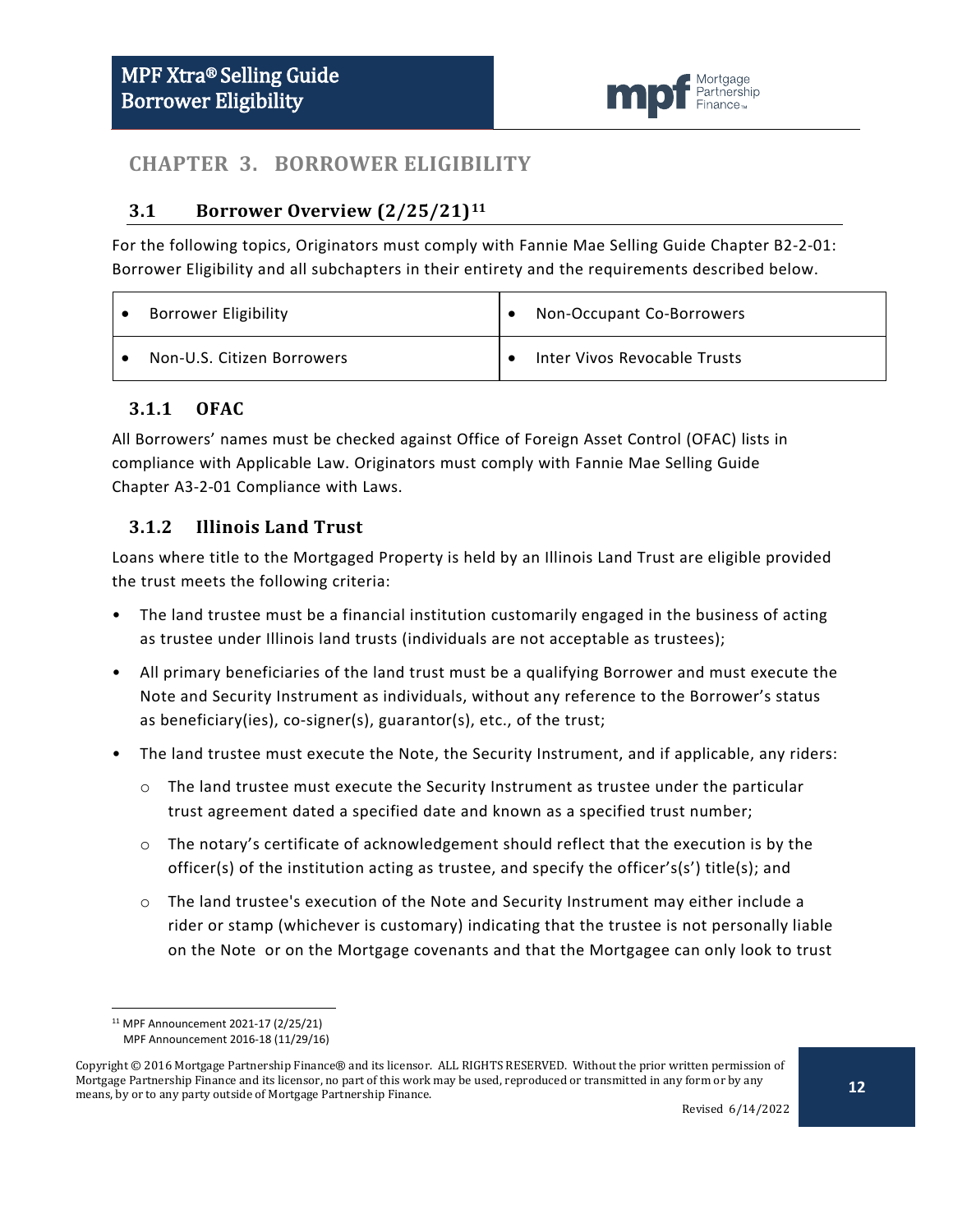

assets to satisfy those obligations of the trustee. However, the rider or stamp must not be more broadly stated than only relieving the trustee from personal liability.

- The Uniform Instrument, Illinois Mortgage Form 3014, must be amended as follows:
	- $\circ$  In the "Definitions" on page 1, describe "Borrower" as both (i) an institution which is a trustee under the particular trust agreement dated a specified date and known as a specified trust number and (ii) the credit-seeking beneficiary(ies) of the trust.
	- o PFI must add the following language to the second paragraph of "Transfer of Rights in the Property:"

"The term "Property" wherever used in this Security Instrument expressly includes all rights of the trust and of any beneficiary of the trust to receive the net proceeds from the rental, sale, hypothecation, or other disposition of the Property, whether or not such rights are classified as real or personal property or such proceeds are otherwise distributable to the beneficiaries of the trust pursuant to a trust agreement. The Borrower warrants that it possesses full power and authority to execute this Security Instrument."

- The trustee and the beneficiary(ies) must sign an agreement substantially in the form of the "Agreement by Beneficiary and Trustee to Notify Lender of a Sale or Transfer of Interest" (the "Agreement"), Exhibit P, which Agreement amends the trust agreement between the beneficiary(ies) and the trustee in order to protect the Mortgagee from transfers of beneficial interests in the trust without the Mortgagee's knowledge; or
	- o If the PFI cannot obtain an Agreement, an assignment of beneficial interest in lieu of the Agreement is acceptable.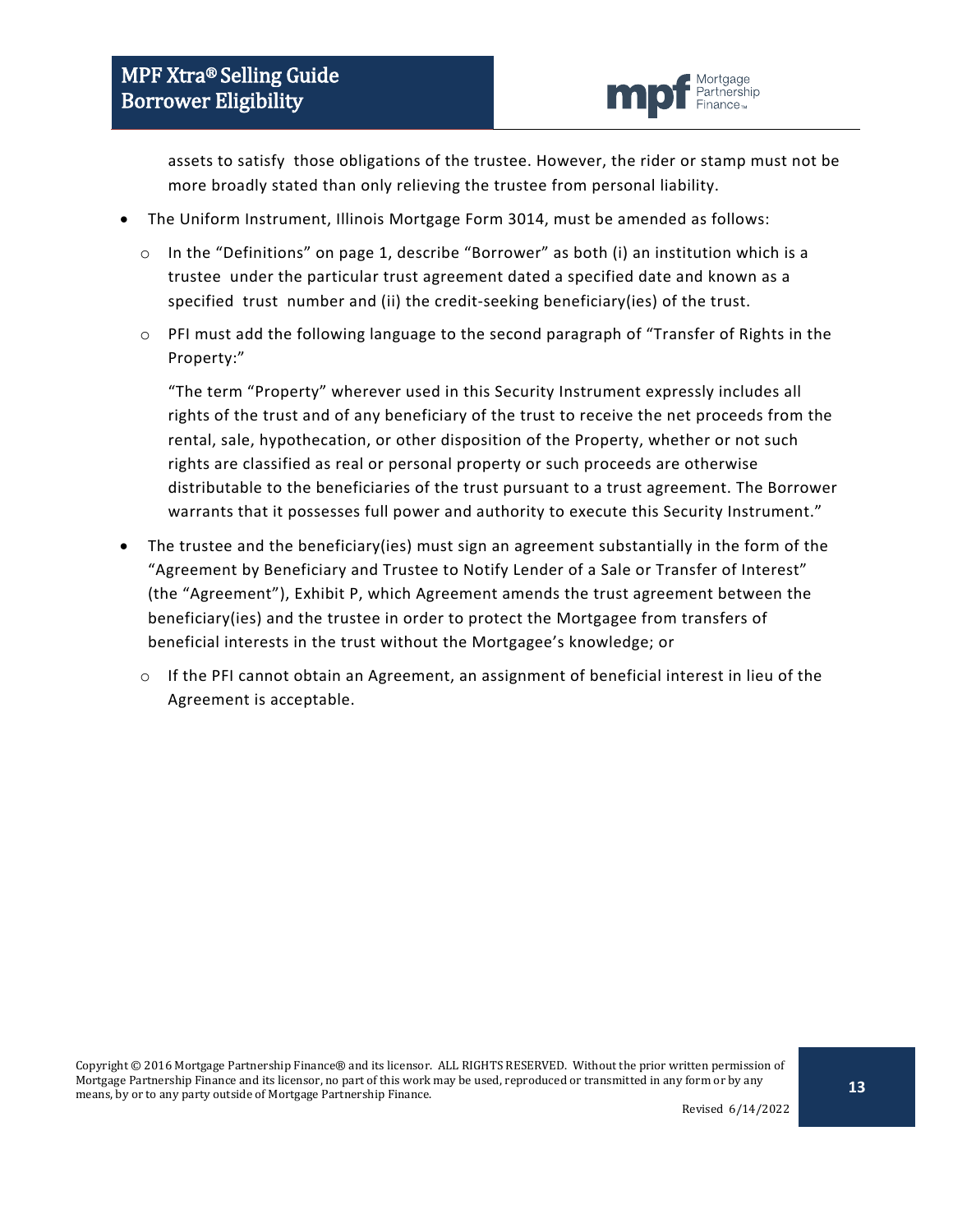

## <span id="page-13-0"></span>**CHAPTER 4. UNDERWRITING STANDARDS**

## <span id="page-13-1"></span>**4.1 Permitted Underwriting Methods (6/29/216)[12](#page-13-6)**

Mortgage Loans can be underwritten manually or with Desktop Underwriter® (DU®) in accordance with the Fannie Mae Selling Guide.

## <span id="page-13-2"></span>**4.1.1 Automated Underwriting System (AUS) (11/29/16)[13](#page-13-7)**

Mortgage Loans may be underwritten using Fannie Mae's DU automated underwriting system. Mortgage Loans underwritten with DU must follow Fannie Mae's underwriting and eligibility requirements for that Mortgage Loan. The only MPF Program requirements that supersede Fannie Mae/DU requirements are the following:

- Occupancy Requirements
- Property Type Eligibility (for example: Co-ops are not eligible for sale under the MPF Xtra product)
- Products or loan attributes on the ineligible list (See MPF Xtra Selling Guide Chapter [2.3.3\)](#page-9-0)
- Specific Requirements for using Loan Product Advisor (See Chapter [4.3](#page-13-4) for additional information)

## <span id="page-13-3"></span>**4.2 Fannie Mae Desktop Underwriter (DU)**

Fannie Mae's DU guidelines provided in this Guide do not apply to the use of Fannie Mae's Desktop Originator® (DO®), which is an ineligible AUS System under the MPF Program. Originators must comply with Fannie Mae Selling Guide Chapter B3-2 Desktop Underwriter, and all subchapters in their entirety.

#### <span id="page-13-4"></span>**4.3 Freddie Mac Loan Product Advisor ® (6/29/21)[14](#page-13-8)**

Effective July 31, 2021 Fannie Mae will no longer accept MPF Xtra Loans underwritten with Loan Product Advisor (LPA). Loans that are underwritten with LPA must be delivered to the MPF Program by July 26, 2021. Loans underwritten with LPA and delivered to the MPF Program prior to July 26, 2021 must meet the additional criteria as explained in this chapter.

## <span id="page-13-5"></span>**4.3.1 Loans with an Accept Risk Class (11/29/16)[15](#page-13-9)**

<span id="page-13-9"></span><span id="page-13-8"></span><span id="page-13-7"></span><span id="page-13-6"></span>Copyright © 2016 Mortgage Partnership Finance® and its licensor. ALL RIGHTS RESERVED. Without the prior written permission of Mortgage Partnership Finance and its licensor, no part of this work may be used, reproduced or transmitted in any form or by any means, by or to any party outside of Mortgage Partnership Finance.

Revised 6/14/2022

 <sup>12</sup> MPF Announcement 2016-18 (11/29/16)

<sup>13</sup> MPF Announcement 2016-18 (11/29/16)

<sup>14</sup> MPF Announcement 2021-47 (6/29/21)

<sup>15</sup> MPF Announcement 2016-18 (11/29/16)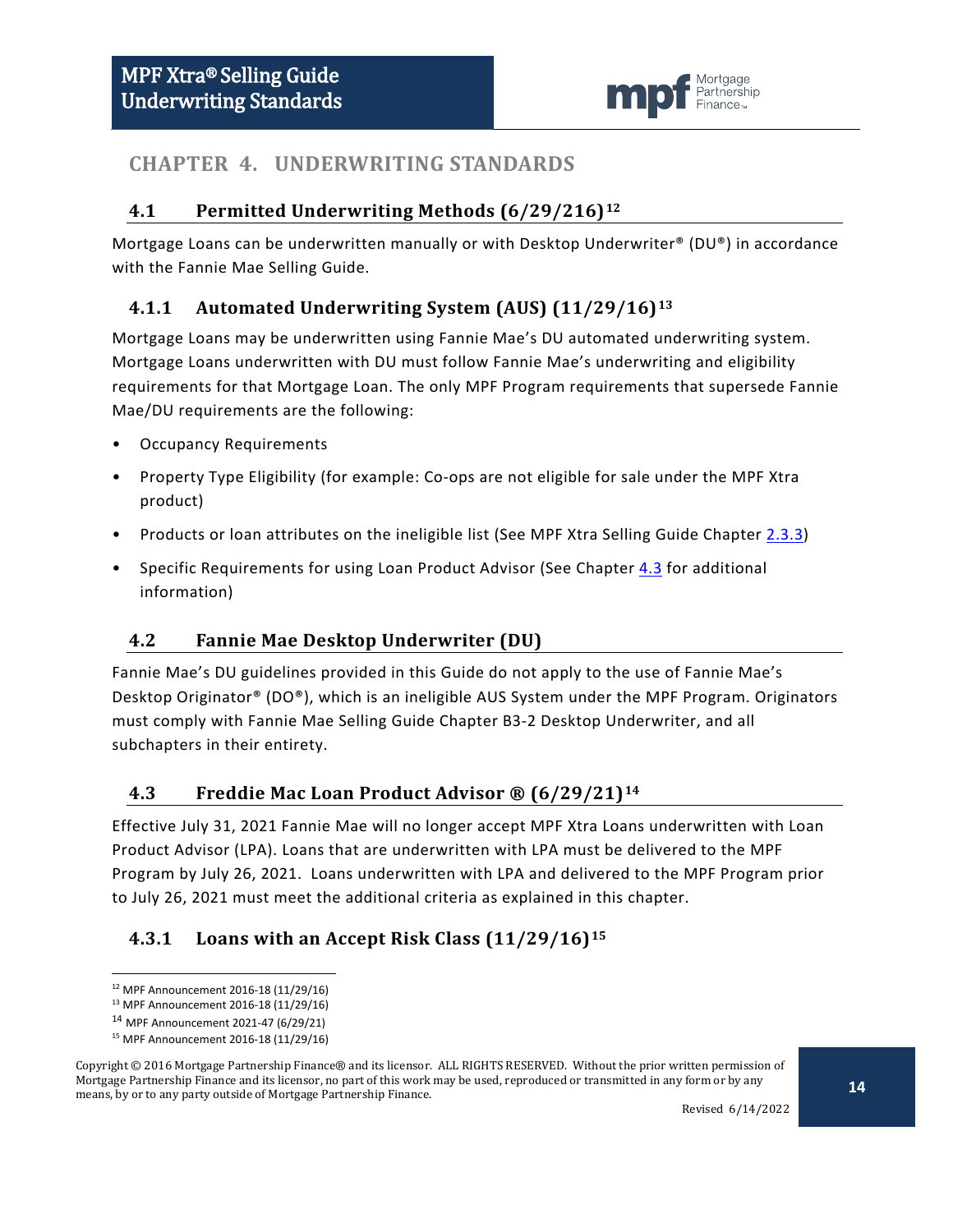

Mortgage Loans must receive an "Accept" risk class from Loan Product Advisor, and any verification messages or approval conditions specified on the last Loan Product Advisor Feedback Certificate must be satisfactorily resolved before Closing. In addition, a full interior/exterior Appraisal is required for all Mortgage Loans underwritten with Loan Product Advisor, regardless of what Appraisal type Loan Product Advisor may allow/suggest. Terms and conditions of the closed Mortgage Loan and underwriting information in the Mortgage Loan File must match the data on which the Loan Product Advisor "Accept" risk class is based.

If Loan Product Advisor returns any response other than "Accept", then the Mortgage Loan must be underwritten with DU or manually underwritten to the guidelines of the Investor to be eligible for delivery.

#### <span id="page-14-0"></span>**4.3.2 Additional Underwriting and Other Criteria for Loan Product Advisor Mortgage Loans (2/1/18)[16](#page-14-1)**

Mortgage Loans underwritten with Loan Product Advisor are subject to the following requirements:

- The last feedback certificate must not include any requirement for recourse or other credit enhancement beyond standard MI requirements;
- The documentation level must be Streamlined Accept or Standard;
- Maximum DTI of 50%;
- Maximum 95% LTV;(unless Home Possible)
- Minimum 620 Credit Score;
- At least one Borrower on the transaction must have a usable credit score;
- Standard MI coverage according to the Fannie Mae Selling Guide; and
- The PFI must comply with Freddie Mac Seller Guide Chapter 5101 (Using Loan Product Advisor) related to general and specific Loan Product Advisor eligibility requirements.

If the Mortgage Loan is not eligible to be underwritten with Loan Product Advisor, then the Mortgage Loan must be underwritten with DU or manually underwritten to the guidelines of the Investor to be eligible for delivery.

 <sup>16</sup> MPF Announcement 2018-6 (2/1/18)

MPF Announcement 2016-18 (11/29/16)

<span id="page-14-1"></span>Copyright © 2016 Mortgage Partnership Finance® and its licensor. ALL RIGHTS RESERVED. Without the prior written permission of Mortgage Partnership Finance and its licensor, no part of this work may be used, reproduced or transmitted in any form or by any means, by or to any party outside of Mortgage Partnership Finance.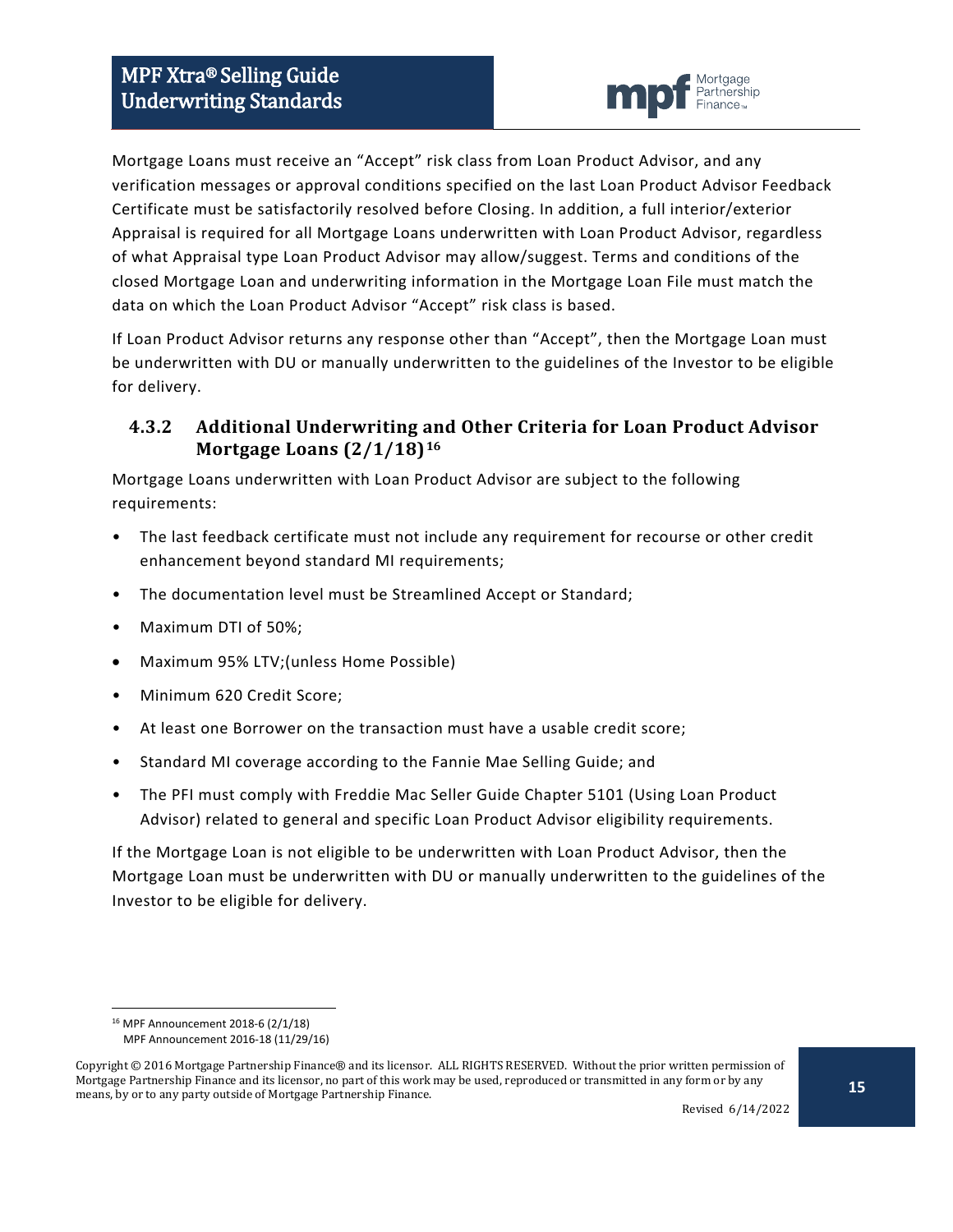

Special Feature Code (SFC) "361" must be provided at Loan Presentment for Mortgage Loans underwritten with Loan Product Advisor. SFC 808 must be provided for Freddie Mac Super Conforming (i.e. high-balance) loans.

## **4.3.2.1 Home Possible Loans (6/12/19)[17](#page-15-1)**

Freddie Mac Home Possible and Home Possible Advantage loans are eligible for delivery under the MPF Xtra product. Home Possible loans must meet the eligibility criteria in the preceding section, but are permitted the following expanded eligibility requirements:

- Maximum LTV: 97%
- Maximum CLTV: 105% with an Affordable Second®

Home Possible loans may use the Fannie Mae HomeReady MI coverage if they comply with the eligibility guidelines detailed in the Fannie Mae Selling Guide chapter B5-6: HomeReady Mortgage.

SFC 605 must be provided at Loan Presentment for Home Possible loans that meet the criteria to use Fannie Mae HomeReady MI coverage.

Home Possible loans that do not meet the criteria to use Fannie Mae HomeReady MI coverage must have standard MI coverage per the Fannie Mae Selling Guide.

## <span id="page-15-0"></span>**4.3.3 Ineligible Mortgage Types, Property Types, or Mortgage Loan Attributes When Using Loan Product Advisor (2/1/18)[18](#page-15-2)**

The following mortgage types, property types or mortgage loan attributes are not eligible for sale to the MPF Program when the mortgage loan is underwritten with the use of Loan Product Advisor:

- Manufactured homes
- Mortgage loans with renovation or rehabilitation that is incomplete at the time the mortgage loan is funded
- Freddie Mac Relief Refinance Mortgages℠
- Mortgage Loans subject to recourse or other credit enhancement beyond standard MI requirements

 <sup>17</sup>MPF Announcement 2019-32 (6/12/19)

MPF Announcement 2018-6 (2/1/18)

<sup>18</sup> MPF Announcement 2018-6 (2/1/18)

MPF Announcement 2016-18 (11/29/16)

<span id="page-15-2"></span><span id="page-15-1"></span>Copyright © 2016 Mortgage Partnership Finance® and its licensor. ALL RIGHTS RESERVED. Without the prior written permission of Mortgage Partnership Finance and its licensor, no part of this work may be used, reproduced or transmitted in any form or by any means, by or to any party outside of Mortgage Partnership Finance.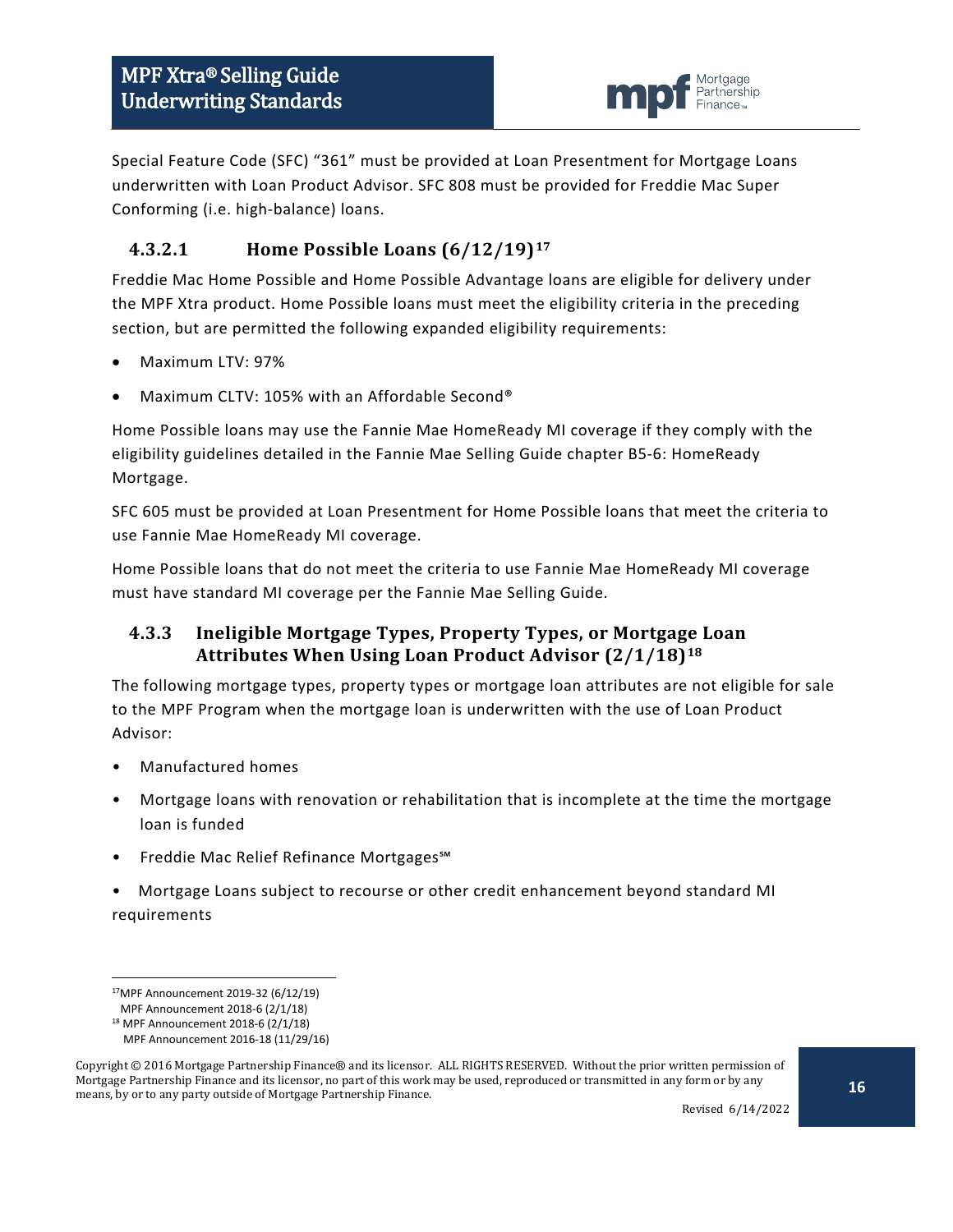

### <span id="page-16-0"></span>**4.3.4 Product Advisor Delivery Requirements (11/29/16)[19](#page-16-2)**

Any Mortgage Loan File delivered as a Loan Product Advisor underwritten Mortgage Loan must include:

- Loan Product Advisor Feedback Certificate; and
- Credit documentation as required by Loan Product Advisor, including all credit reports and all credit scores generated.

Additional submission requirements may apply.

#### <span id="page-16-1"></span>**4.4 Manual Underwriting**

Originators must comply with Fannie Mae Selling Guide Chapter B3-1, Manual Underwriting.

 <sup>19</sup> MPF Announcement 2016-18 (11/29/16)

<span id="page-16-2"></span>Copyright © 2016 Mortgage Partnership Finance® and its licensor. ALL RIGHTS RESERVED. Without the prior written permission of Mortgage Partnership Finance and its licensor, no part of this work may be used, reproduced or transmitted in any form or by any means, by or to any party outside of Mortgage Partnership Finance.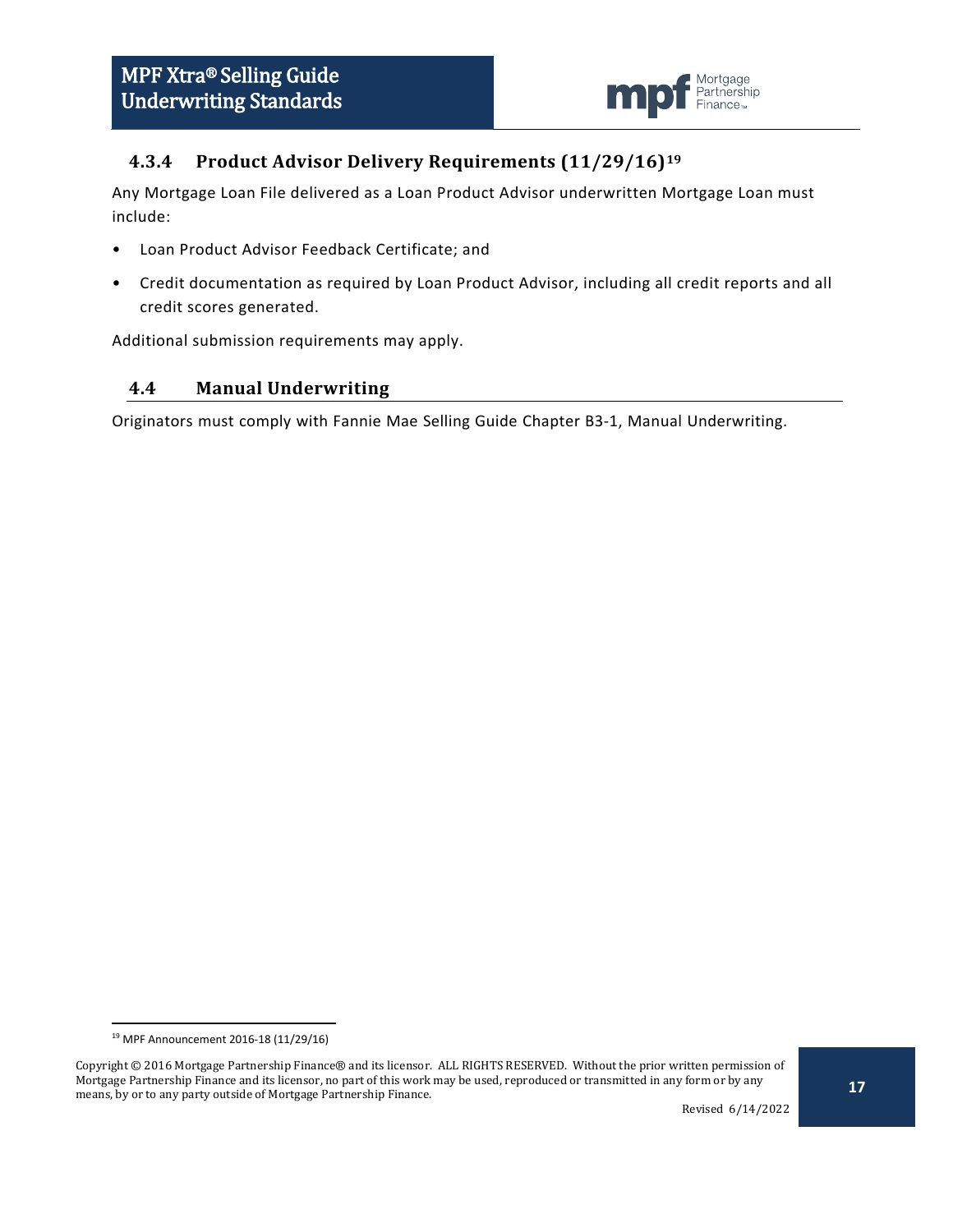

# <span id="page-17-0"></span>**CHAPTER 5. UNDERWRITING THE BORROWER (11/29/16)[20](#page-17-5)**

For the following topics, Originators must comply with Fannie Mae Selling Guide Chapter B3: Underwriting Borrowers and all subchapters in their entirety and the requirements described below.

| Liabilities                                    | <b>Assets and Reserves</b>        |
|------------------------------------------------|-----------------------------------|
| $\bullet$                                      | $\bullet$                         |
| Verification of Employment<br>$\bullet$        | Gifts                             |
| Income Analysis                                | Contributions                     |
| $\bullet$                                      | $\bullet$                         |
| <b>Qualifying Ratios/DTI</b>                   | Credit Analysis                   |
| $\bullet$                                      | $\bullet$                         |
| Age of Documents                               | Verification of Borrower Identity |
| $\bullet$                                      | $\bullet$                         |
| <b>Consumer Credit Counseling</b><br>$\bullet$ |                                   |

#### <span id="page-17-1"></span>**5.1 Age of Documents**

Originators must comply with Fannie Mae Selling Guide Chapter: B1-1-03 Allowable Age of Credit Documents and Federal Income Tax Returns.

#### <span id="page-17-2"></span>**5.2 Verification of Borrower Identity**

Originators must comply with Fannie Mae Selling Guide Chapter: B2-2-01 General Borrower Eligibility Requirements.

#### <span id="page-17-3"></span>**5.3 Consumer Credit Counseling**

Originators must comply with Fannie Mae Selling Guide chapter B2-2-06, Homeownership Education and Housing Counseling.

## <span id="page-17-4"></span>**5.4 4506-C and Tax Transcripts (3/1/22)[21](#page-17-6)**

Revised 6/14/2022

<span id="page-17-5"></span> <sup>20</sup> MPF Announcement 2016-18 (11/29/16)

<sup>21</sup>MPF Announcement 2022-10 (3/1/22)

MPF Announcement 2021-50 (7/1/21)

MPF Announcement 2020-81 (12/8/20)

MPF Announcement 2017-62 (10/27/17)

<span id="page-17-6"></span>Copyright © 2016 Mortgage Partnership Finance® and its licensor. ALL RIGHTS RESERVED. Without the prior written permission of Mortgage Partnership Finance and its licensor, no part of this work may be used, reproduced or transmitted in any form or by any means, by or to any party outside of Mortgage Partnership Finance.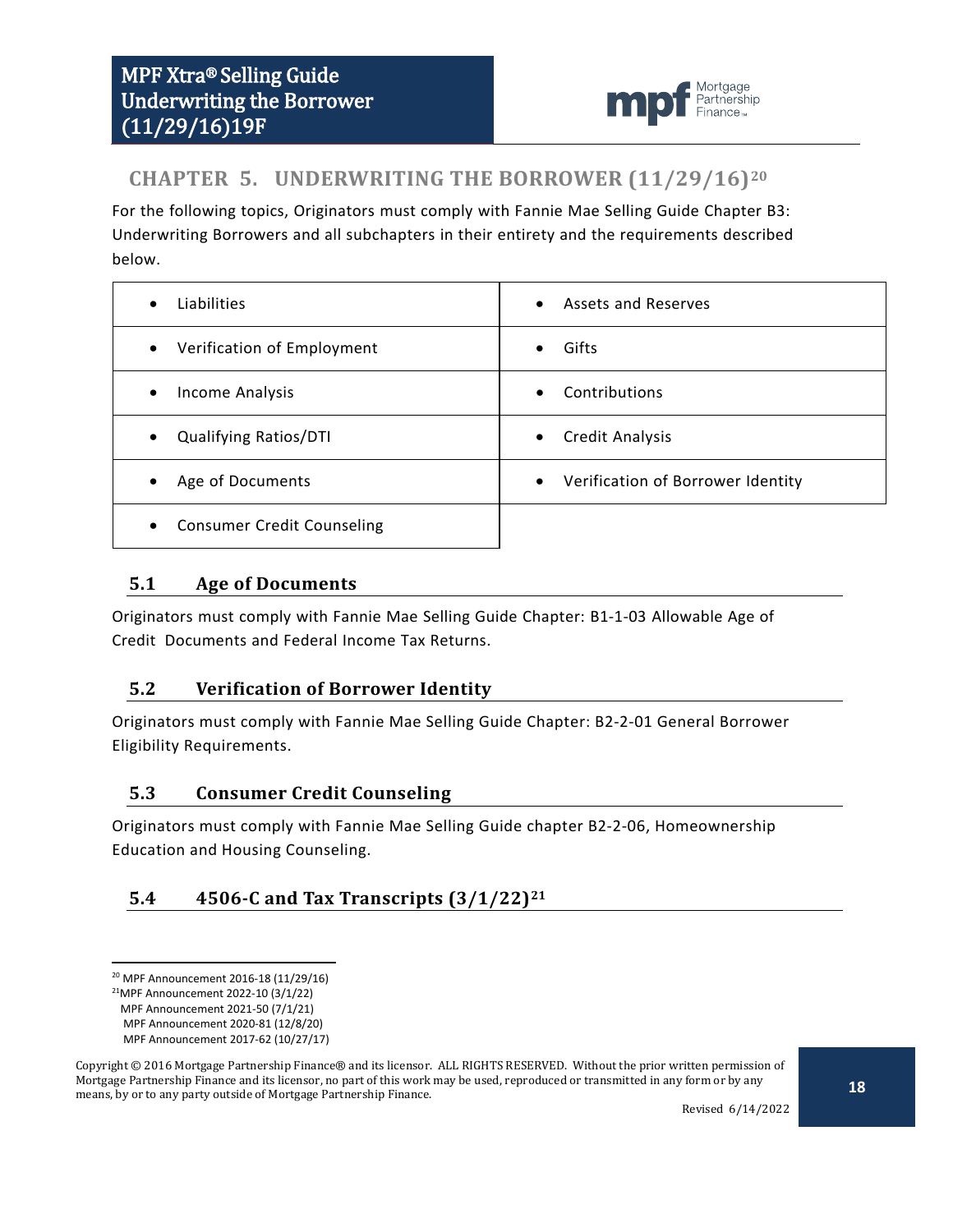

Originators must comply with Fannie Mae Selling Guide chapter B3-3.1-06: Requirements and Uses of IRS IVES Request for Transcript of Tax Return Form 4506-C.

If tax transcripts are not obtained during the origination process, the PFI is required to obtain the tax transcripts from the IRS (or designee) using the Form 4506-C signed at Closing for all Mortgage Loans the MPF Program selects for a post-Closing QC review (including targeted reviews as applicable), regardless of the type of income documentation provided in the Mortgage Loan File. If tax returns were used in the underwriting of the Mortgage Loan, the PFI must obtain transcripts for the same tax years as documented by the tax returns. For self-employed Borrowers whose income documentation includes both individual and business tax returns, the PFI must obtain transcripts for both the individual and the business returns. The PFI must reconcile the transcript information received from the IRS with the income documents in the Mortgage Loan File. PFIs are required to provide express consent from the taxpayers as permitted by applicable law, this includes the Taxpayer First Act.

Failure to obtain the tax transcripts will be cited as a QC exception, the severity of which will be determined by the MPF Bank and/or Investor.

Copyright © 2016 Mortgage Partnership Finance® and its licensor. ALL RIGHTS RESERVED. Without the prior written permission of Mortgage Partnership Finance and its licensor, no part of this work may be used, reproduced or transmitted in any form or by any means, by or to any party outside of Mortgage Partnership Finance.

Revised 6/14/2022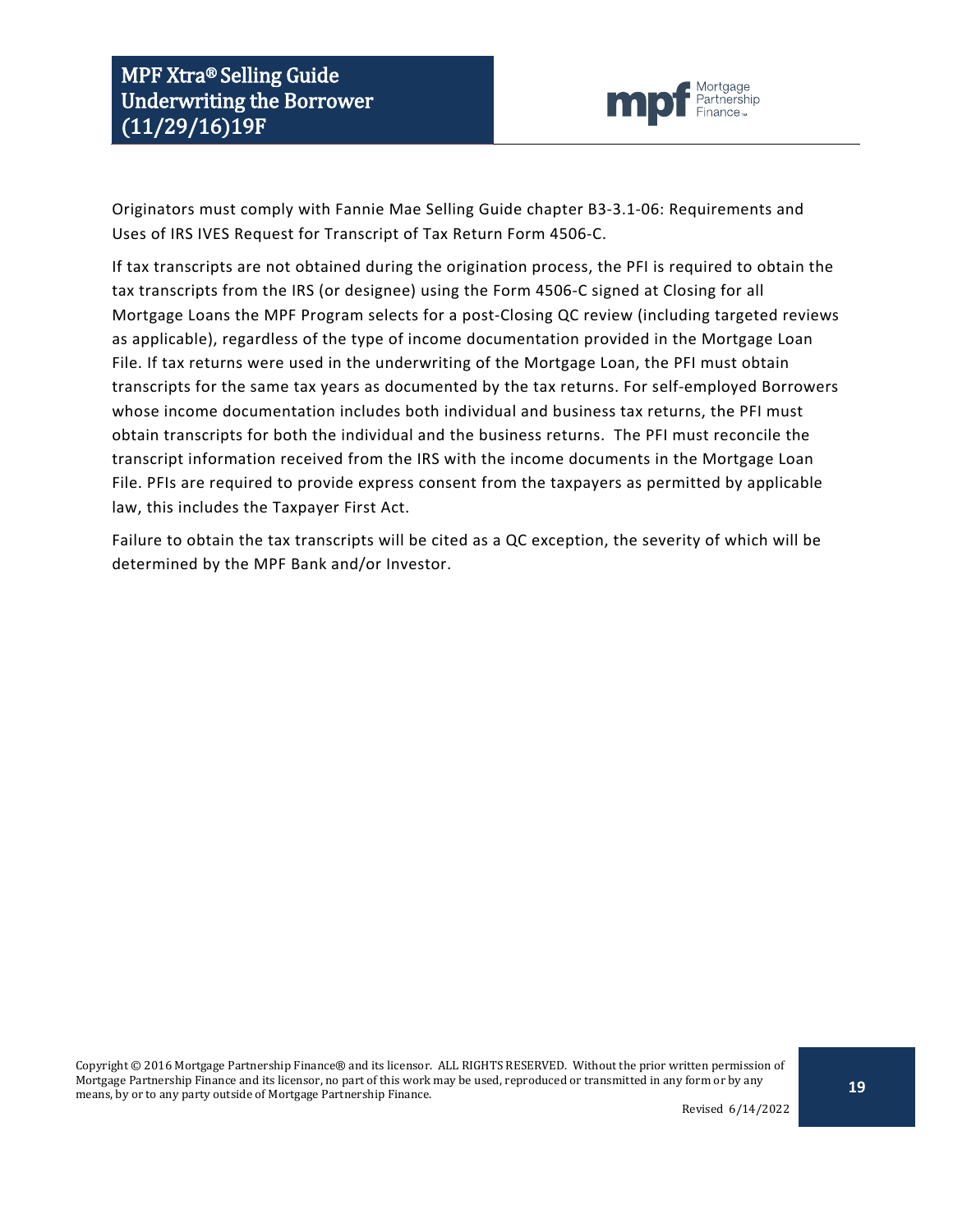

# <span id="page-19-0"></span>**CHAPTER 6. PROPERTY REQUIREMENTS (2/25/21)[22](#page-19-1)**

This chapter covers the requirements for:

| ٠         | <b>Property Standards</b>                       | $\bullet$ | Title                       |
|-----------|-------------------------------------------------|-----------|-----------------------------|
|           | <b>Occupancy Status</b>                         | ٠         | Legal Description           |
|           | <b>Property Condition</b>                       | $\bullet$ | <b>Resale Restrictions</b>  |
| $\bullet$ | Escrow for Completion/Postponed<br>Improvements | ٠         | <b>Manufactured Housing</b> |

For the topics listed above, Originators must comply with the following Fannie Mae Selling Guide chapters and all subchapters in their entirety:

- Fannie Mae Selling Guide Chapter B2-1-01: Occupancy Types
- Fannie Mae Selling Guide Chapter B2-1.5-02: Mortgage Loan Eligibility
- Fannie Mae Selling Guide Chapter B2-3: Property Eligibility
- Fannie Mae Selling Guide Chapter B4: Underwriting Property
- Fannie Mae Selling Guide Chapter B5-2: Manufactured Housing
- Fannie Mae Selling Guide chapter B5-5.2-01: Loans with Resale Restrictions
- Fannie Mae Selling Guide Chapter B7-2: Title Insurance
- Fannie Mae Selling Guide Chapter B7-3: Property and Flood Insurance
- Fannie Mae Selling Guide Chapter B8-2-02: Special Purpose Security Instruments

 <sup>22</sup> MPF Announcement 2021-17 (2/25/21)

MPF Announcement 2016-18 (11/29/16)

<span id="page-19-1"></span>Copyright © 2016 Mortgage Partnership Finance® and its licensor. ALL RIGHTS RESERVED. Without the prior written permission of Mortgage Partnership Finance and its licensor, no part of this work may be used, reproduced or transmitted in any form or by any means, by or to any party outside of Mortgage Partnership Finance.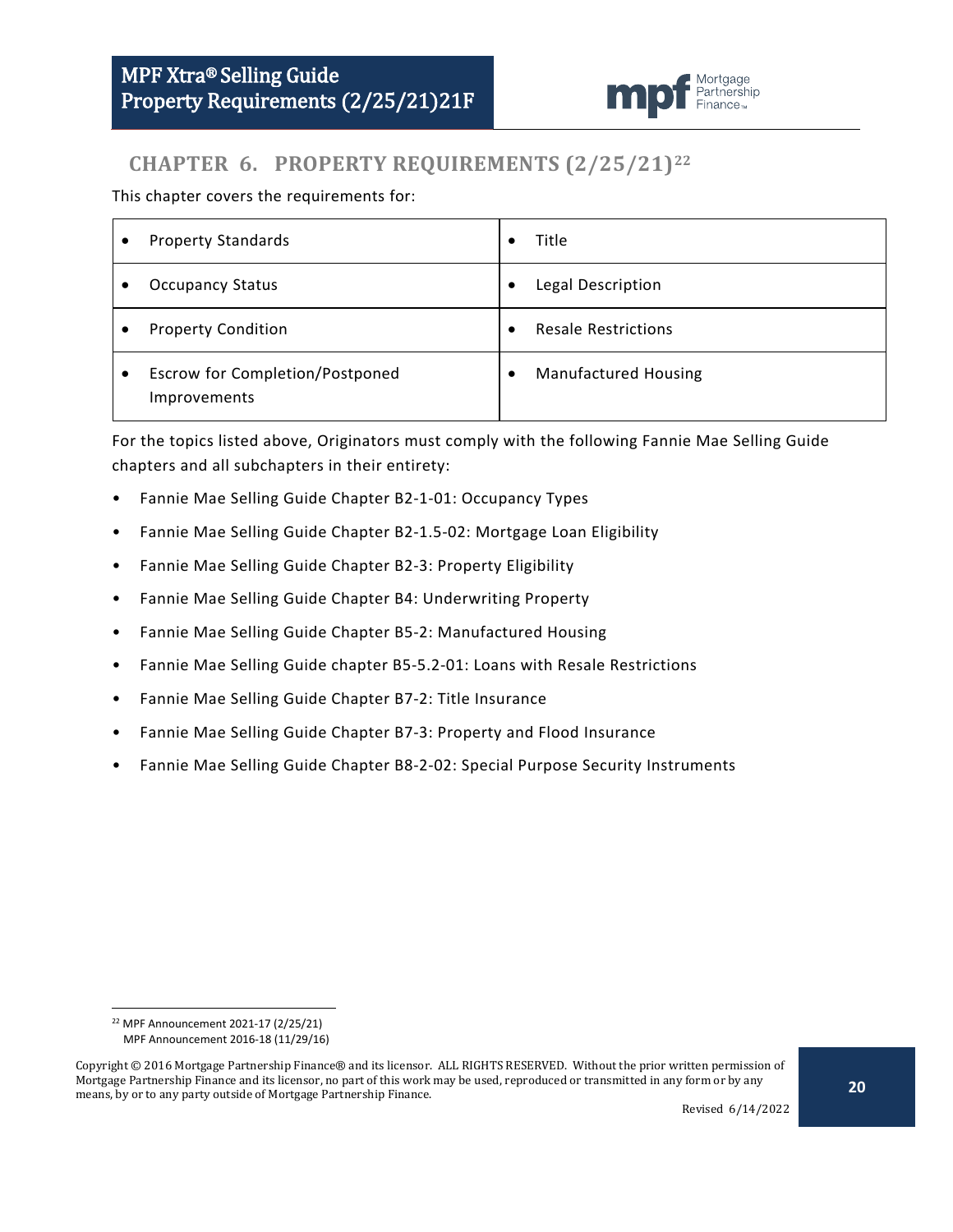

# <span id="page-20-0"></span>**CHAPTER 7. APPRAISAL REQUIREMENTS (11/29/16)[23](#page-20-1)**

For the following topics, Originators must comply with Fannie Mae Selling Guide Chapter B4: Underwriting Property and all sub-chapters in their entirety.

| Appraisal Independence   | <b>Appraisal Requirements</b>    |
|--------------------------|----------------------------------|
| <b>Appraisal Reports</b> | Adverse Environmental Conditions |

 <sup>23</sup> MPF Announcement 2016-18 (11/29/16)

<span id="page-20-1"></span>Copyright © 2016 Mortgage Partnership Finance® and its licensor. ALL RIGHTS RESERVED. Without the prior written permission of Mortgage Partnership Finance and its licensor, no part of this work may be used, reproduced or transmitted in any form or by any means, by or to any party outside of Mortgage Partnership Finance.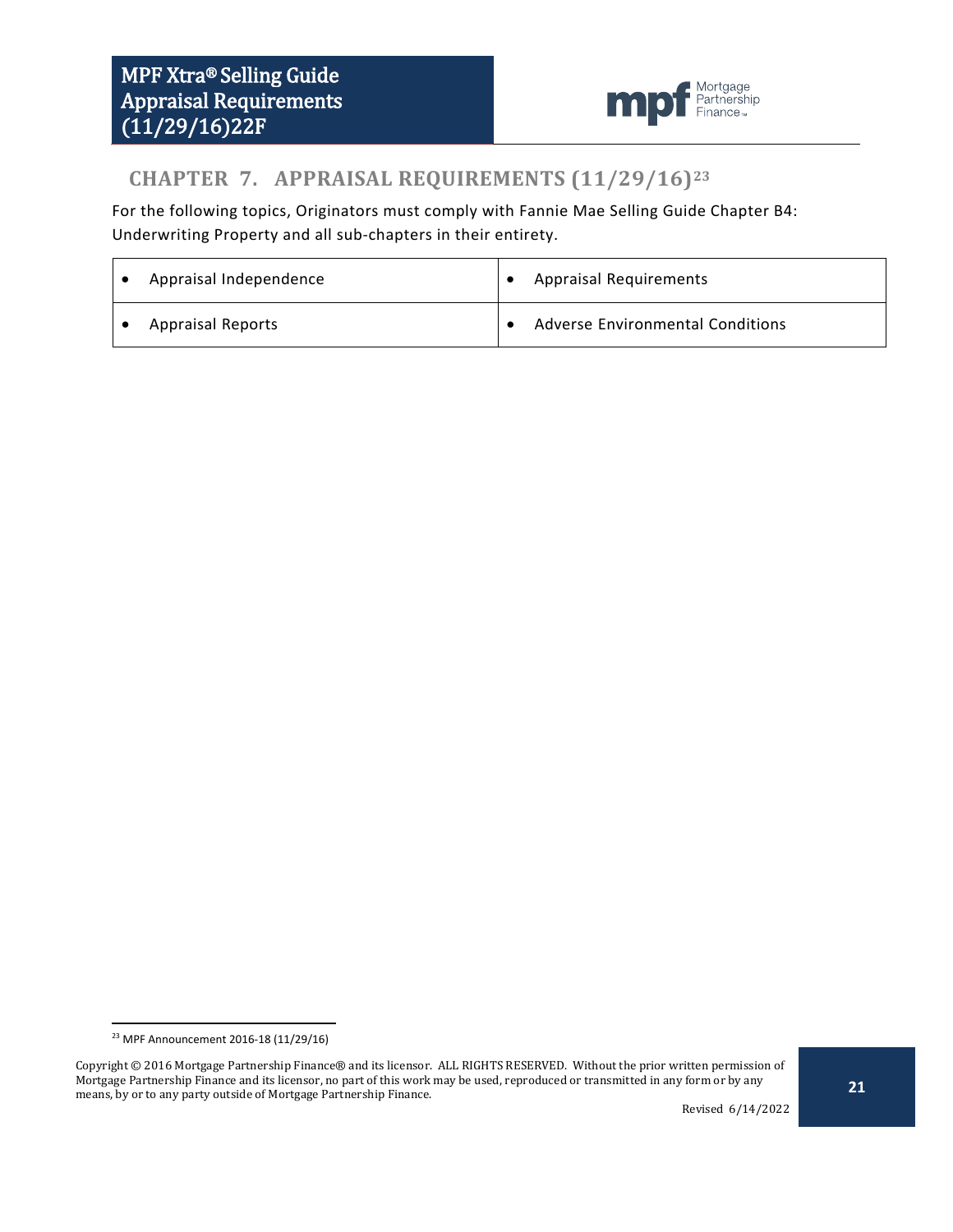

# <span id="page-21-0"></span>**CHAPTER 8. OTHER PROPERTY TYPES (6/14/22)[24](#page-21-1)**

For the following topics, Originators must comply with Fannie Mae Selling Guide Chapter B4-2: Project Standards and all subchapters in their entirety:

|           | Planned Unit Development                               | € | Ineligible Projects |
|-----------|--------------------------------------------------------|---|---------------------|
| $\bullet$ | <b>General Condominium Eligibility</b><br>Requirements |   | Project Eligibility |
|           | <b>Condominium Project Classification Standards</b>    |   |                     |

Originators may also utilize the following Fannie Mae resources when determining project eligibility:

• Condominium Project Questionnaire - Full Form [\(Fannie Mae Form 1076\)](https://www.fanniemae.com/content/guide_form/1076i.pdf)

 <sup>24</sup>MPF Announcement 2022-26 (6/14/22) MPF Announcement 2016-18 (11/29/16)

<span id="page-21-1"></span>Copyright © 2016 Mortgage Partnership Finance® and its licensor. ALL RIGHTS RESERVED. Without the prior written permission of Mortgage Partnership Finance and its licensor, no part of this work may be used, reproduced or transmitted in any form or by any means, by or to any party outside of Mortgage Partnership Finance.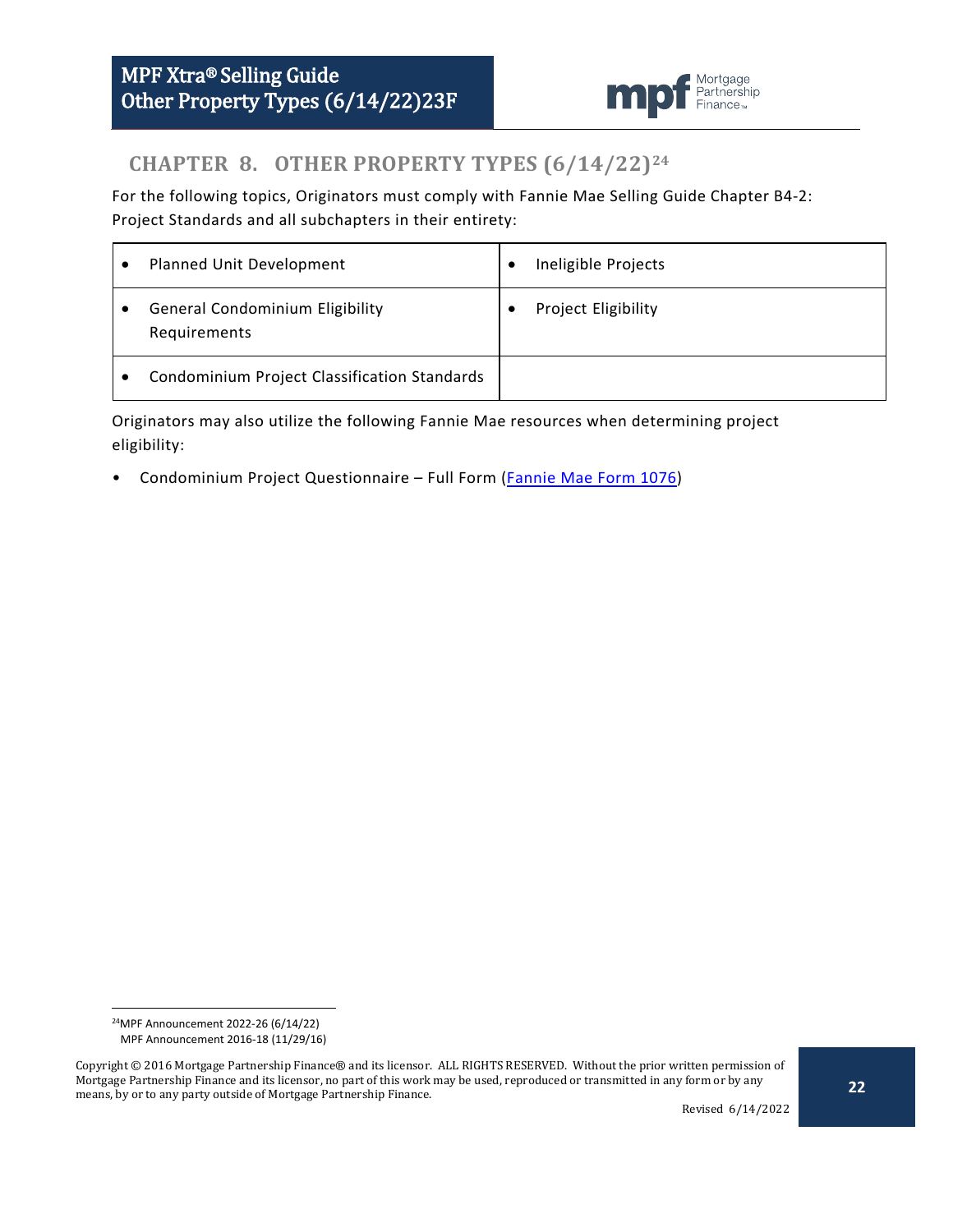

# <span id="page-22-0"></span>**CHAPTER 9. INSURANCE REQUIREMENTS (11/29/16)[25](#page-22-2)**

For the following topics, Originators must comply with Fannie Mae Selling Guide Chapter B7: Insurance and all subchapters in their entirety and the requirements described below.

| Conventional Mortgage Insurance | Property Insurance |
|---------------------------------|--------------------|
| Title Insurance                 | Flood Insurance    |

## <span id="page-22-1"></span>**9.1 General Mortgage Insurance Requirements (11/29/16)[26](#page-22-3)**

PFIs must complete and submit the Mortgage Insurance Disclosure (Exhibit F-X) or an equivalent to the applicable mortgage insurer, instructing the mortgage insurer to release requested data to Fannie Mae for any MPF Xtra Mortgage Loan.

The mortgage insurance provider is not responsible for the accuracy of the data provided to it by the PFI for Mortgage Loans delivered under the MPF Xtra product.

 <sup>25</sup> MPF Announcement 2016-18 (11/29/16)

<sup>26</sup> MPF Announcement 2016-18 (11/29/16)

<span id="page-22-3"></span><span id="page-22-2"></span>Copyright © 2016 Mortgage Partnership Finance® and its licensor. ALL RIGHTS RESERVED. Without the prior written permission of Mortgage Partnership Finance and its licensor, no part of this work may be used, reproduced or transmitted in any form or by any means, by or to any party outside of Mortgage Partnership Finance.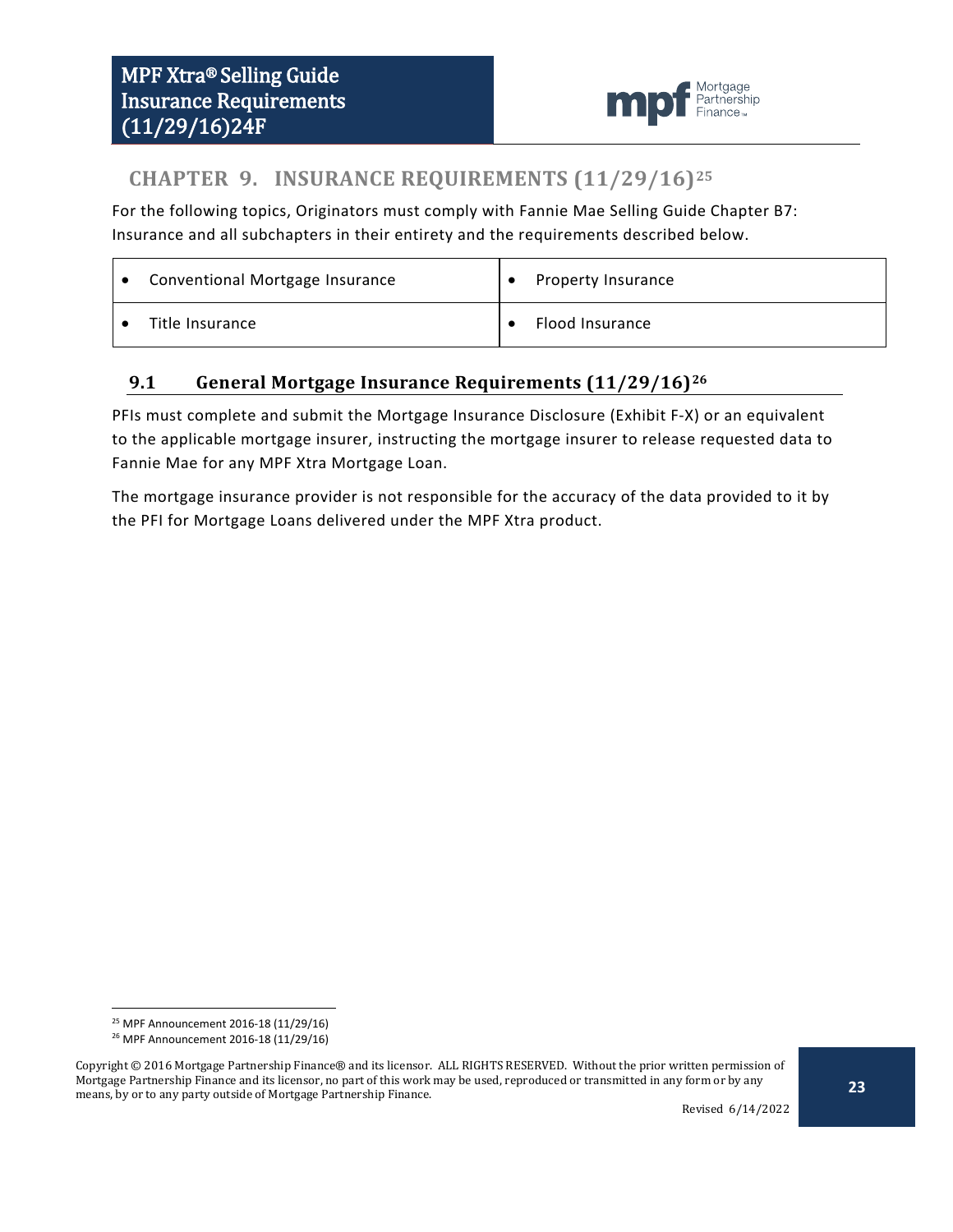

## <span id="page-23-0"></span>**CHAPTER 10. MORTGAGE LOAN DOCUMENT EXECUTION AND RETENTION**

#### <span id="page-23-1"></span>**10.1 Mortgage Loan File Contents**

Originators must comply with Fannie Mae selling Guide Chapter B1, Loan Application Package, B8, Closing: Legal Documents, and B3 Underwriting Borrowers.

#### <span id="page-23-2"></span>**10.2 Access to Records**

Upon request, the PFI must deliver all Mortgage Loan records and documents to the MPF Bank or MPF Provider. Each Mortgage Loan File must be clearly identified. If the records have been microfilmed or otherwise condensed, the PFI must reproduce them at its own expense. The MPF Bank will not execute any trust receipts for documents it requests and will not participate in, or provide compensation for, their delivery.

Originators, PFIs, and Servicers must comply with the record retention requirements in Fannie Mae Selling Guide A2-4.1-02, Ownership and Retention of Loan Files and Records, and elsewhere in the Fannie Mae Guides. Any record retention timeframes in applicable Fannie Mae sections that require action from the date the whole loan is delivered to Fannie Mae, will actually run from those dates, regardless of the date the loan is delivered to MPF Program. Record retention provisions in the MPF Guides apply where there is no conflict and also where the MPF Program requirements are greater.

#### <span id="page-23-3"></span>**10.3 MERS Registered Mortgage Loans (11/29/16)[27](#page-23-4)**

If the PFI is a MERS Member, it must comply with the requirements of Fannie Mae Selling Guide Chapter B8-7: Mortgage Electronic Registration Systems (MERS) in addition to the requirements in the Guides and the MERS Membership Agreement.

If the Mortgage Loan is to be registered with MERS, the PFI must register it immediately using the PFI's Org ID for both the Servicer and Investor (if the PFI is concurrently selling the servicing, the Servicer's Org ID should be used for both the Servicer and Investor).

If a Mortgage Loan has been registered with MERS, no Assignment from the PFI is required. However, certified copies of all recorded Intervening Assignments (if applicable) to the point where MERS is the recorded Mortgagee must be delivered to the Custodian.

 <sup>27</sup> MPF Announcement 2016-18 (11/29/16)

<span id="page-23-4"></span>Copyright © 2016 Mortgage Partnership Finance® and its licensor. ALL RIGHTS RESERVED. Without the prior written permission of Mortgage Partnership Finance and its licensor, no part of this work may be used, reproduced or transmitted in any form or by any means, by or to any party outside of Mortgage Partnership Finance.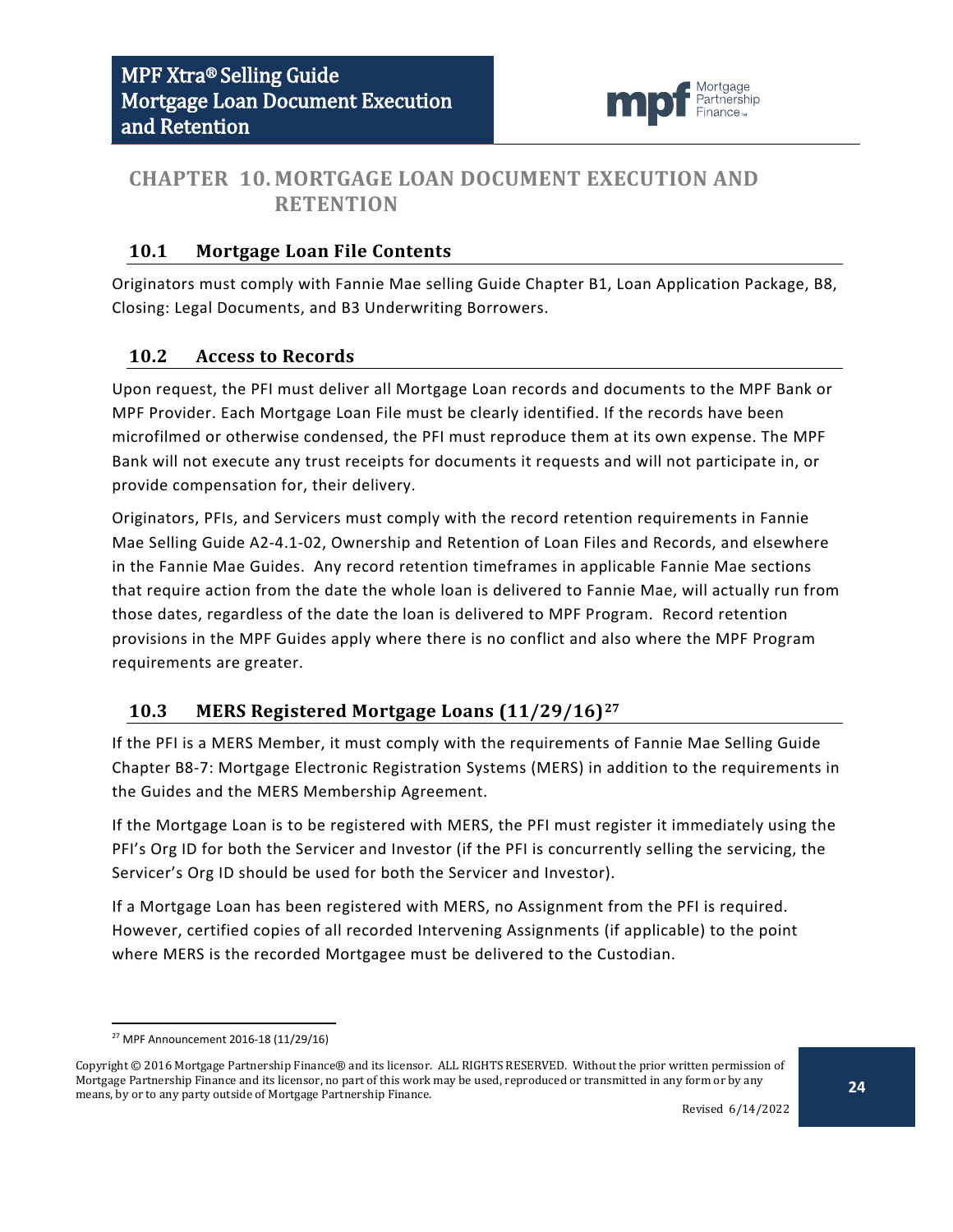

If MERS is the original Mortgagee (a MOM loan), a certified copy of the Security Instrument showing MERS as the original Mortgagee must be delivered to the Custodian.

### <span id="page-24-0"></span>**10.4 Note Preparation (11/29/16)[28](#page-24-1)**

The Note Rate must be indicated in one-fortieth percent (0.025%) increments. Examples of eligible Note Rates are: 5.000%, 5.025%, 5.050%, or 5.125%.

 <sup>28</sup> MPF Announcement 2016-18 (11/29/16)

<span id="page-24-1"></span>Copyright © 2016 Mortgage Partnership Finance® and its licensor. ALL RIGHTS RESERVED. Without the prior written permission of Mortgage Partnership Finance and its licensor, no part of this work may be used, reproduced or transmitted in any form or by any means, by or to any party outside of Mortgage Partnership Finance.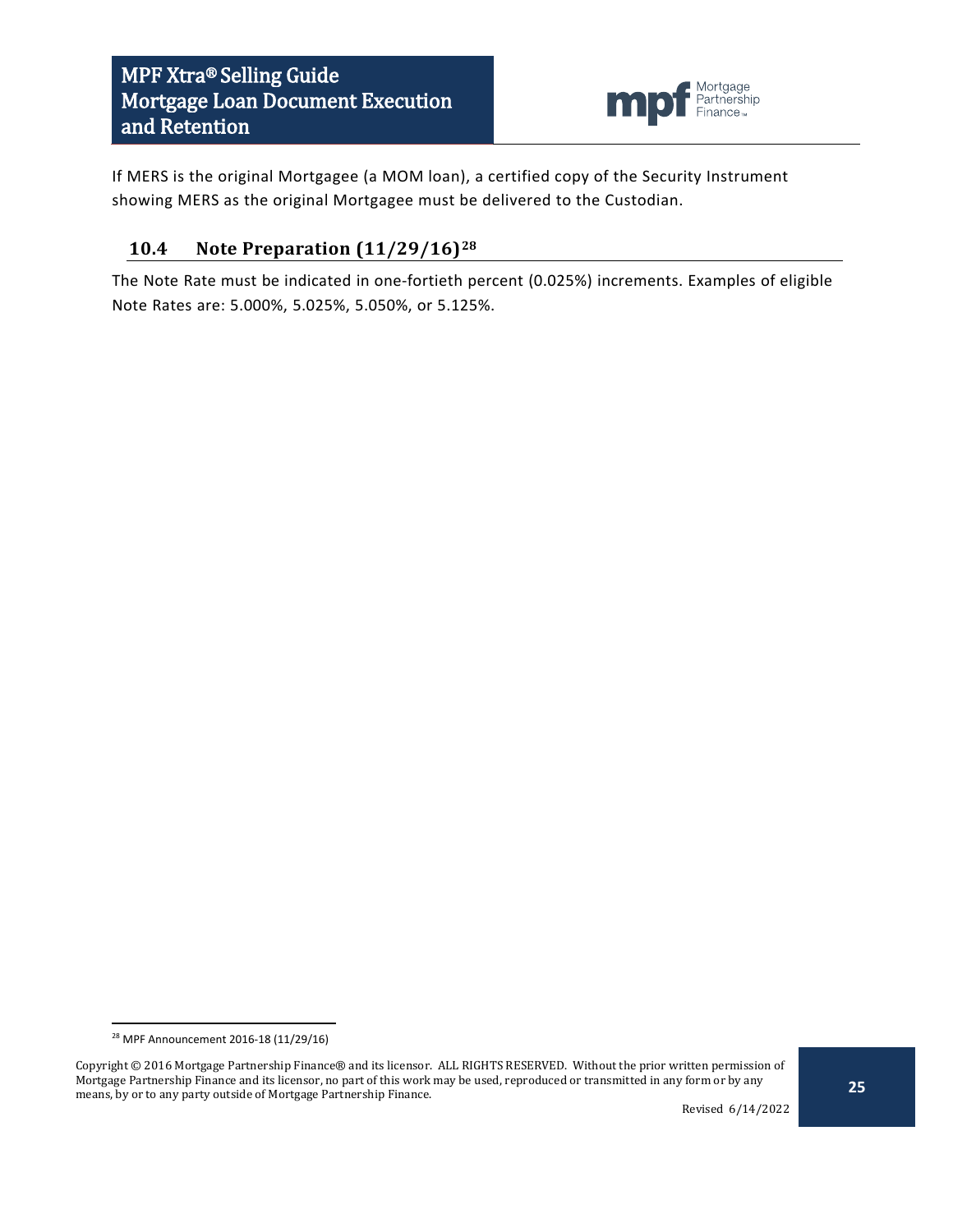

## <span id="page-25-0"></span>**CHAPTER 11. LOAN PRESENTMENT**

## <span id="page-25-1"></span>**11.1 Loan Presentment Overview (3/16/17)[29](#page-25-2)**

The PFI must submit all Mortgage Loan data to the eMPF website in a uniform XML file format, known as the Uniform Loan Delivery Dataset format, or ULDD. See Exhibit S-X for a complete detailed list of ULDD required fields or visit the MPF Program's "UMDP website" at

[https://www.fhlbmpf.com/resources/mpf-data-resources/lists/mpf-data-resources/uniform-loan](https://www.fhlbmpf.com/resources/mpf-data-resources/lists/mpf-data-resources/uniform-loan-delivery-dataset-(uldd)-resources)[delivery-dataset-\(uldd\)-resources](https://www.fhlbmpf.com/resources/mpf-data-resources/lists/mpf-data-resources/uniform-loan-delivery-dataset-(uldd)-resources) for additional information concerning ULDD.

In limited instances where a loan originator may be exempt from licensing or registration under the de minimum exception of the SAFE Act, and does not have a loan originator identifier through NMLS, the PFI should populate all applicable data fields related to an NMLS license number, including the OG3, with a value of "1000".

 <sup>29</sup> MPF Announcement 2017-12 (3/16/17)

<span id="page-25-2"></span>Copyright © 2016 Mortgage Partnership Finance® and its licensor. ALL RIGHTS RESERVED. Without the prior written permission of Mortgage Partnership Finance and its licensor, no part of this work may be used, reproduced or transmitted in any form or by any means, by or to any party outside of Mortgage Partnership Finance.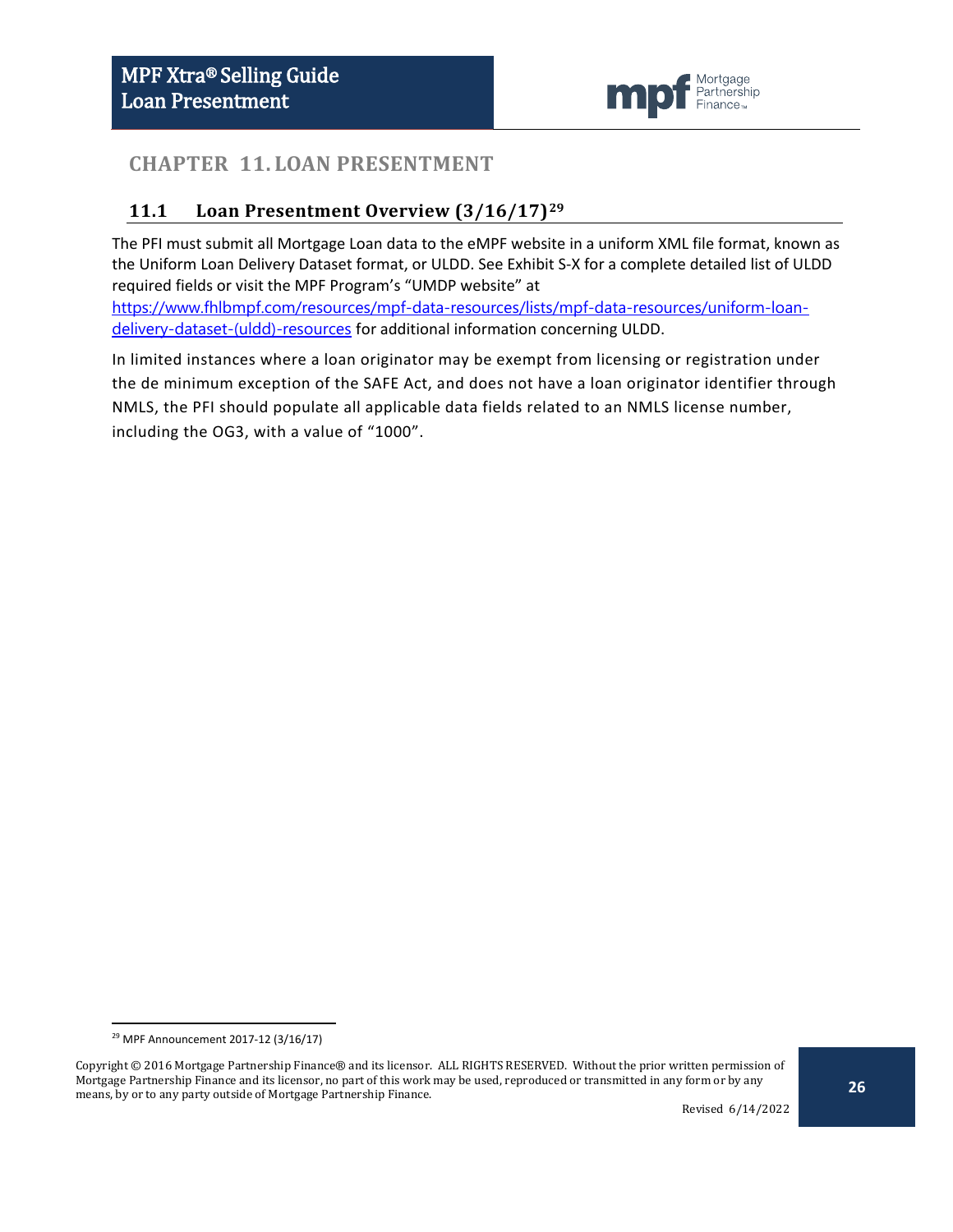

## <span id="page-26-0"></span>**CHAPTER 12. MASTER COMMITMENTS**

#### <span id="page-26-1"></span>**12.1 Master Commitment Overview**

A Master Commitment is an agreement between the PFI and the MPF Bank which defines the terms under which the MPF Bank will purchase a pool of Mortgage Loans delivered by the PFI. A Master Commitment must be completed and signed by an authorized party of the PFI in accordance with the PFI Agreement, and must be signed as accepted by the MPF Bank.

The signing of a Master Commitment does not require the PFI to originate or sell any mortgages under the agreement, but it does constitute the PFI's best efforts commitment to deliver mortgages to the MPF Bank. The MPF Bank reserves the right to limit the number and/or total dollar amount of Master Commitments.

#### <span id="page-26-2"></span>**12.2 Establishing a Master Commitment (11/24/20)[30](#page-26-3)**

Master Commitments must be established for each distinct Mortgage Loan type and distinct remittance type.

When establishing a Master Commitment, the PFI and the MPF Bank must determine and/or be aware of the following:

- The estimated number and dollar amount of Mortgage Loans it believes it will deliver to the MPF Bank over the term of the Master Commitment (The estimated dollar amount of Mortgage Loans will be shown as the amount of the Master Commitment);
- The remittance type for the Master Commitment (actual/actual);
- The initial term of the Master Commitment (the term must be at least three (3) months and, at the discretion of the MPF Bank, may be up to five years with a renewal term of up to an additional five years).
- Whether Servicing of the Mortgage Loans will be retained, or sold concurrently with the sale of Mortgage Loans.
- Mandatory Delivery Commitments cannot be combined with Best Efforts Delivery Commitments. A Best Efforts Delivery Commitment must be opened under a Best Efforts Master Commitment.

 <sup>30</sup> MPF Announcement 2020-76 (11/24/20) MPF Announcement 2019- 47 (9/3/19)

MPF Announcement 2016-18 (11/29/16)

<span id="page-26-3"></span>Copyright © 2016 Mortgage Partnership Finance® and its licensor. ALL RIGHTS RESERVED. Without the prior written permission of Mortgage Partnership Finance and its licensor, no part of this work may be used, reproduced or transmitted in any form or by any means, by or to any party outside of Mortgage Partnership Finance.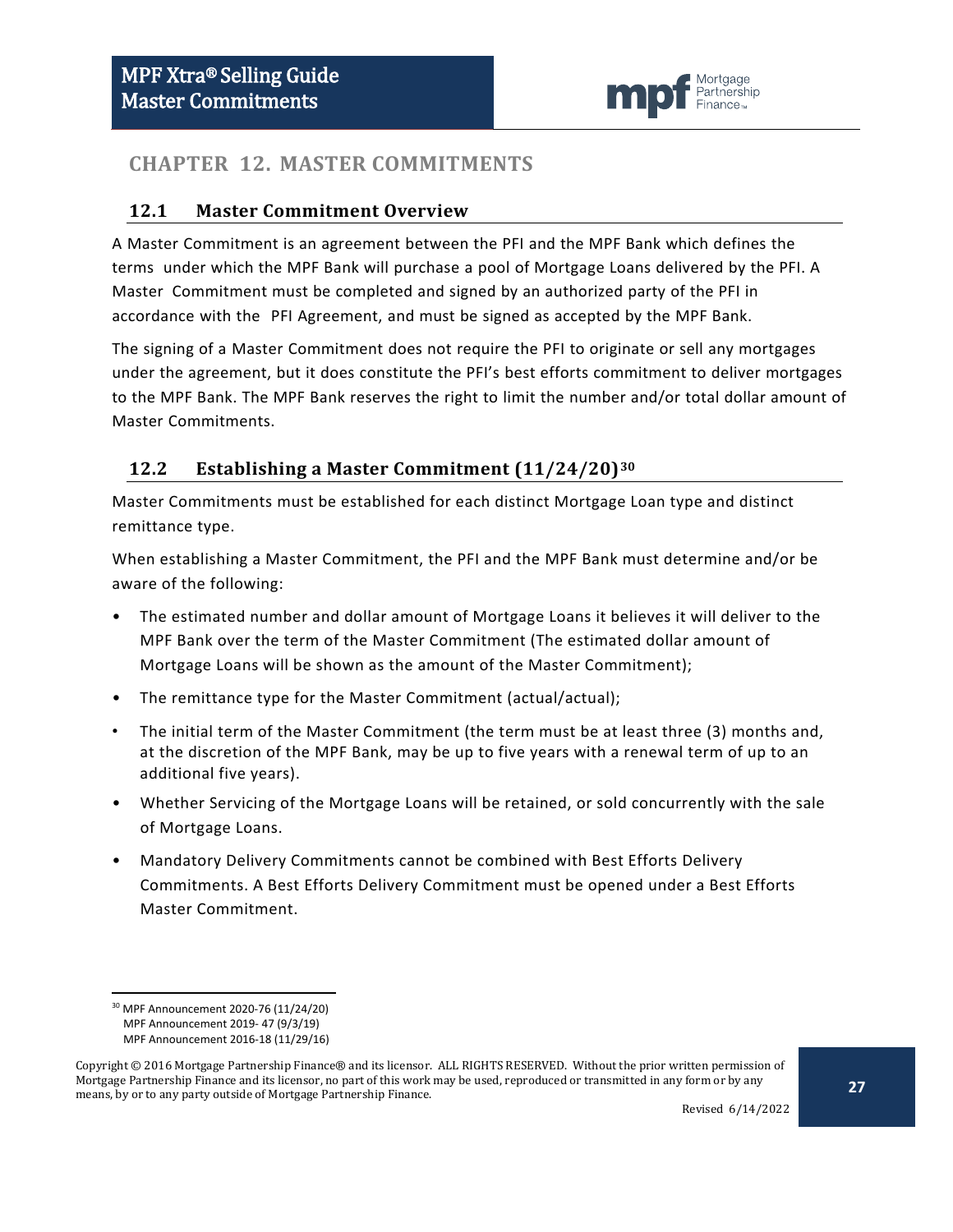

### <span id="page-27-0"></span>**12.3 Filling a Master Commitment (11/29/16)[31](#page-27-3)**

The Master Commitment gets filled when Delivery Commitments are obtained and Mortgage Loans are delivered under the Delivery Commitments.

The PFI must assign each Delivery Commitment to a specific open Master Commitment. A Master Commitment is open for the issuance of a new Delivery Commitment as long as the sum of open Delivery Commitments and the Mortgage Loans already delivered under the Master Commitment is less than the Master Commitment amount.

## <span id="page-27-1"></span>**12.4 Amending a Master Commitment (11/29/16)[32](#page-27-4)**

The PFI may request that the MPF Bank amend an open Master Commitment at any time. Any Master Commitment amendment made by the MPF Bank will be made at the MPF Bank's sole discretion.

Amendments may be requested to:

- Change the size and term of the Master Commitment; or
- Extend the expiration date of the Master Commitment.

Amendment requests are subject to the following conditions:

- Requests for amendments must be accompanied by complete information and supporting data; and
- No request for amendment may be made which would affect a Mortgage Loan or Delivery Commitment already assigned to a specific Master Commitment.

#### <span id="page-27-2"></span>**12.5 Closing a Master Commitment**

A Master Commitment is considered closed when either of the following occurs:

- The sum of open Delivery Commitments and the Mortgage Loans delivered under the Master Commitment equals or exceeds the Master Commitment amount; or
- The Master Commitment term has expired.

 <sup>31</sup> MPF Announcement 2016-18 (11/29/16)

<sup>32</sup> MPF Announcement 2016-18 (11/29/16)

<span id="page-27-4"></span><span id="page-27-3"></span>Copyright © 2016 Mortgage Partnership Finance® and its licensor. ALL RIGHTS RESERVED. Without the prior written permission of Mortgage Partnership Finance and its licensor, no part of this work may be used, reproduced or transmitted in any form or by any means, by or to any party outside of Mortgage Partnership Finance.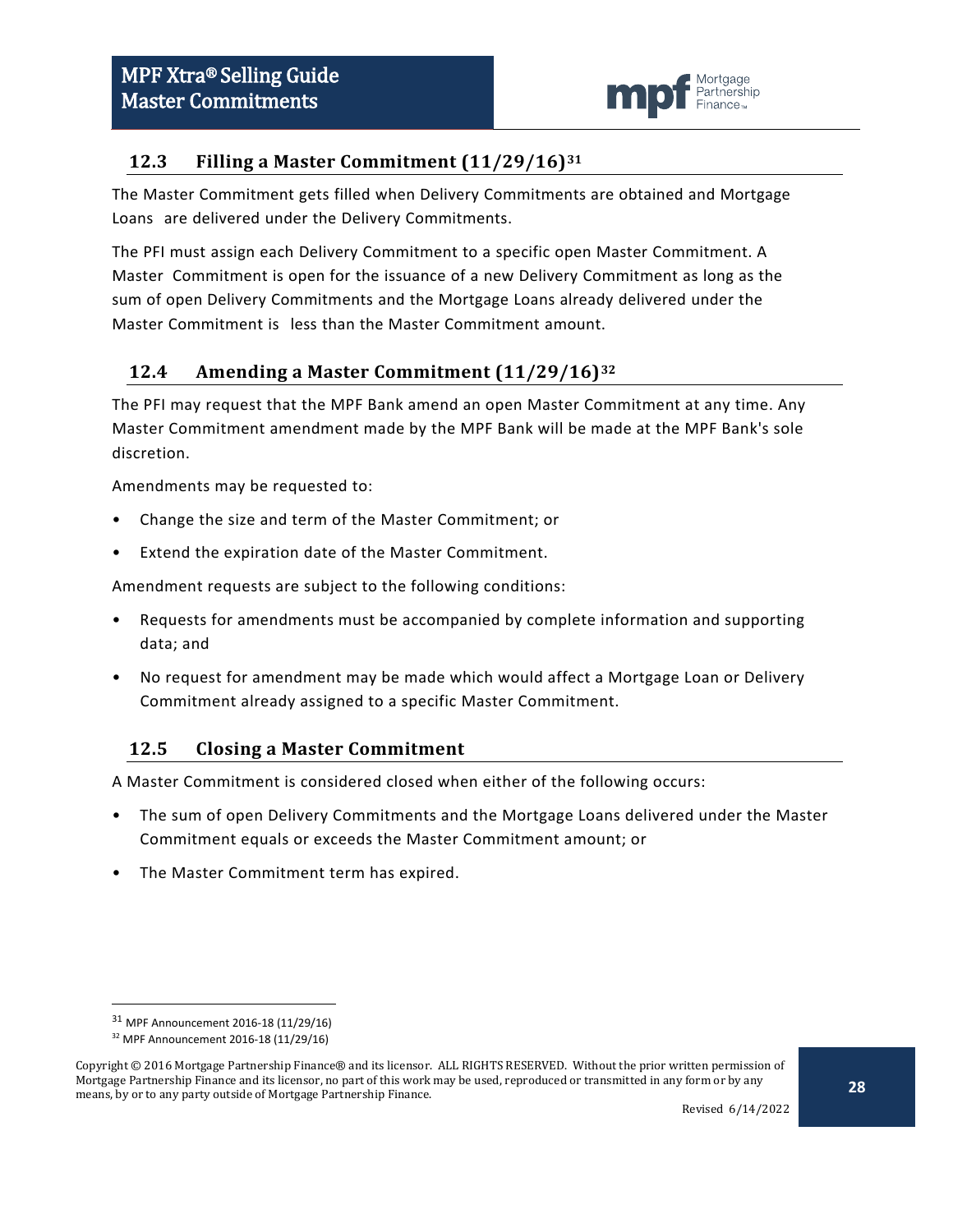

## <span id="page-28-0"></span>**CHAPTER 13. DELIVERY COMMITMENTS**

#### <span id="page-28-1"></span>**13.1 Delivery Commitment Overview (11/29/16)[33](#page-28-4)**

A Delivery Commitment is an agreement between the PFI and the MPF Bank that defines the Note Rate, premium or discount, expiration date, product type, total dollar amount, and other terms pertaining to the purchase of Mortgage Loans under the terms of the corresponding Master Commitment.

A Delivery Commitment cannot be assigned to a closed Master Commitment, nor reassigned to another Master Commitment.

Mandatory Delivery Commitments may be filled with a single Mortgage Loan or multiple Mortgage Loans. Best Efforts Delivery Commitments may only be filled with a single Mortgage Loan. Mandatory Delivery Commitments cannot be converted to Best Efforts Delivery Commitments nor can Best Efforts Delivery Commitments be converted to Mandatory Delivery Commitments.

## <span id="page-28-2"></span>**13.1.1 Loan Level Price Adjustments (9/3/19)[34](#page-28-5)**

Mortgage Loans delivered under the MPF Xtra product may be subject to the following Loan Level Price Adjustments (LLPAs), as applicable:

- Standard LLPAs that apply to all Mortgage Loan types (See Fannie Mae's Standard LLPA Matrix); and
- All LLPAs are cumulative, unless otherwise noted. The LLPAs are incorporated by reference into the Guides and are binding on PFIs as provided by the MPF Xtra Master Commitments. LLPAs are calculated by the MPF Provider post-delivery and are generally charged to the PFI's DDA account on the same day the loan funding proceeds are deposited.

## <span id="page-28-3"></span>**13.1.2 Indicative Pricing (10/27/17)[35](#page-28-6)**

Indicative pricing rates and fees for MPF Xtra Delivery Commitments are posted on the eMPF website each Business Day at 8:30 A.M., 9:30 A.M., 11:00 A.M., 2:00 P.M., and 3:00 P.M. (Central Time), if available from the MPF Bank. Indicative pricing may also be obtained by calling the MPF Service Center.

<span id="page-28-4"></span> <sup>33</sup> MPF Announcement 2016-18 (11/29/16)

<sup>34</sup> MPF Announcement 2019-47 (9/3/19)

MPF Announcement 2016-18 (11/29/16)

<sup>35</sup> MPF Announcement 2017-62 (10/27/17) MPF Announcement 2016-18 (11/29/16)

<span id="page-28-6"></span><span id="page-28-5"></span>Copyright © 2016 Mortgage Partnership Finance® and its licensor. ALL RIGHTS RESERVED. Without the prior written permission of Mortgage Partnership Finance and its licensor, no part of this work may be used, reproduced or transmitted in any form or by any means, by or to any party outside of Mortgage Partnership Finance.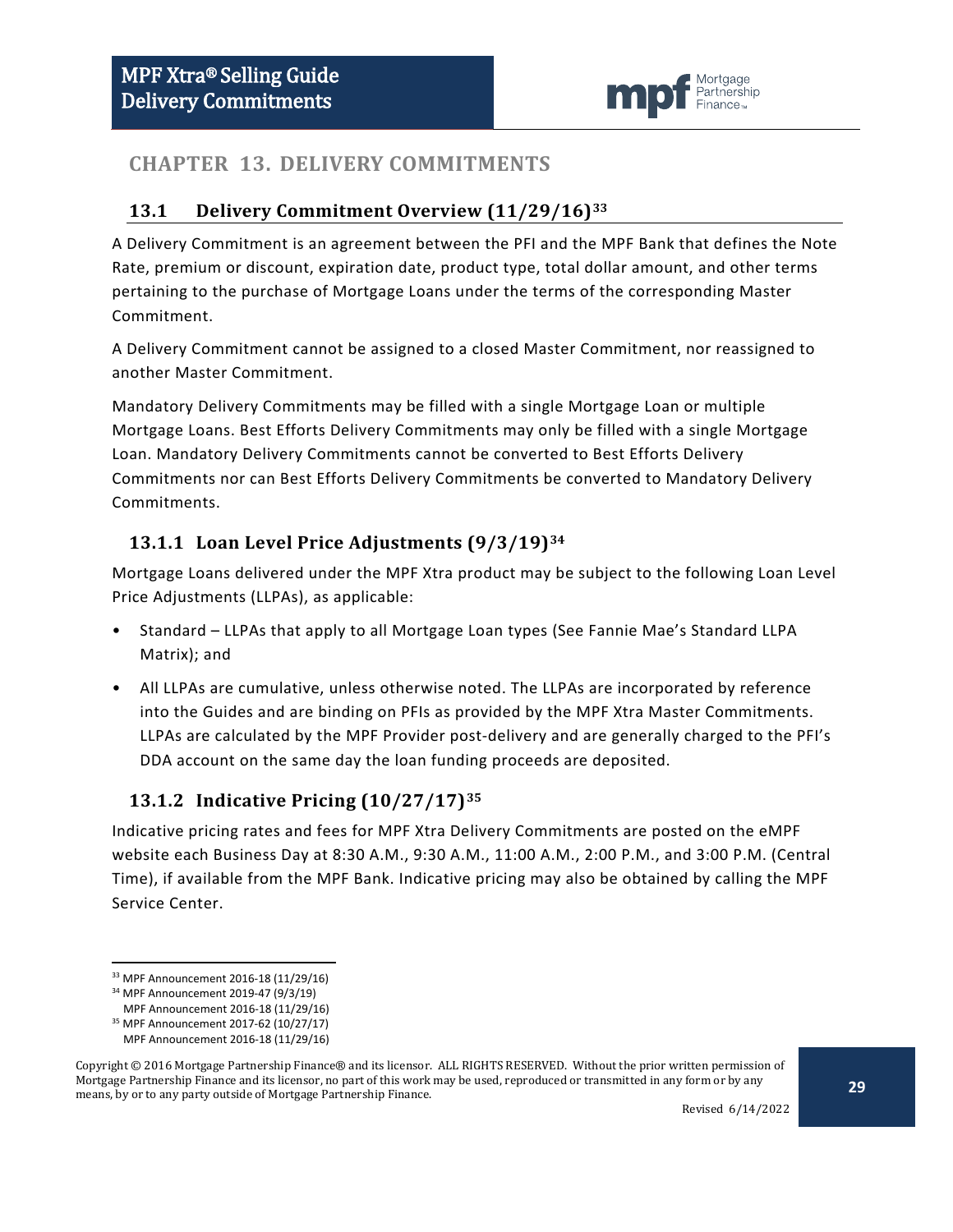

The MPF Provider may cancel, withdraw and/or reissue the indicative rates and fees at any time during the Business Day.

Rates and fees and verbally quoted prices provide indicative pricing only and do not constitute an offer by the MPF Bank to the PFI for a Delivery Commitment. Rates become binding on the MPF Bank only upon issuance of a Delivery Commitment.

#### <span id="page-29-0"></span>**13.2 Establishing a Mandatory Delivery Commitment**

#### <span id="page-29-1"></span>**13.2.1 Obtaining a Mandatory Delivery Commitment (1/20/22)[36](#page-29-2)**

PFIs may open a Mandatory Delivery Commitment any time between the hours of 8:30 A.M. and 3:30 P.M. (Central Time) using the following methods:

- The PFI may utilize the eMPF Website or contact the MPF Service Center to establish Delivery Commitments of less than \$10 Million for the following Mortgage Loan types:
	- o Conforming Mortgage Loans;
	- o High-Balance Mortgage Loans;
	- o Mortgage Loans with loan terms of 15, 20, or 30 years; and
- The PFI must contact the MPF Service Center to establish Delivery Commitments for the following:
	- o Delivery Commitments greater than or equal to \$10 Million; and
	- o Delivery Commitments with Mortgage Loans with a 10 year term.

All telephone conversations relative to obtaining a Delivery Commitment will be recorded.

The PFI must supply the following information to open a Delivery Commitment:

- The PFI's name and number (if via telephone);
- The name of the person calling and authorized to obtain a Delivery Commitment (if via telephone);
- The number of the Master Commitment to which the Delivery Commitment is to be assigned;
- Delivery period;
- The Loan term --10, 15, 20, or 30 year;

 <sup>36</sup>MPF Announcement 2022-03 (1/20/22)

MPF Announcement 2019-47 (9/3/19)

MPF Announcement 2016-18 (11/29/16)

<span id="page-29-2"></span>Copyright © 2016 Mortgage Partnership Finance® and its licensor. ALL RIGHTS RESERVED. Without the prior written permission of Mortgage Partnership Finance and its licensor, no part of this work may be used, reproduced or transmitted in any form or by any means, by or to any party outside of Mortgage Partnership Finance.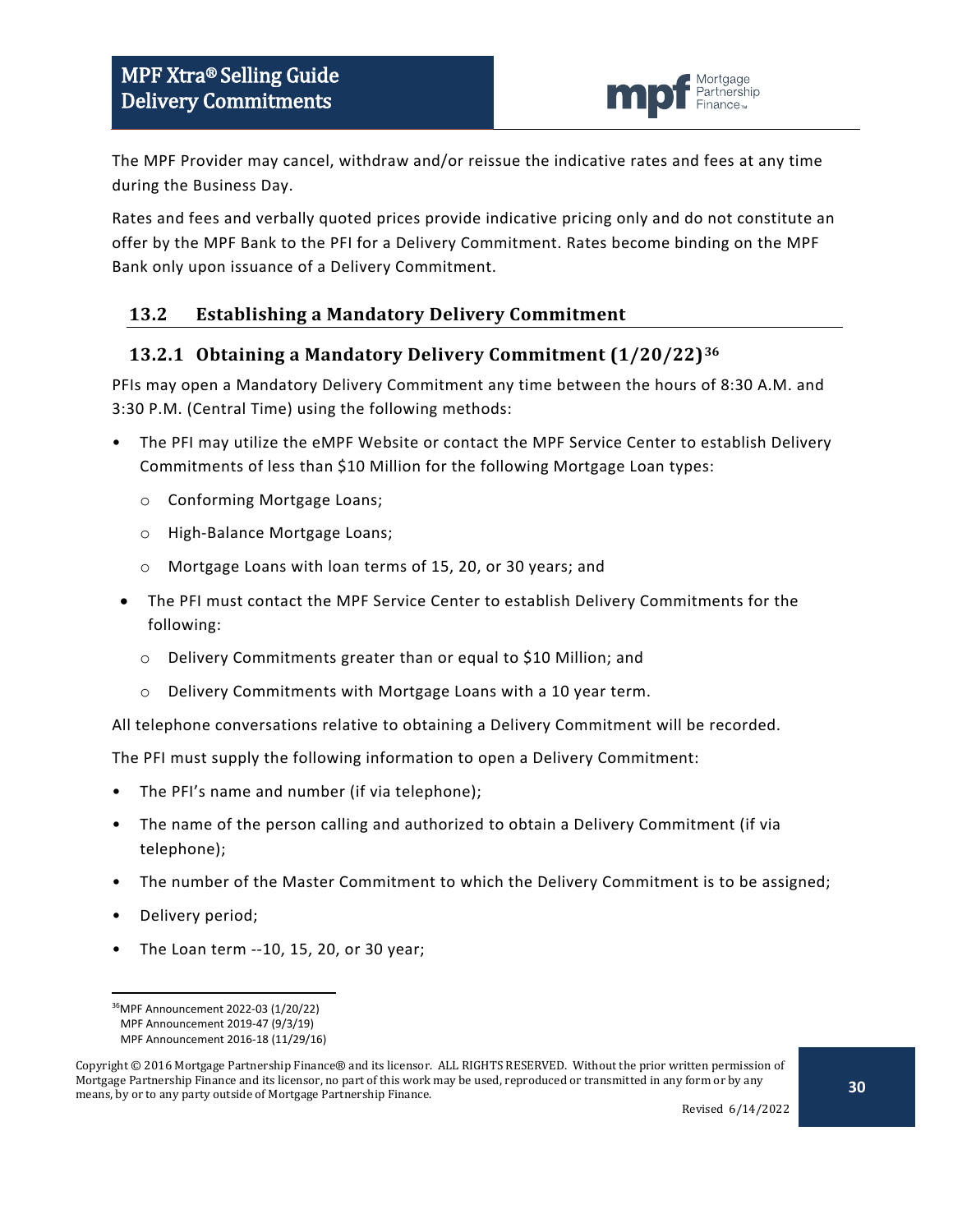

- The loan type of the Delivery Commitment;
- The Note Rate for the Delivery Commitment; and
- The Delivery Commitment amount.

The MPF Provider will assign a Delivery Commitment number and issue a binding Delivery Commitment if the referenced Rate and Fee Schedule is still valid and if the referenced Master Commitment is open and the remaining amount equals or exceeds the amount of the Delivery Commitment. Each Delivery Commitment will be confirmed with the PFI on the day of issuance via on-screen notification and e-mail.

#### **MPF Xtra loans funding on or before February 1, 2022:**

Once a Mandatory Delivery Commitment is established, the PFI may submit loans for Loan Presentment and loan delivery up until 3:30 P.M. Central Time two (2) Business Days prior to the Delivery Commitment's expiration (expiration is specified on the Delivery Commitment Confirmation) or until the Delivery Commitment is filled, whichever occurs first. Loan funding will occur generally on the Business Day following the loan delivery request, provided the loan data presented meets the Investor's requirements.

#### **MPF Xtra loans funding after February 1, 2022:**

Once a Mandatory Delivery Commitment is established, the PFI may submit loans for Loan Presentment and loan delivery up until 3:30 P.M. Central Time seven (7) Business Days prior to the Delivery Commitment's expiration (expiration is specified on the Delivery Commitment Confirmation) or until the Delivery Commitment is filled, whichever occurs first.

#### **MPF Xtra Loans that have not received Funding Confirmation on or before February 1, 2022 (Regardless of when the Loan Funding Request was submitted):**

The PFI is required to obtain pre-Funding Initial Certification no later than three (3) Business Days prior to the delivery commitment expiration date. Provided the loan data presented meets the Investor's requirements, Loan funding will occur generally two (2) Business Days following the pre-Funding certification date.

#### <span id="page-30-0"></span>**13.2.2 Tolerances (11/29/16)[37](#page-30-1)**

The low delivery tolerance for Mandatory Delivery Commitments is an amount that does not fall below the greater of \$10,000 or 2.5% of the original Delivery Commitment amount. If the

 <sup>37</sup> MPF Announcement 2016-18 (11/29/16)

<span id="page-30-1"></span>Copyright © 2016 Mortgage Partnership Finance® and its licensor. ALL RIGHTS RESERVED. Without the prior written permission of Mortgage Partnership Finance and its licensor, no part of this work may be used, reproduced or transmitted in any form or by any means, by or to any party outside of Mortgage Partnership Finance.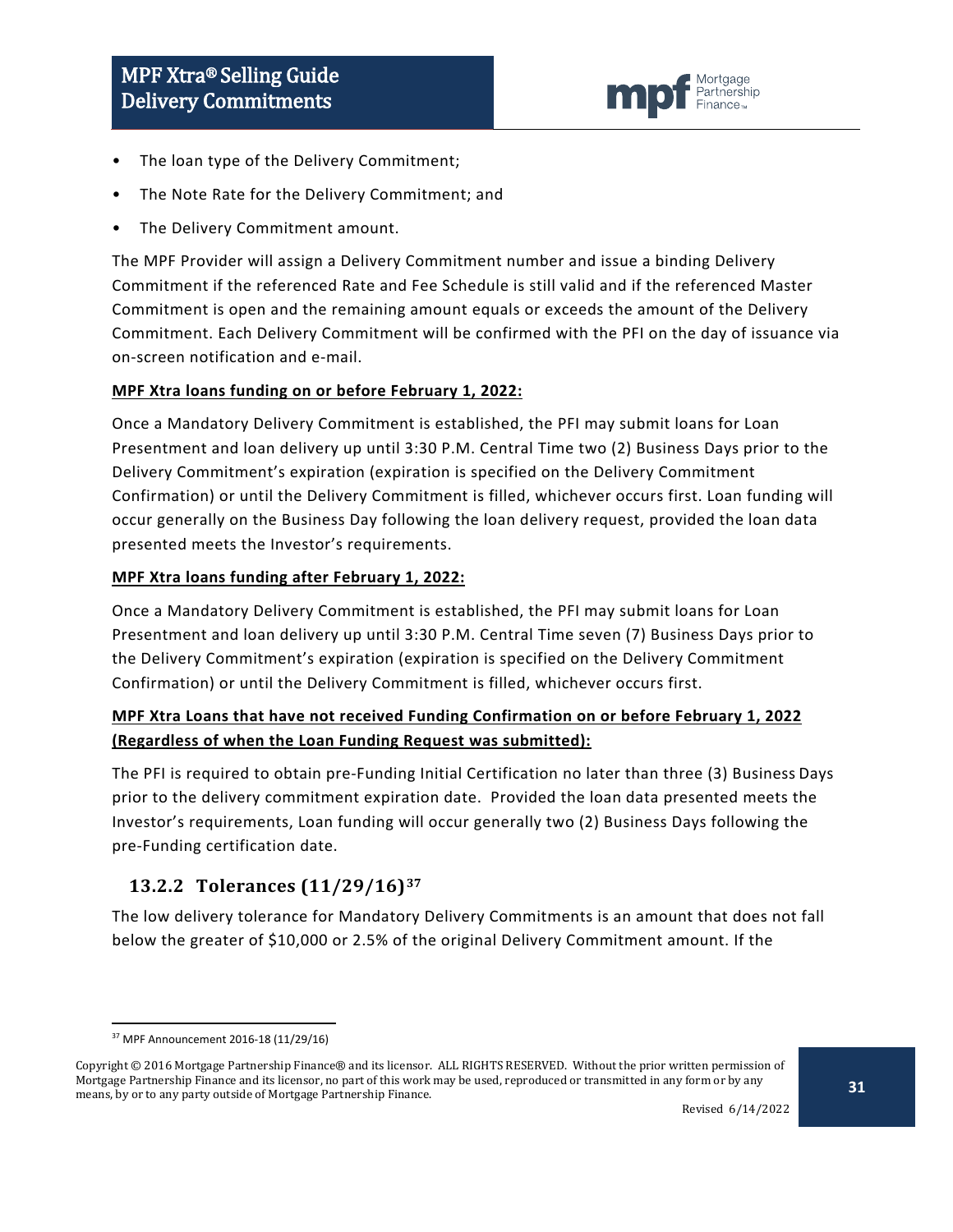

Mortgage Loans delivered under the Delivery Commitment fall below the delivery tolerance amount, then Pair-off Fees may be assessed to the PFI.

The high delivery tolerance for Mandatory Delivery Commitments is an amount that does not exceed the greater of \$10,000 or 2.5% of the original Delivery Commitment amount. If the Mortgage Loans delivered under the Delivery Commitment exceed the high delivery tolerance amount, then over- delivery fees may be assessed to the PFI.

If the PFI requests a partial pair-off or over-delivery, the low delivery tolerance amount will be reduced to \$50 below the revised commitment amount, and the high delivery tolerance will be reduced to \$50 above the revised commitment amount.

Example:

- Original Delivery Commitment amount = \$500,000
- 2.5% of \$500,000 = \$12,500
- Delivery Tolerance = greater of \$10,000 or 2.5% of the original Delivery Commitment amount

 $= $12,500$ 

- High delivery tolerance = \$512,500
- Low delivery tolerance = \$487,500

## <span id="page-31-0"></span>**13.2.3 Maximum Delivery Amount (7/24/17)[38](#page-31-1)**

The maximum over-delivery amount is twenty-five percent (25%) of the original Delivery Commitment amount.

A PFI is permitted to deliver Mortgage Loans that are over the high delivery tolerance (subject to an over-delivery fee), but the PFI may not deliver a Mortgage Loan that is more than the maximum over- delivery amount.

Example:

- Original Delivery Commitment amount = \$150,000
- 25% of \$150,000 = \$37,500
- Maximum delivery amount = \$187,500

 <sup>38</sup> MPF Announcement 2017-37 (7/24/17)

<span id="page-31-1"></span>Copyright © 2016 Mortgage Partnership Finance® and its licensor. ALL RIGHTS RESERVED. Without the prior written permission of Mortgage Partnership Finance and its licensor, no part of this work may be used, reproduced or transmitted in any form or by any means, by or to any party outside of Mortgage Partnership Finance.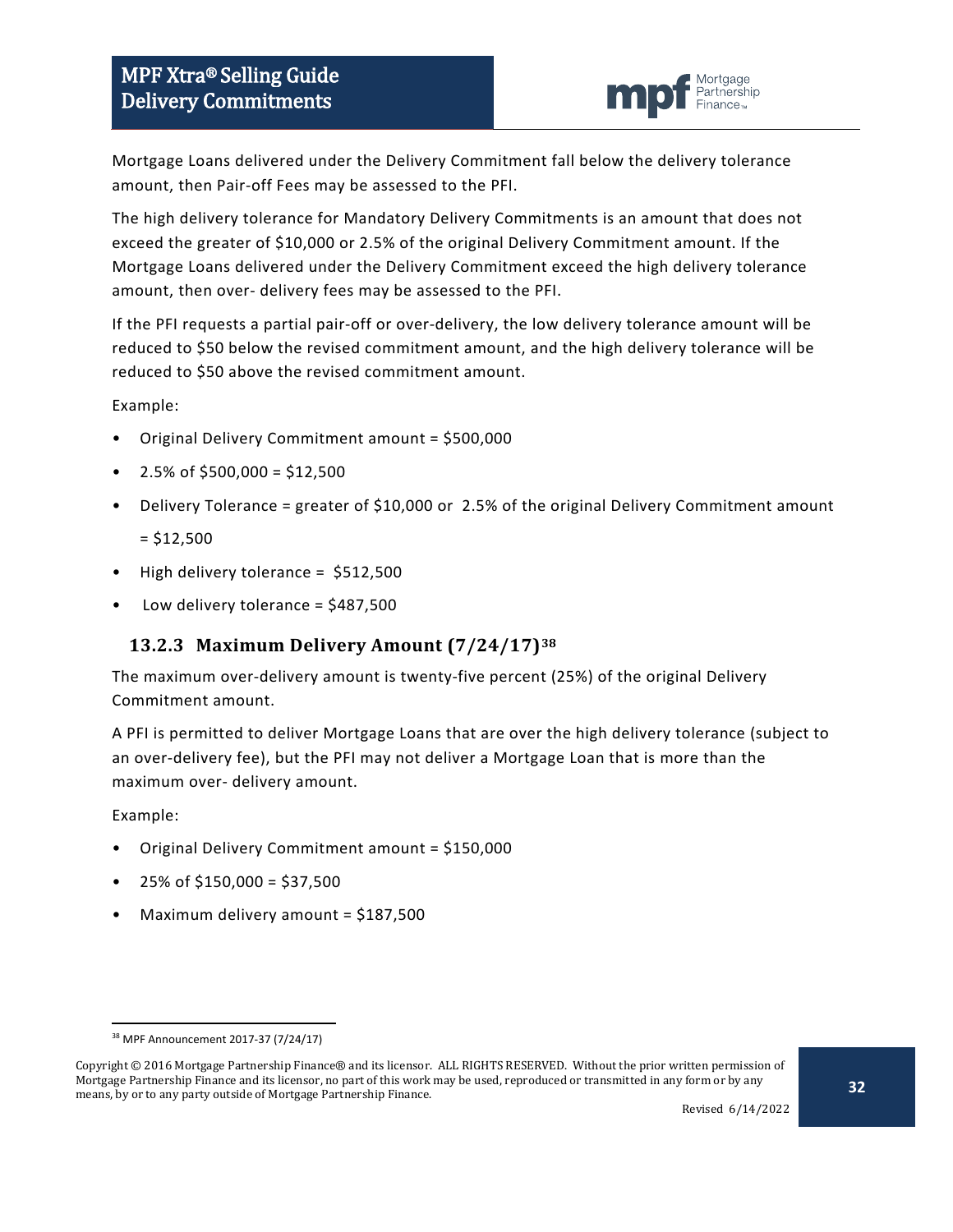

If the calculation based on twenty-five percent (25%) of the original Delivery Commitment amount is less than \$10,000, then \$10,000 is used as the high delivery tolerance amount and the maximum amount that can be delivered under that Delivery Commitment.

Example:

- Original Delivery Commitment amount = \$20,000
- $25\%$  of \$20,000 = \$5,000
- Maximum delivery amount = \$20,000 + \$10,000 = \$30,000

#### <span id="page-32-0"></span>**13.2.4 Note Rate Range (11/29/16)[39](#page-32-1)**

For each Mandatory Delivery Commitment, the PFI must specify a Note Rate. Acceptable Note Rate ranges may vary depending on the Note Rate a PFI specifies at the time the Mandatory Delivery Commitment is obtained. In some cases, the specified Note Rate range may occur in the upper or lower part of the acceptable Note Rate range. Please refer to the following chart for examples:

| <b>Note Rate (X denotes</b><br>any integer) | <b>Note Rate Range</b>               |  |  |
|---------------------------------------------|--------------------------------------|--|--|
| $X.000\%$                                   | Minus (-) 0.250% and Plus (+) 0.250% |  |  |
| X.125%                                      | Minus (-) 0.375% and Plus (+) 0.125% |  |  |
| X.250%                                      | Minus (-) 0.000% and Plus (+) 0.500% |  |  |
| X.375%                                      | Minus (-) 0.125% and Plus (+) 0.375% |  |  |
| X.500%                                      | Minus (-) 0.250% and Plus (+) 0.250% |  |  |
| X.625%                                      | Minus (-) 0.375% and Plus (+) 0.125% |  |  |
| X.750%                                      | Minus (-) 0.000% and Plus (+) 0.500% |  |  |
| X.875%                                      | Minus (-) 0.125% and Plus (+) 0.375% |  |  |

 <sup>39</sup> MPF Announcement 2016-18 (11/29/16)

<span id="page-32-1"></span>Copyright © 2016 Mortgage Partnership Finance® and its licensor. ALL RIGHTS RESERVED. Without the prior written permission of Mortgage Partnership Finance and its licensor, no part of this work may be used, reproduced or transmitted in any form or by any means, by or to any party outside of Mortgage Partnership Finance.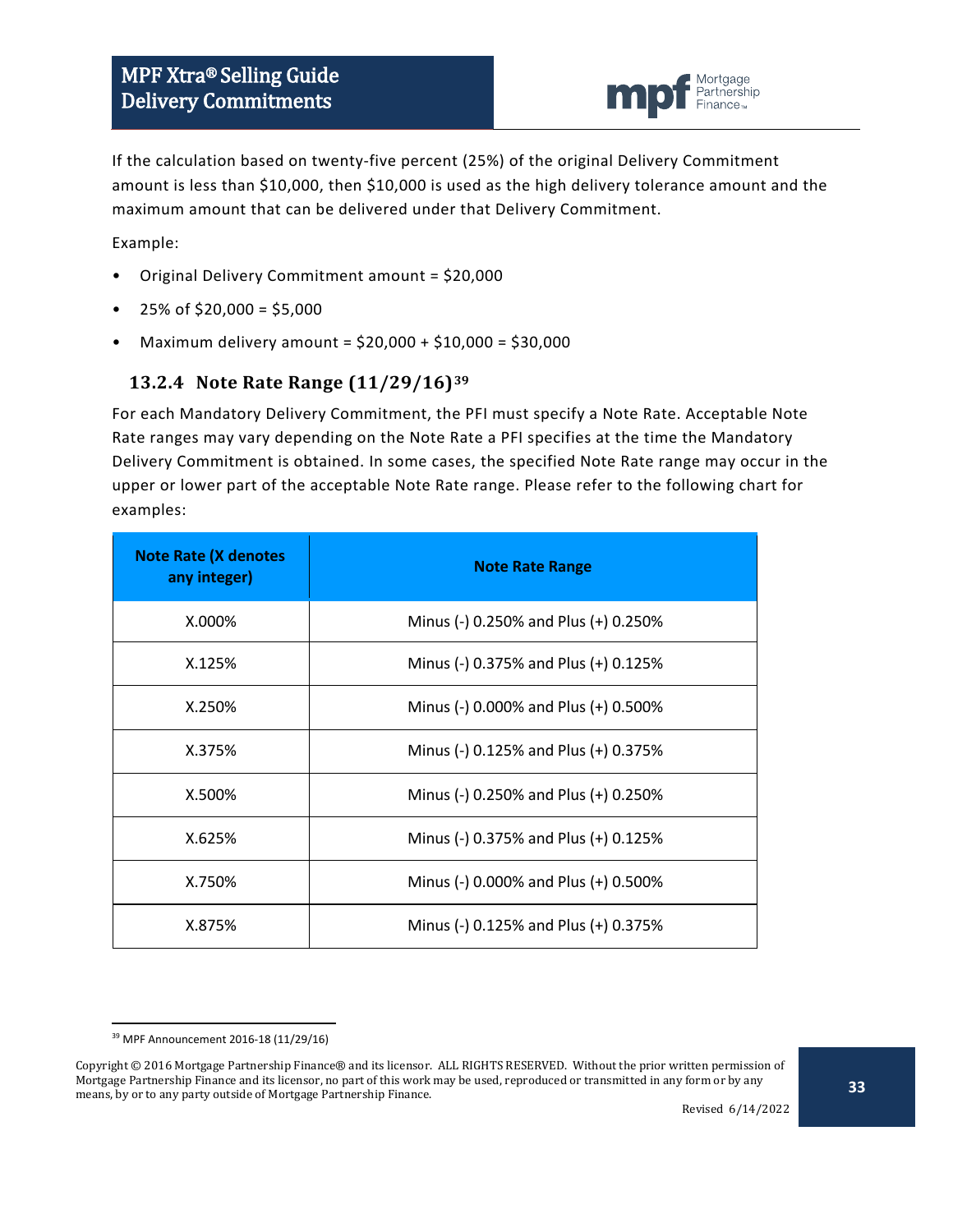

Further examples substituting four (4) for X:

| <b>Sample Note Rate</b> | <b>Note Rate Range</b> |
|-------------------------|------------------------|
| 4.000%                  | 3.750% to 4.250%       |
| 4.125%                  | 3.750% to 4.250%       |
| 4.250%                  | 4.250% to 4.750%       |
| 4.375%                  | 4.250% to 4.750%       |
| 4.500%                  | 4.250% to 4.750%       |
| 4.625%                  | 4.250% to 4.750%       |
| 4.750%                  | 4.750% to 5.250%       |
| 4.875%                  | 4.750% to 5.250%       |

Since Delivery Commitment pricing is published and obtained in one-eighth percent (0.125%) increments, pricing will be determined for Mortgage Loans that are delivered with Note Rates in between one-eighth percent increments by interpolating the pricing difference, at the time the Mortgage Loan is purchased under the MPF Program, between the upper and lower one-eighth percent rate published for the specific Delivery Commitment.

#### <span id="page-33-0"></span>**13.2.5 Delivery Commitment Reduction (11/29/16)[40](#page-33-2)**

PFIs must contact the MPF Service Center to reduce the amount of a Mandatory Delivery Commitment prior to its expiration.

For all Delivery Commitments which are reduced, a Pair-off Fee will be calculated on one hundred percent (100%) of the reduction amount of the Delivery Commitment. The Pair-off Fee will be calculated at the time of the reduction.

## <span id="page-33-1"></span>**13.2.6 Delivery Commitment Extension (11/29/16)[41](#page-33-3)**

 <sup>40</sup> MPF Announcement 2016-18 (11/29/16)

<sup>41</sup> MPF Announcement 2016-18 (11/29/16)

<span id="page-33-3"></span><span id="page-33-2"></span>Copyright © 2016 Mortgage Partnership Finance® and its licensor. ALL RIGHTS RESERVED. Without the prior written permission of Mortgage Partnership Finance and its licensor, no part of this work may be used, reproduced or transmitted in any form or by any means, by or to any party outside of Mortgage Partnership Finance.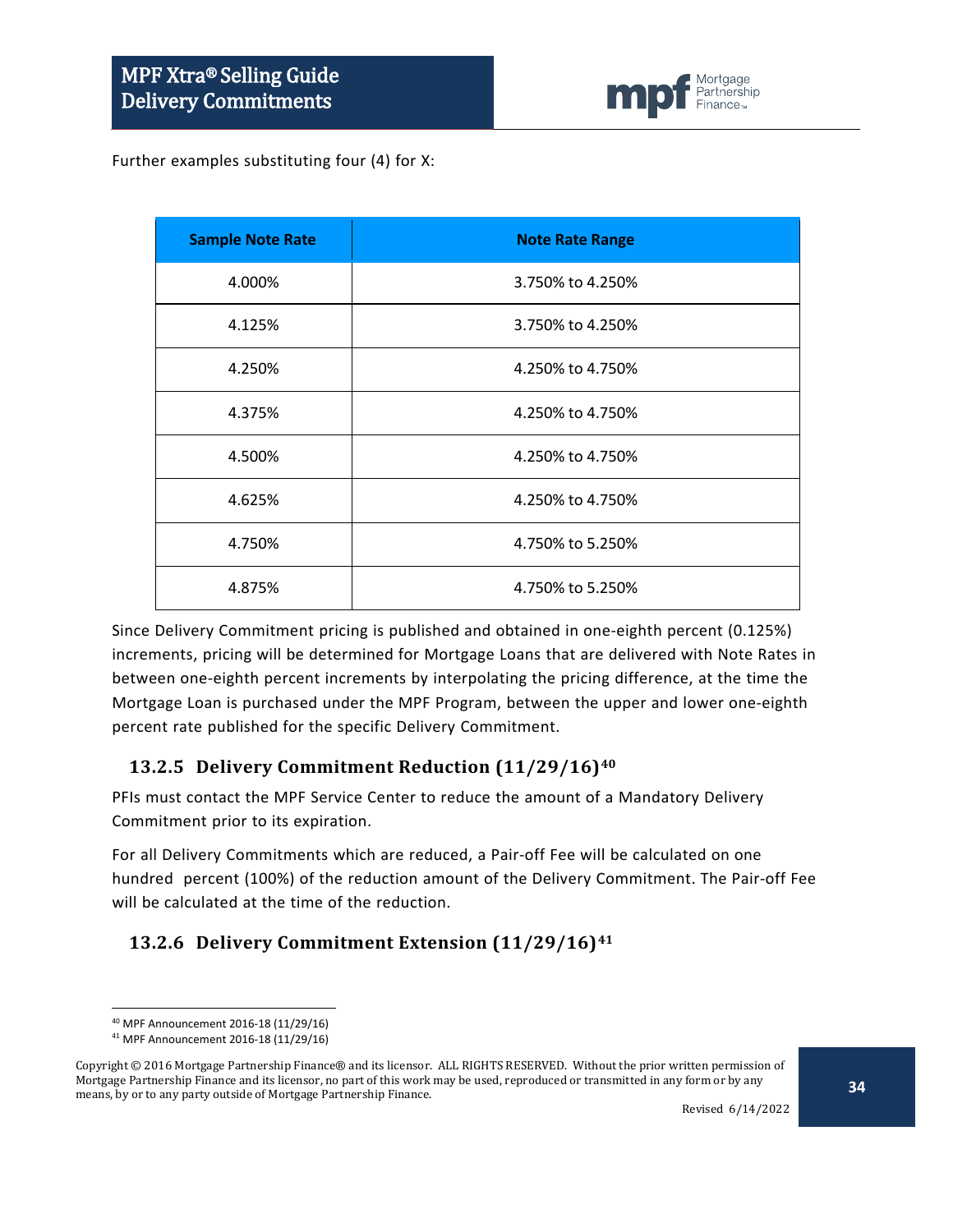

PFIs must contact the MPF Service Center to extend a Mandatory Delivery Commitment. A Mandatory Delivery Commitment may be extended prior to its expiration for up to thirty (30) calendar days as either a one-time thirty (30) day extension or multiple extensions, provided the multiple cumulative extensions do not exceed a total of thirty (30) calendar days. A fee will be assessed for each extension. The extension fee takes into consideration the amount to be extended and the actual number of days by which the Delivery Commitment is extended.

## <span id="page-34-0"></span>**13.3 Establishing a Best Efforts Delivery Commitment (11/29/16)[42](#page-34-2)**

To obtain a Best Efforts Delivery Commitment, the PFI shall identify a proposed mortgage loan that has not yet closed, and the PFI shall select the time period for delivery of the closed Mortgage Loan.

A Best Efforts Delivery Commitment contains the specific Note Rate, premium or discount, expiration date, loan product type, subproduct type, specific dollar amount and other terms pertaining to the delivery of the identified closed Mortgage Loan under the terms of a Best Efforts Master Commitment.

Once the proposed mortgage loan closes, the delivery of the closed Mortgage Loan becomes mandatory, and the loan must be delivered within the time period specified in the Delivery Commitment.

No change may be made in the identity of the borrowers, nor may the mortgaged property be different from that provided by the PFI when the Best Efforts Delivery Commitment was issued. A Best Efforts Delivery Commitment may not be cancelled for the purpose of delivering the identified mortgage loan for which it was opened under another Delivery Commitment, nor may another mortgage loan be delivered in place of the proposed mortgage loan for which the Best Efforts Delivery Commitment was opened.

If the proposed mortgage loan does not close, the PFI must notify the MPF Service Center to cancel the Best Efforts Delivery Commitment. No pair-off fee will be assessed in this instance.

## <span id="page-34-1"></span>**13.3.1 Obtaining a Best Efforts Delivery Commitment (10/27/17)[43](#page-34-3)**

PFIs may open a Best Efforts Delivery Commitment using the eMPF website or by calling the MPF Service Center. Best Efforts Delivery Commitments may be issued at any time between the hours of 8:30 A.M. and 3:30 P.M. (Central Time) using the following methods:

 <sup>42</sup> MPF Announcement 2016-18 (11/29/16)

<sup>43</sup> MPF Announcement 2017-62 (10/27/17)

MPF Announcement 2016-18 (11/29/16)

<span id="page-34-3"></span><span id="page-34-2"></span>Copyright © 2016 Mortgage Partnership Finance® and its licensor. ALL RIGHTS RESERVED. Without the prior written permission of Mortgage Partnership Finance and its licensor, no part of this work may be used, reproduced or transmitted in any form or by any means, by or to any party outside of Mortgage Partnership Finance.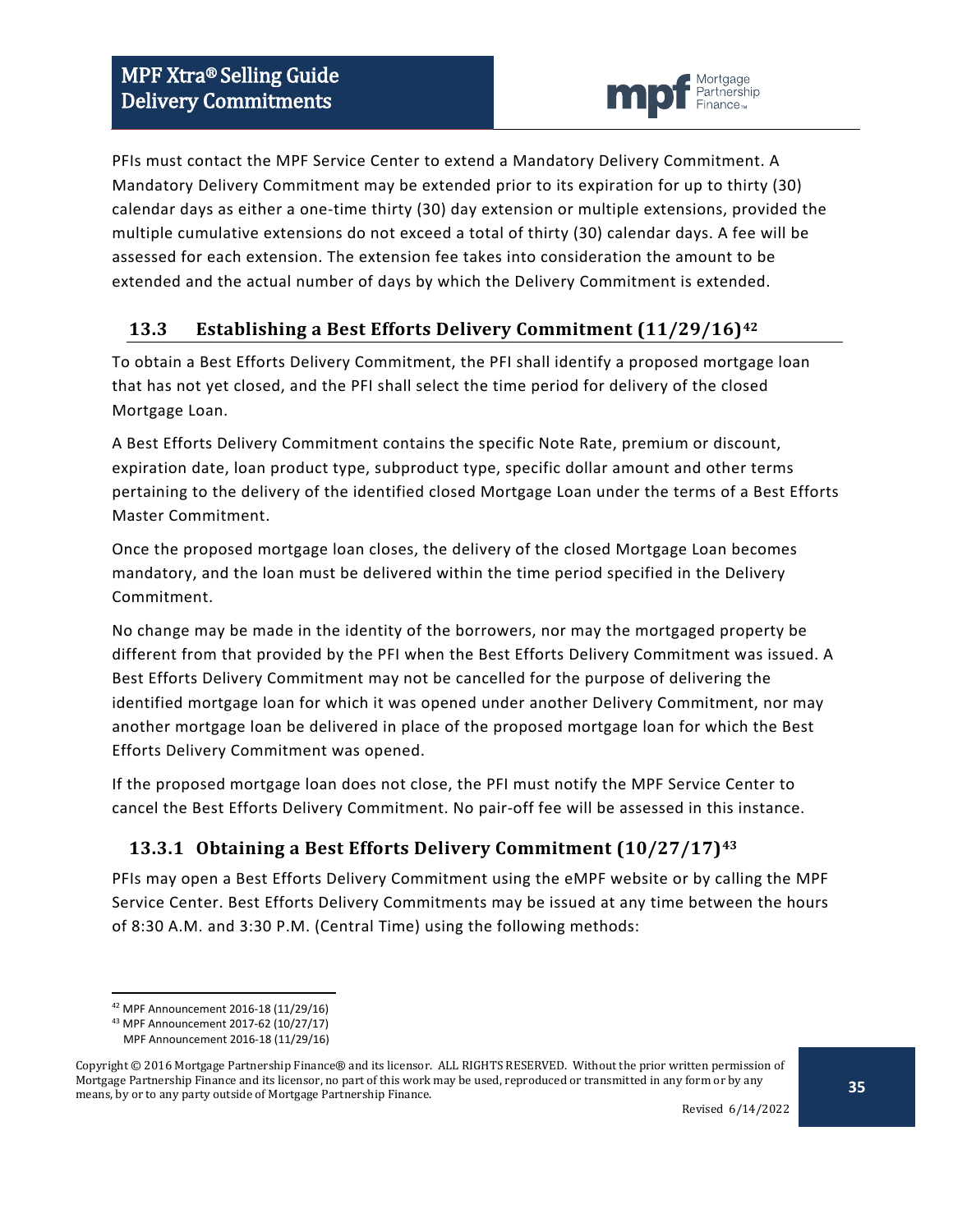- The PFI may utilize the eMPF website to establish a Delivery Commitment for the following loan types:
	- o Conforming Mortgage Loans;
	- o High-Balance Mortgage Loans; and
	- o Mortgage Loans with loan terms of 15, 20, or 30 years.
- The PFI must contact the MPF Service Center to establish a Delivery Commitment for Mortgage Loans with a 10 year term.

All telephone conversations relative to obtaining a Best Efforts Delivery Commitment are recorded.

The PFI must supply the following information when opening a Delivery Commitment (the Best Efforts Delivery Commitment information and the ULDD/XML file information must match in order for the delivery request to be approved):

- The PFI's name and number (if via telephone);
- The name of the person calling and authorized to obtain a Delivery Commitment (if via telephone)
- The number of the Master Commitment to which the Delivery Commitment is to be assigned;
- The delivery period;
- The loan term  $-10$ , 15, 20, or 30 years;
- The Note Rate: must be the Note Rate for the Mortgage Loan to be delivered;
- The loan amount;
- The Borrower information; and
- The Mortgaged Property information.

If any of the Best Efforts Delivery Commitment data is also entered into Desktop Underwriter (DU), such data must match at the time the loan delivery request is made. If the DU data changes after the issuance of the Best Efforts Delivery Commitment, the PFI must request changes to the Best Efforts Delivery Commitment to ensure that the data matches the DU data prior to submitting the delivery request.

After the entry of this information into the MPF system, the following information will be verified with the PFI:

Mortaaae Partnershin Finance-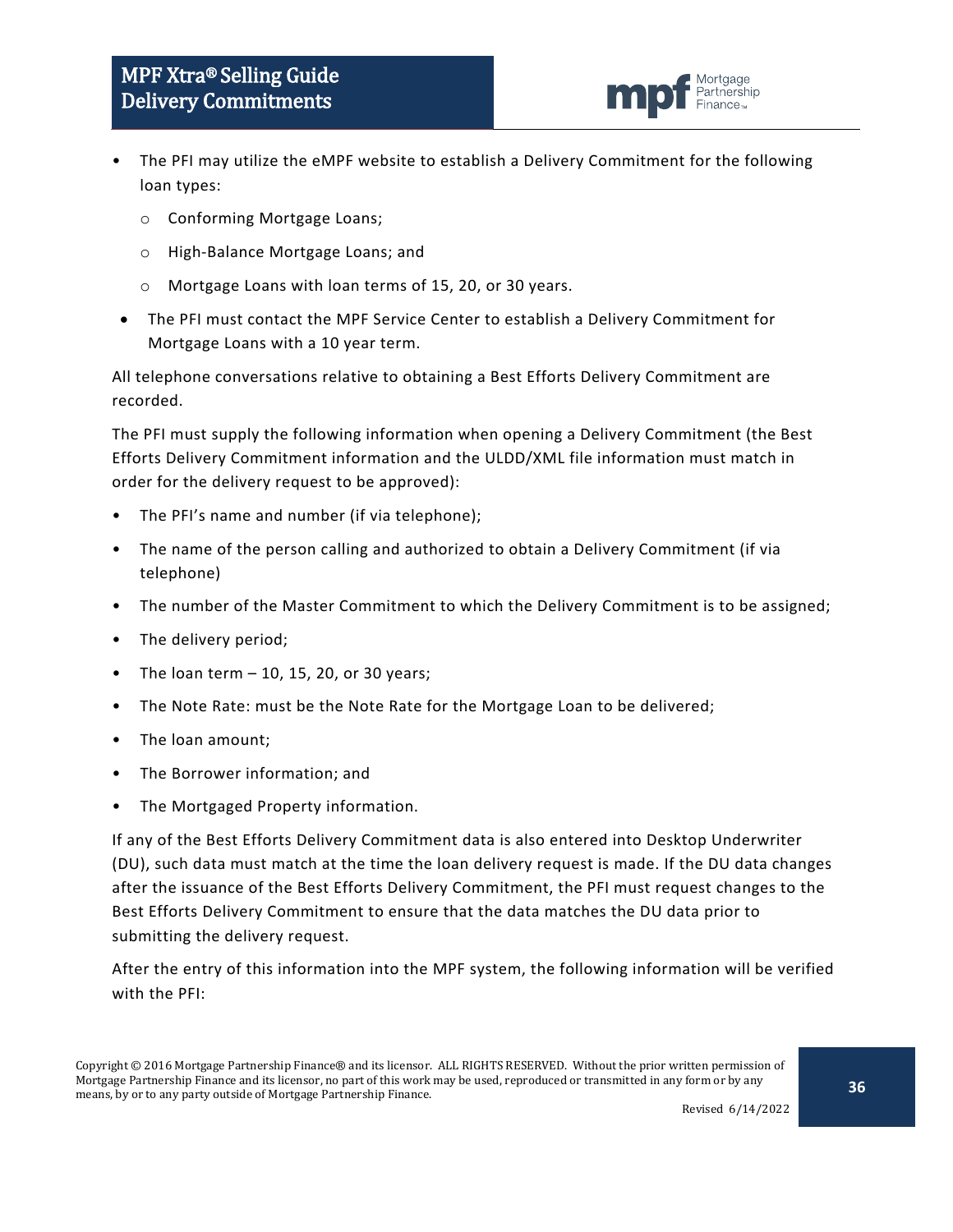

- The Best Efforts Delivery Commitment's price for the corresponding Note Rate, loan term and delivery period; and
- The referenced Best Efforts Master Commitment is open and the remaining amount equals or exceeds the amount of the Best Efforts Delivery Commitment.

Each Best Efforts Delivery Commitments will be confirmed with the PFI on the day of issuance via e–mail.

If a PFI opens a Best Efforts Delivery Commitment for a proposed mortgage loan that was identified for a prior Best Efforts Delivery Commitment, the new Best Efforts Delivery Commitment will not be subject to worse-case pricing if the following requirements are met:

- The new Best Efforts Delivery Commitment must be opened more than thirty (30) calendar days after the earlier of the expiration or cancellation of the prior Best Efforts Delivery Commitment (see the example in chapter [13.5.4\)](#page-42-0); and
- For a loan underwritten with the assistance of DU, the PFI must submit the Mortgage Loan through DU again as a new loan and obtain a new DU casefile number. The requirements of the new DU casefile certificate must be followed for the mortgage loan to be eligible.

### <span id="page-36-0"></span>**13.3.2 Note Rate Range (11/29/16)[44](#page-36-2)**

The Note Rate for the proposed mortgage loan must match the specific Note Rate for the corresponding Best Efforts Delivery Commitment and the Note Rate in the ULDD/XML file. The Note Rate must be in a one-eighth percent (0.125%) increment only. A Note Rate range is not available under a Best Efforts Delivery Commitment.

If the Note Rate for the proposed mortgage loan changes, the PFI must contact the MPF Service Center prior to submitting the delivery request with the ULDD/XML file to request that the Best Efforts Delivery Commitment Note Rate be changed to match the new Note Rate. The Best Efforts Delivery Commitment will be re–priced, and the pass through rate and prices will be based on the prices in effect when the Best Efforts Delivery Commitment was originally issued.

## <span id="page-36-1"></span>**13.3.3 Delivery Commitment Amount (11/29/16)[45](#page-36-3)**

The loan amount for the proposed mortgage loan must match the specific commitment amount for the corresponding Best Efforts Delivery Commitment and the loan amount in the ULDD/XML file.

 <sup>44</sup> MPF Announcement 2016-18 (11/29/16)

<sup>45</sup> MPF Announcement 2016-18 (11/29/16)

<span id="page-36-3"></span><span id="page-36-2"></span>Copyright © 2016 Mortgage Partnership Finance® and its licensor. ALL RIGHTS RESERVED. Without the prior written permission of Mortgage Partnership Finance and its licensor, no part of this work may be used, reproduced or transmitted in any form or by any means, by or to any party outside of Mortgage Partnership Finance.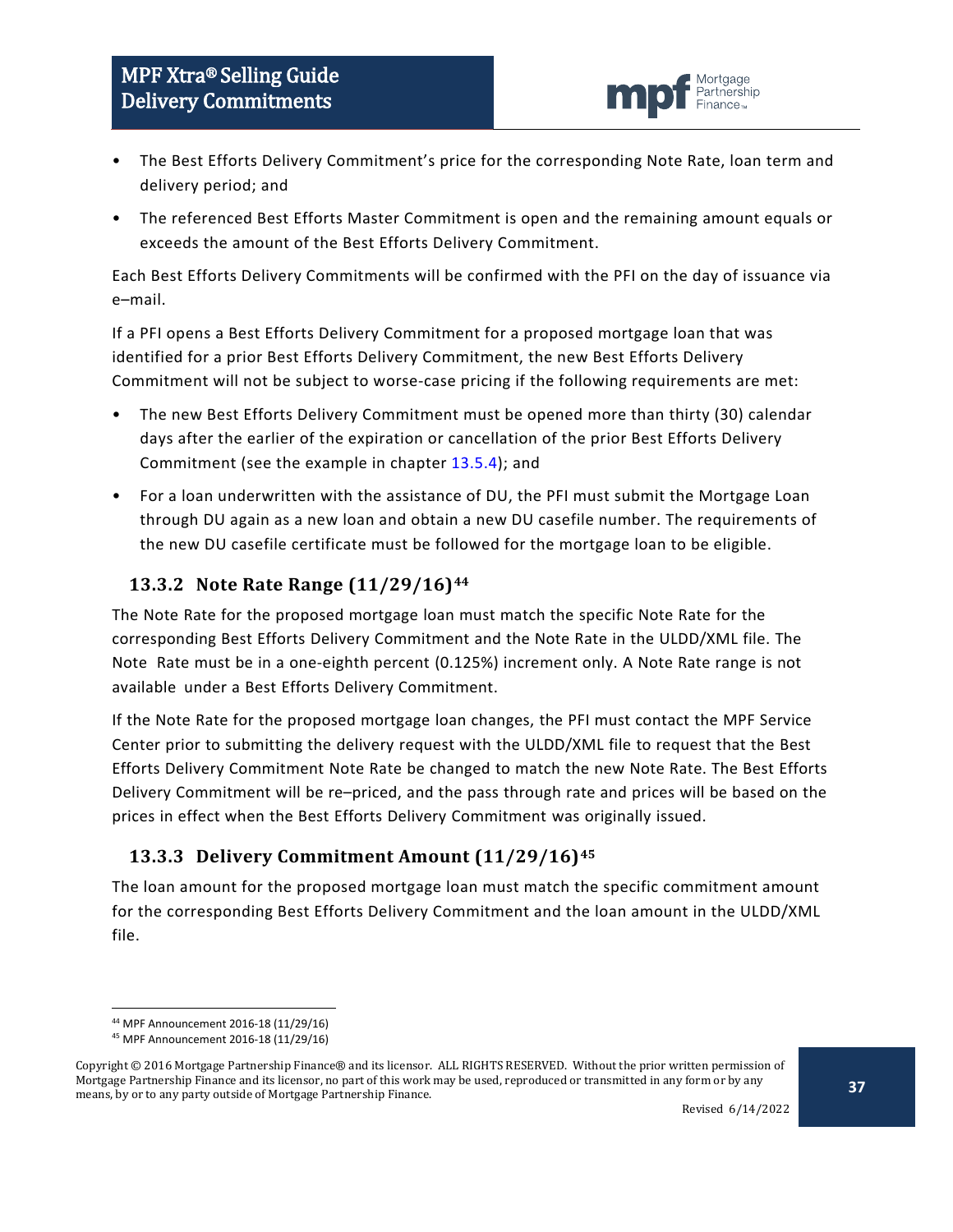

If the loan amount of the proposed mortgage loan changes, the PFI must contact the MPF Service Center prior to submitting the delivery request with the ULDD/XML file to request that the Best Efforts Delivery Commitment amount be changed to match the new loan amount. If the unpaid principal balance of the closed mortgage loan is less than the loan amount on the note due to a curtailment or the application of borrower payments, the PFI must request that the Best Efforts Delivery Commitment amount be changed to match the unpaid principal balance of the mortgage loan.

When the commitment amount is changed to the new loan amount, the Best Efforts Delivery Commitment will be re–priced if:

- The Note Rate changes;
- The loan term changes; or
- The loan amount increases from a conforming loan amount to a High–Balance Mortgage Loan amount or decreases from a High-Balance Mortgage Loan amount to a conforming loan amount.

The pass through rate and prices will be based on the prices in effect when the Best Efforts Delivery Commitment was originally issued.

#### <span id="page-37-0"></span>**13.3.4 Delivery Commitment Loan Term (11/29/16)[46](#page-37-2)**

The loan term for the proposed mortgage loan must match the specific loan term for the corresponding Best Efforts Delivery Commitment and the loan term in the ULDD/XML file.

The term of the Mortgage Loan must be exactly:

- 120, 180, 240, or 360 months for conforming Mortgage Loans; or
- 180 or 360 months for High-Balance Mortgage Loans.

If the term of the proposed mortgage loan changes, the PFI must contact the MPF Service Center prior to submitting the delivery request with the ULDD/XML file to request that the Best Efforts Delivery Commitment loan term be changed to match the new loan term. The Best Efforts Delivery Commitment will be re–priced; the pass through rate and prices will be based on the prices in effect when the Best Efforts Delivery Commitment was originally issued.

## <span id="page-37-1"></span>**13.3.5 Delivery Commitment Extension (11/29/16)[47](#page-37-3)**

 <sup>46</sup> MPF Announcement 2016-18 (11/29/16)

<sup>47</sup> MPF Announcement 2017-62 (10/27/17)

MPF Announcement 2016-18 (11/29/16)

<span id="page-37-3"></span><span id="page-37-2"></span>Copyright © 2016 Mortgage Partnership Finance® and its licensor. ALL RIGHTS RESERVED. Without the prior written permission of Mortgage Partnership Finance and its licensor, no part of this work may be used, reproduced or transmitted in any form or by any means, by or to any party outside of Mortgage Partnership Finance.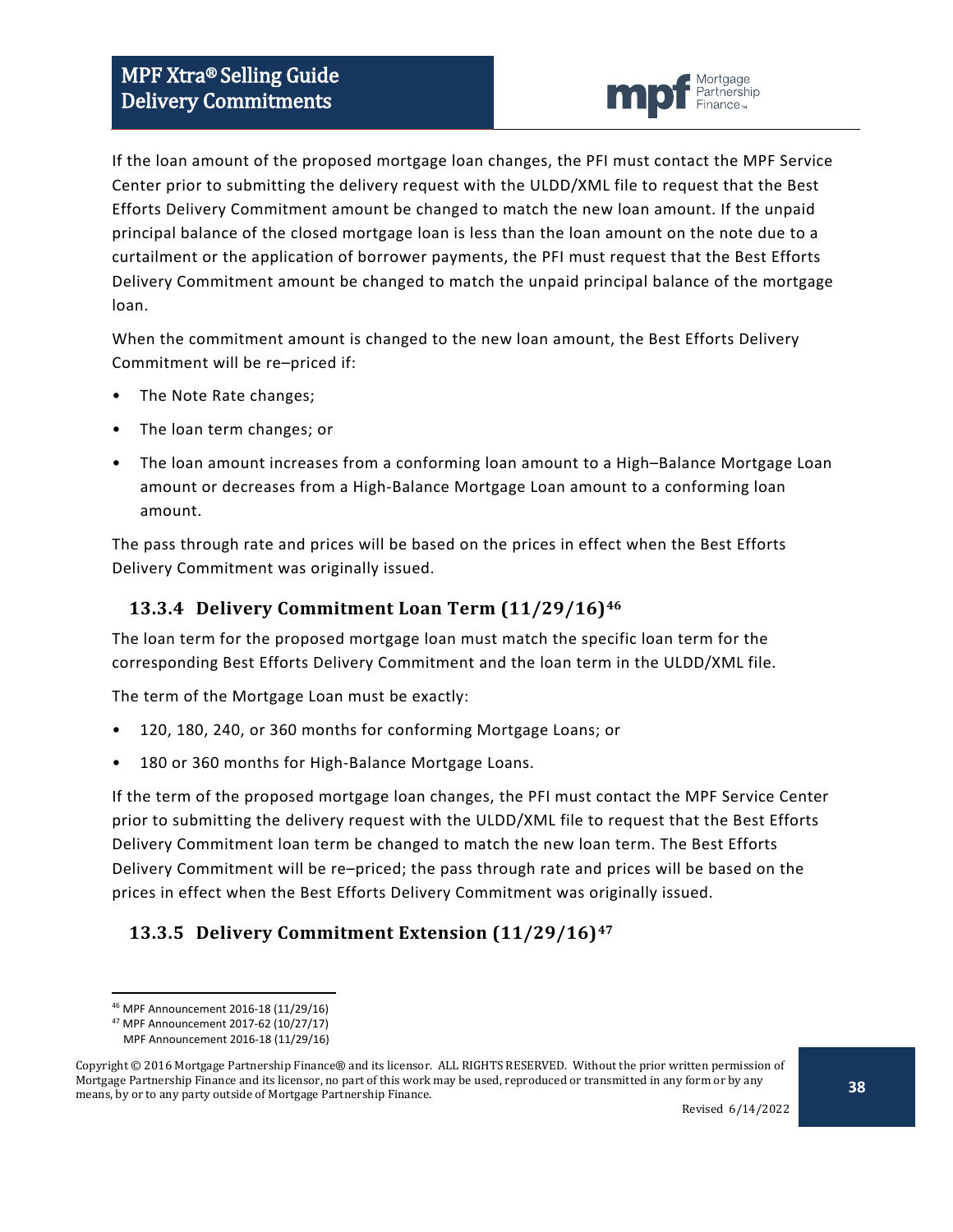

The Best Efforts Delivery Commitment expiration date is specified on the Best Efforts Delivery Commitment Confirmation. The commitment period can be extended as follows:

- For an unclosed mortgage loan: the PFI must contact the MPF Service Center to extend a Best Efforts Delivery Commitment. A Best Efforts Delivery Commitment may be extended prior to its expiration for up to and no more than thirty (30) calendar days as either a one-time, thirty (30) day extension or multiple extensions, provided the multiple extensions do not cumulatively exceed a total of thirty (30) calendar days. Once this 30 calendar day extension period expires, any subsequent Delivery Commitment requested for the delivery of the identified mortgage loan will be subject to a worse–case pricing adjustment.
- For closed Mortgage Loans:
	- $\circ$  If the loan funding does not occur prior to the Best Efforts Delivery Commitment expiration date, there will be an automatic extension of five (5) calendar days until the loan funding occurs; or
	- o A Best Efforts Delivery Commitment may be extended after the loan delivery request, and prior to its expiration, for up to thirty (30) calendar days as either a one-time, thirty (30) day extension or multiple extensions, provided the multiple cumulative extensions do not exceed a total of thirty (30) calendar days. The PFI must contact the MPF Service Center to extend a Best Efforts Delivery Commitment after a delivery request has been made. If the loan funding does not occur prior to this 30 calendar day extended expiration date, the Best Efforts Delivery Commitment will automatically be extended five (5) calendar days until the loan funding occurs.

A fee will be assessed for each extension. If the Best Efforts Delivery Commitment is cancelled after the loan delivery request has been made, including due to the mortgage loan being ineligible for sale under the MPF Xtra product, the Delivery Commitment will be subject to a Pairoff Fee.

#### <span id="page-38-0"></span>**13.3.6 Loan Delivery Requests (1/20/22)[48](#page-38-1)**

The PFI will request the delivery of the closed Mortgage Loan that was identified in the Best Efforts Delivery Commitment through the submission of the ULDD/XML file. Loan delivery requests are subject to the following requirements:

• All of the Best Efforts Delivery Commitment information, the ULDD/XML file and DU (if loan was underwritten with DU) information must match, including:

 <sup>48</sup>MPF Announcement 2022-03 (1/20/22)

MPF Announcement 2017-16 (4/18/17)

<span id="page-38-1"></span>Copyright © 2016 Mortgage Partnership Finance® and its licensor. ALL RIGHTS RESERVED. Without the prior written permission of Mortgage Partnership Finance and its licensor, no part of this work may be used, reproduced or transmitted in any form or by any means, by or to any party outside of Mortgage Partnership Finance.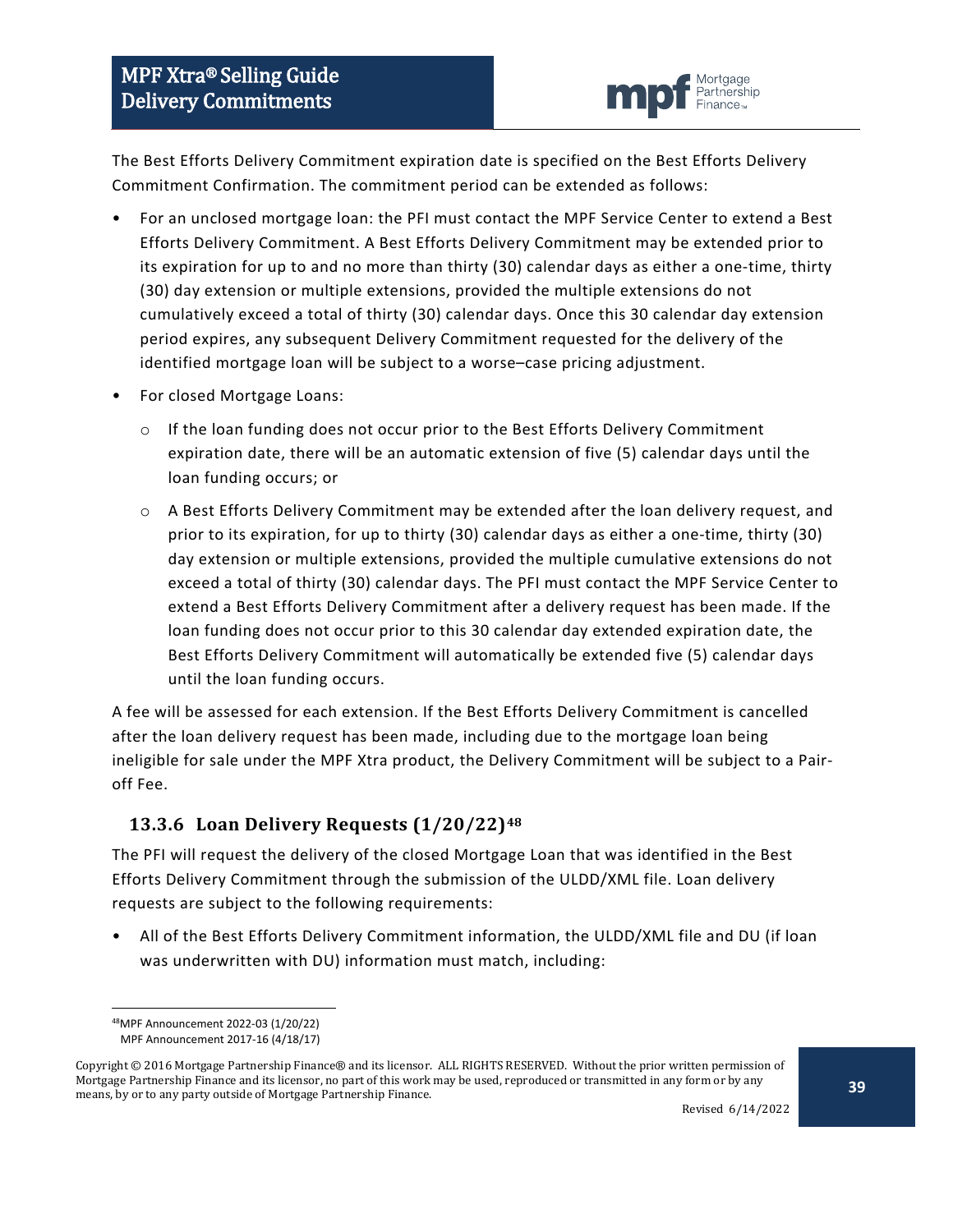

- o The Borrower's information. Substitution of Borrower(s) on the Mortgage Loan identified in the Best Efforts Delivery Commitment is not allowed; and
- o The property address. Substitution of the Mortgaged Property identified in the Best Efforts Delivery Commitment is not allowed.
- The PFI shall provide notice that the Mortgage Loan identified in Best Efforts Delivery Commitment has become a closed Mortgage Loan. The PFI's submission, and the eMPF website's initial confirmation of the delivery request, is the notification that the proposed mortgage loan identified in the Best Efforts Delivery Commitment has become a closed Mortgage Loan;
- The PFI must successfully complete the Loan Presentment process for the Mortgage Loan prior to or simultaneously with the loan delivery request;
	- o For all loans subject to post-Funding Initial Certification:
		- Loan Presentments and loan delivery requests may be requested up until 3:30 P.M. Central Time no less than two (2) Business Days prior to the Delivery Commitment's expiration (expiration is specified on the Delivery Commitment Confirmation). Loan funding will occur generally on the first (1st) Business Day following the loan delivery request, provided the loan data presented meets the investor's requirements;
	- o For all loans subject to pre-Funding Initial Certification:
		- Loan Presentments and loan delivery requests may be requested up until 3:30 P.M. Central Time seven (7) Business Days prior to the Delivery Commitment's expiration (expiration is specified on the Delivery Commitment Confirmation). The PFI is required to obtain pre-Funding Initial Certification no later than three (3) Business Days prior to the delivery commitment expiration date (expiration is specified on the Delivery Commitment Confirmation) or until the Delivery Commitment is filled, whichever occurs first. Provided the loan data presented meets the Investor's requirements, Loan funding will occur generally two (2) Business Days following the pre-Funding certification date; and
- The dollar amount permitted to be delivered must match the commitment amount and must be either the loan amount on the Note or the unpaid Principal Balance of the closed Mortgage Loan. The unpaid principal balance may be less than the loan amount on the Note due to a Curtailment or the application of Borrower payments. If the loan amount changes by any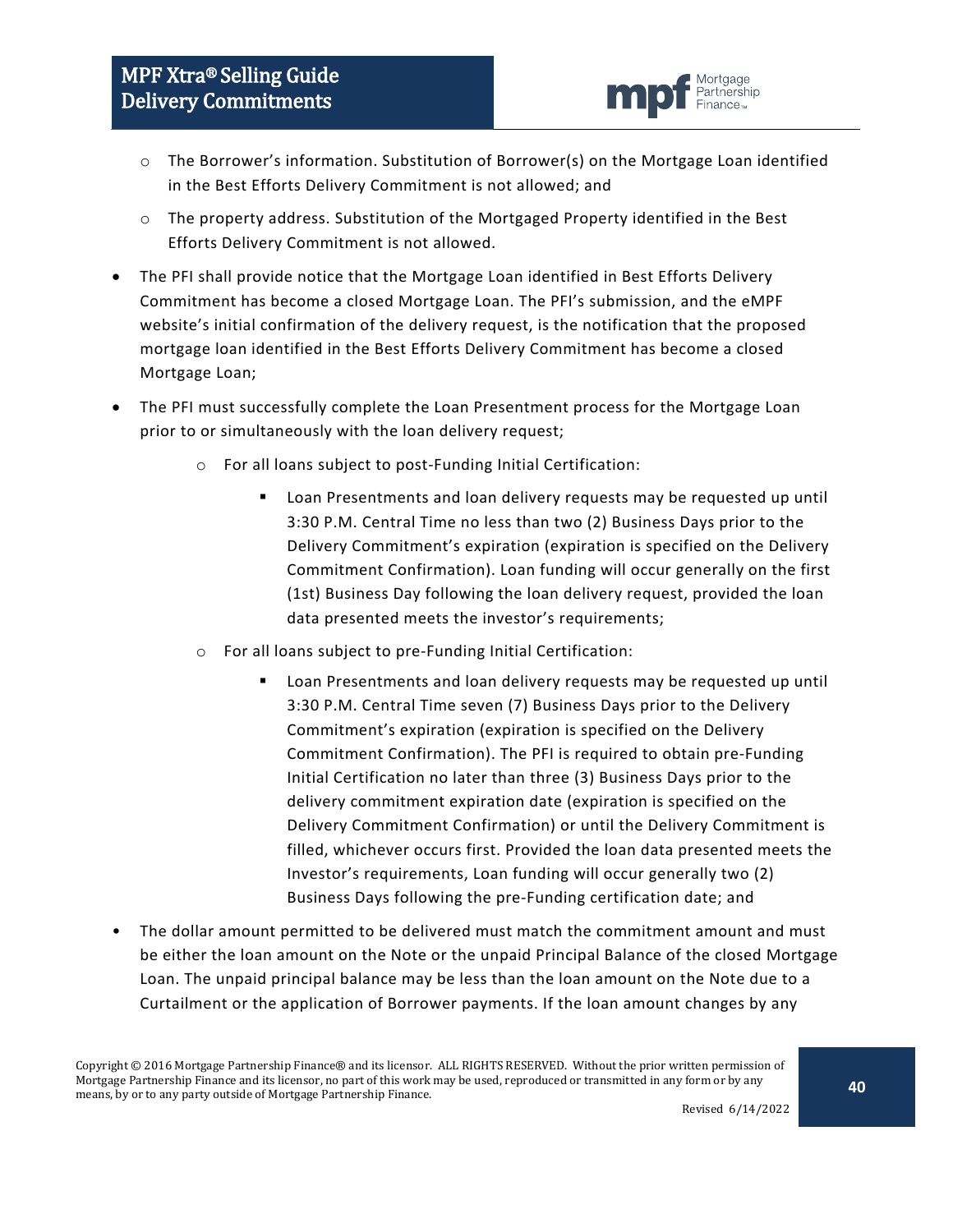

amount after the Delivery Commitment is opened, the PFI must notify the MPF Service Center no later than the day prior to date of the delivery request.

### <span id="page-40-0"></span>**13.3.7 Delivery Commitment Fallout (11/29/16)[49](#page-40-2)**

In order to maintain eligibility to deliver Mortgage Loans under Best Efforts Delivery Commitments, PFIs must demonstrate acceptable use of the Best Efforts Delivery Commitments.

Examples of unacceptable use of Best Efforts Delivery Commitments are:

- A higher cancellation rate than those generally experienced under MPF Xtra product; or
- The cancellation of a Best Efforts Delivery Commitment specifically in order to deliver a closed Mortgage Loan under another Best Efforts Delivery Commitment or a Mandatory Delivery Commitment, regardless of any fees and price adjustments paid by the PFI.

Loss of eligibility would result in the PFI's Best Efforts Master Commitment being closed to new Best Efforts Delivery Commitments.

### <span id="page-40-1"></span>**13.4 Closing a Delivery commitment (11/29/16)[50](#page-40-3)**

A Best Efforts Delivery Commitment is closed on the earlier of the applicable expiration date or on the date the Delivery Commitment is filled. A Mandatory Delivery Commitment is closed on the applicable expiration date. When a Delivery Commitment has expired, no other Mortgage Loans may be delivered under that Delivery Commitment.

In addition, no Mortgage Loan may be delivered under a Delivery Commitment if it would cause that Delivery Commitment to exceed the maximum permitted dollar amount. An exception is made for one over-delivery per Mandatory Delivery Commitment under the following extenuating circumstances:

- Where a Borrower decides to make a lower down payment, requiring a higher loan amount after the PFI obtained the Mandatory Delivery Commitment; or
- Where the PFI is unable to deliver a Mortgage Loan and the only eligible Mortgage Loan available has a higher loan amount than the maximum dollar amount permitted under the Mandatory Delivery Commitment.

When the above extenuating circumstances exist, the PFI must contact the MPF Service Center to deliver the Mortgage Loan.

 <sup>49</sup> MPF Announcement 2016-18 (11/29/16)

<sup>50</sup> MPF Announcement 2016-18 (11/29/16)

<span id="page-40-3"></span><span id="page-40-2"></span>Copyright © 2016 Mortgage Partnership Finance® and its licensor. ALL RIGHTS RESERVED. Without the prior written permission of Mortgage Partnership Finance and its licensor, no part of this work may be used, reproduced or transmitted in any form or by any means, by or to any party outside of Mortgage Partnership Finance.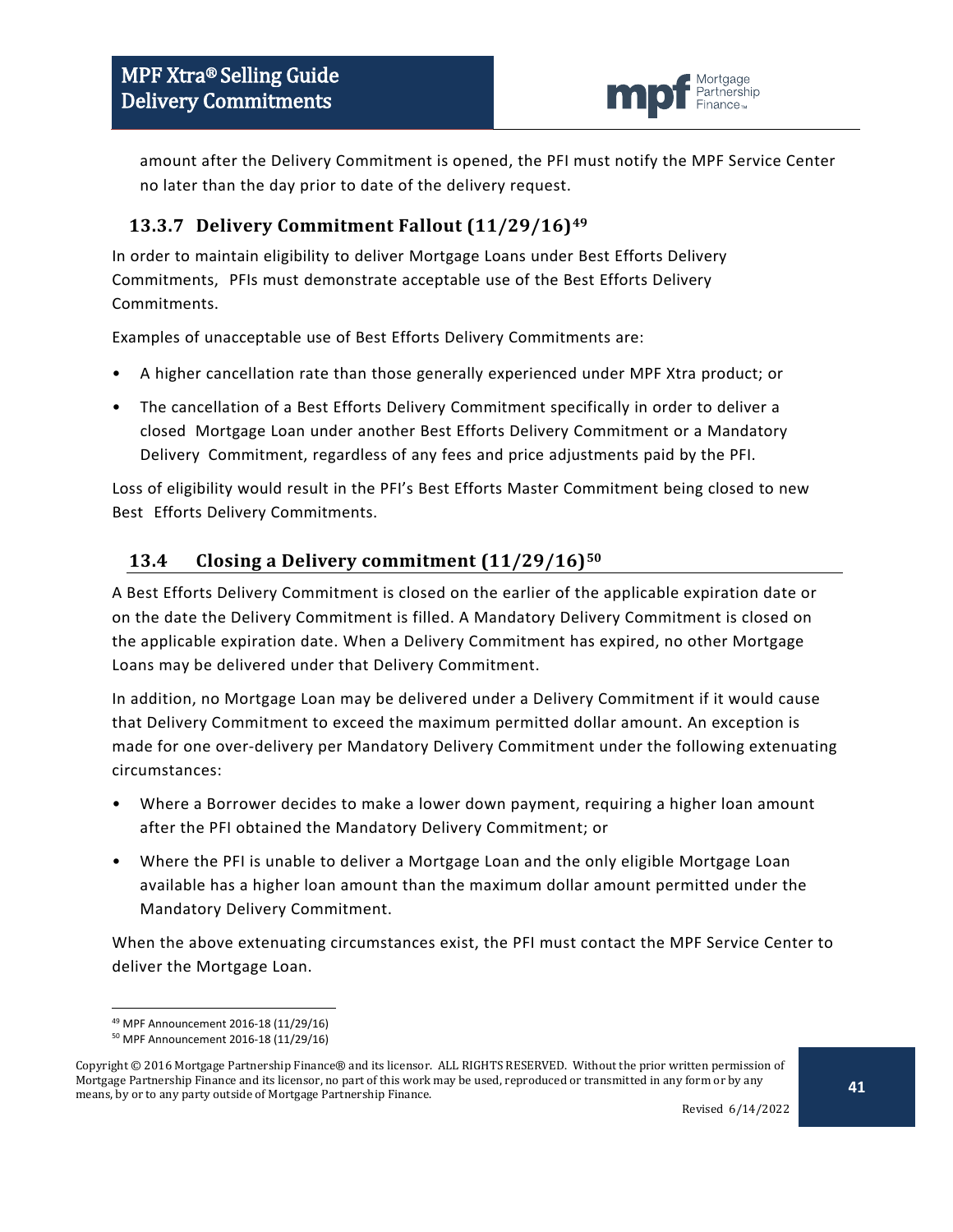

#### <span id="page-41-0"></span>**13.5 Delivery Commitment Fees**

This section describes the fees that may be assessed in relation to a Delivery Commitment.

#### <span id="page-41-1"></span>**13.5.1 Pair-off Fees**

#### **13.5.1.1 Mandatory Delivery Commitment Pair-off Fees (11/29/16)[51](#page-41-4)**

The entire remaining commitment balance will be automatically paired off for any expired, unfilled Mandatory Delivery Commitment. The Pair-off Fee will be based on the entire remaining balance of the Mandatory Delivery Commitment (original commitment amount less the total principal delivered).

The Pair-off Fee will be calculated as of the close of business on the expiration date of the Delivery Commitment.

### **13.5.1.2 Best Efforts Delivery Commitment Pair-off Fees (11/29/16)[52](#page-41-5)**

The delivery of the proposed mortgage loan in the Best Efforts Delivery Commitment becomes mandatory when it becomes a closed mortgage loan as reported at the time of the loan delivery request.

The PFI is subject to a Pair-off Fee when the closed mortgage loan is not delivered under the corresponding Best Efforts Delivery Commitment.

## <span id="page-41-2"></span>**13.5.2 Over-Delivery Fees (11/29/16)[53](#page-41-6)**

Over-delivery fees will apply when the aggregate principal amount of the Mortgage Loans delivered under a Mandatory Delivery Commitment is greater than the Mandatory Delivery Commitment amount at expiration.

The over-delivery fee will be calculated as of the close of business on the date that the aggregate principal amount of the Mortgage Loan purchased exceeds the amount of the Delivery Commitment.

#### <span id="page-41-3"></span>**13.5.3 Calculation of the Pair-off Fee and the Over-Delivery Fee (11/29/16)[54](#page-41-7)**

The MPF Provider will calculate the Pair-off Fee and over-delivery fee based on the following:

• The amount of the pair-off;

 <sup>51</sup> MPF Announcement 2016-18 (11/29/16)

<sup>52</sup> MPF Announcement 2016-18 (11/29/16)

<sup>53</sup> MPF Announcement 2016-18 (11/29/16)

<sup>54</sup> MPF Announcement 2016-18 (11/29/16)

<span id="page-41-7"></span><span id="page-41-6"></span><span id="page-41-5"></span><span id="page-41-4"></span>Copyright © 2016 Mortgage Partnership Finance® and its licensor. ALL RIGHTS RESERVED. Without the prior written permission of Mortgage Partnership Finance and its licensor, no part of this work may be used, reproduced or transmitted in any form or by any means, by or to any party outside of Mortgage Partnership Finance.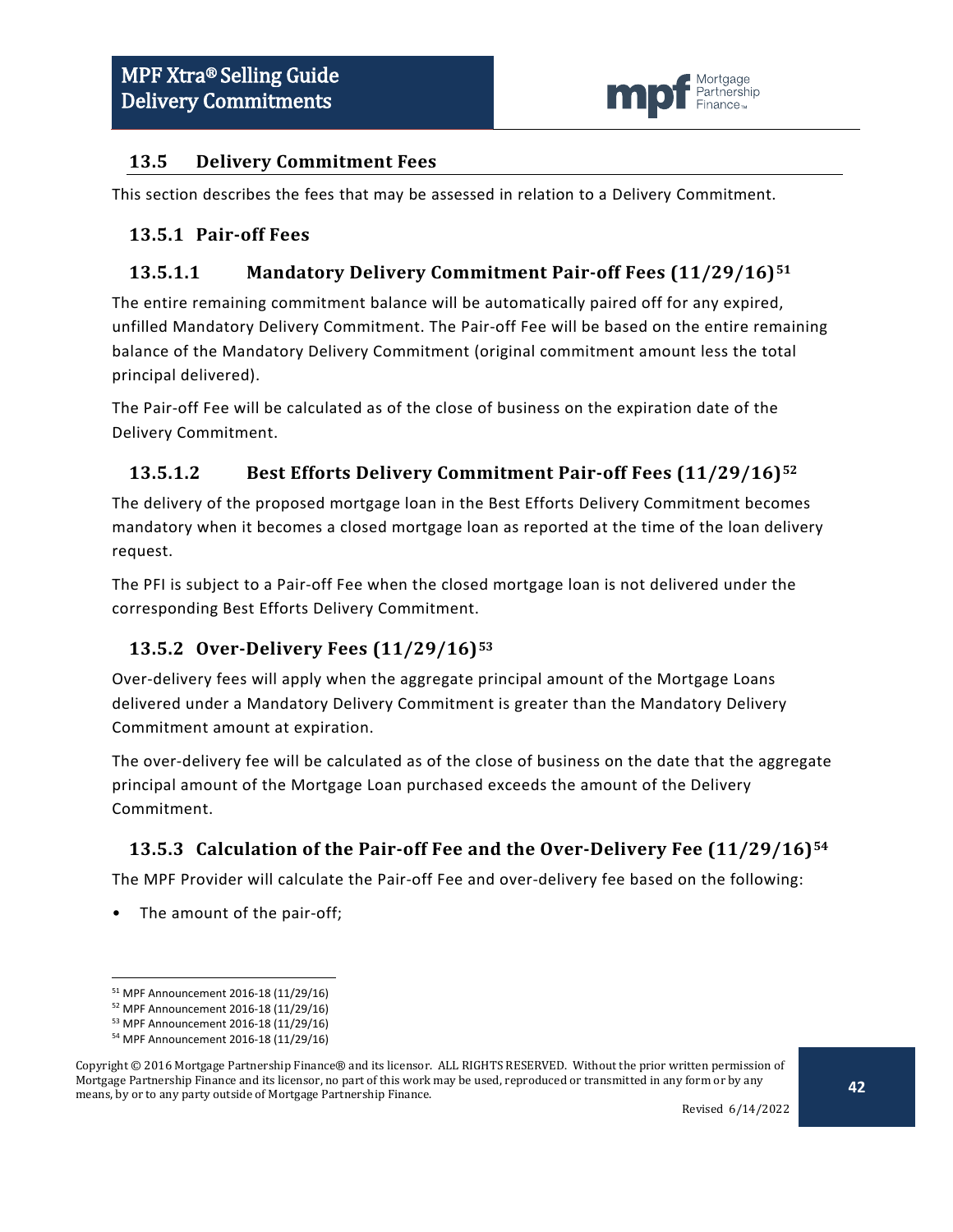

- The premium or discount corresponding to the Note Rate for the Delivery Commitment; and
- The premium or discount in effect at the time of pair-off for Delivery Commitments that have the same product type, subproduct type, Note Rate, and delivery period that most closely approximates the remaining term of the Delivery Commitment being paired off.

Pair-off Fees and over-delivery fees will be charged to the PFI's DDA.

#### <span id="page-42-0"></span>**13.5.4 Worse-Case Pricing for Best Efforts Delivery Commitments (11/29/16)[55](#page-42-1)**

If another Best Efforts Delivery Commitment or a Mandatory Delivery Commitment is issued for the purpose of delivering the Mortgage Loan identified in the original Best efforts Delivery Commitment, the closed Mortgage Loan will be subject to a worse–case pricing adjustment under the Delivery Commitment which it is delivered if:

- The subsequent Delivery Commitment is opened while the original Best Efforts Delivery Commitment is open and unexpired; or
- The subsequent Delivery Commitment is opened less than or equal to thirty (30) calendar days after the earlier of the expiration or cancellation of the original Best Efforts Delivery Commitment even if the original Best Efforts Delivery Commitment was cancelled prior to the loan becoming a closed Mortgage Loan.

Under worse–case pricing, the closed Mortgage Loan's pricing under the new Delivery Commitment is adjusted after delivery and is calculated as follows:

(Original Commitment Price – New Commitment Price) x funded loan amount + any applicable extension period fees

The extension period is calculated in calendar days from the original Best Efforts Delivery Commitment expiration or cancellation date to the closed Mortgage Loan's funding date under the new Delivery Commitment and includes any extension fees already assessed.

Worse–case pricing adjustments are charged to the PFI's DDA post–funding.

Revised 6/14/2022

 <sup>55</sup> MPF Announcement 2016-18 (11/29/16)

<span id="page-42-1"></span>Copyright © 2016 Mortgage Partnership Finance® and its licensor. ALL RIGHTS RESERVED. Without the prior written permission of Mortgage Partnership Finance and its licensor, no part of this work may be used, reproduced or transmitted in any form or by any means, by or to any party outside of Mortgage Partnership Finance.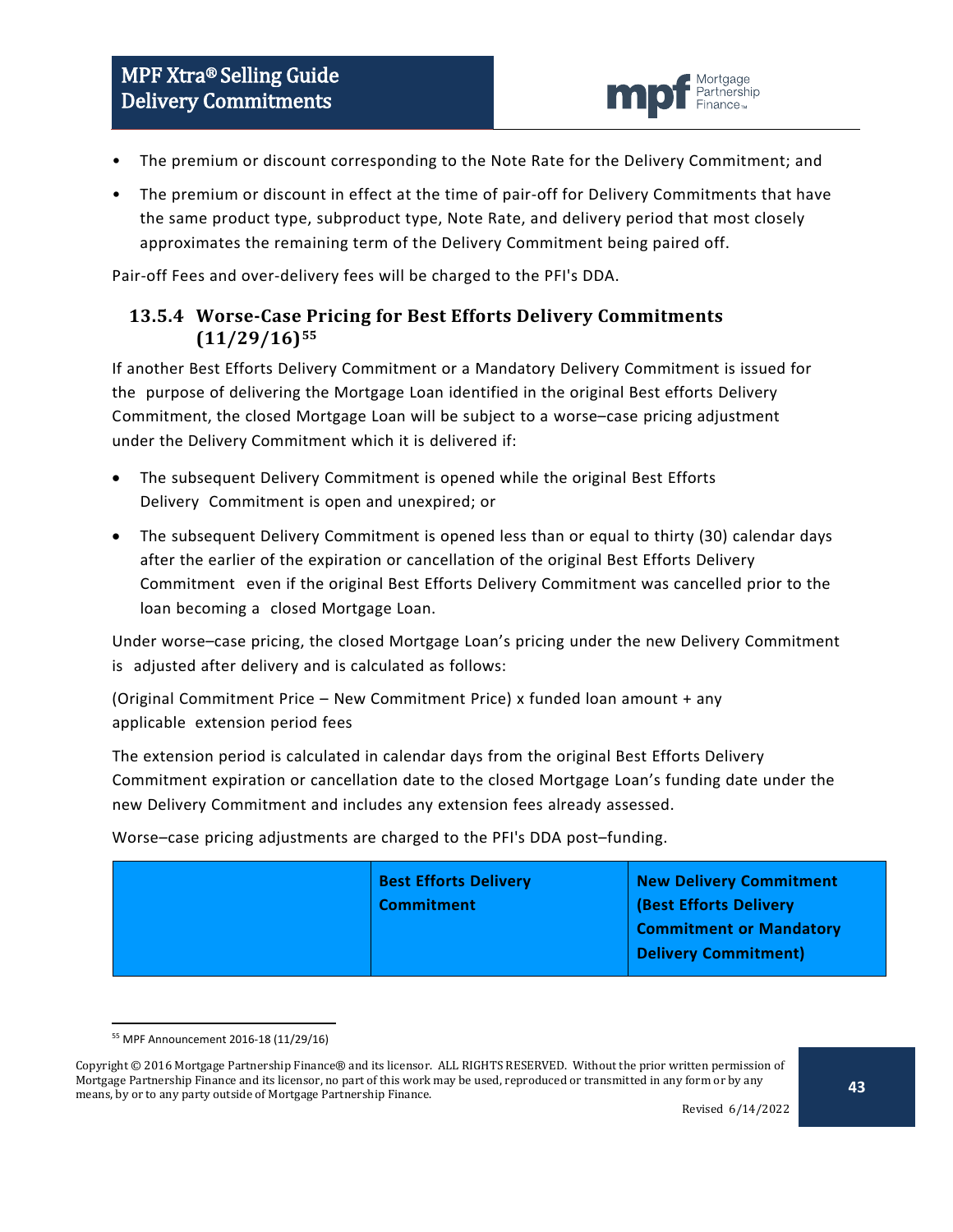# MPF Xtra® Selling Guide Delivery Commitments



| <b>Commitment Effective Date</b>                     | 09/01/16  | 11/03/16  |
|------------------------------------------------------|-----------|-----------|
| <b>Commitment Expiration Date</b>                    | 10/28/16  | 12/02/16  |
| Loan Funding Date                                    |           | 11/15/16  |
| Loan Amount                                          | \$100,000 | \$100,000 |
| Pass Through Rate (Note Rate<br>minus Servicing Fee) | 4.125     | 4.125     |
| <b>Commitment Price</b>                              | 1.185     | 1.375     |

Price Difference = (1.185 – 1.375) x \$100,000 = \$190.00

Calendar Days between Best Efforts Delivery Commitment Expiration Date and Loan Funding Date =  $18$ 

Extension fee (18 days extension from 10/28/16 to 11/15/16) = \$206.25 (example rate

only) Worse–case Pricing Adjustment (\$190.00 + \$206.25) = \$396.25

Revised 6/14/2022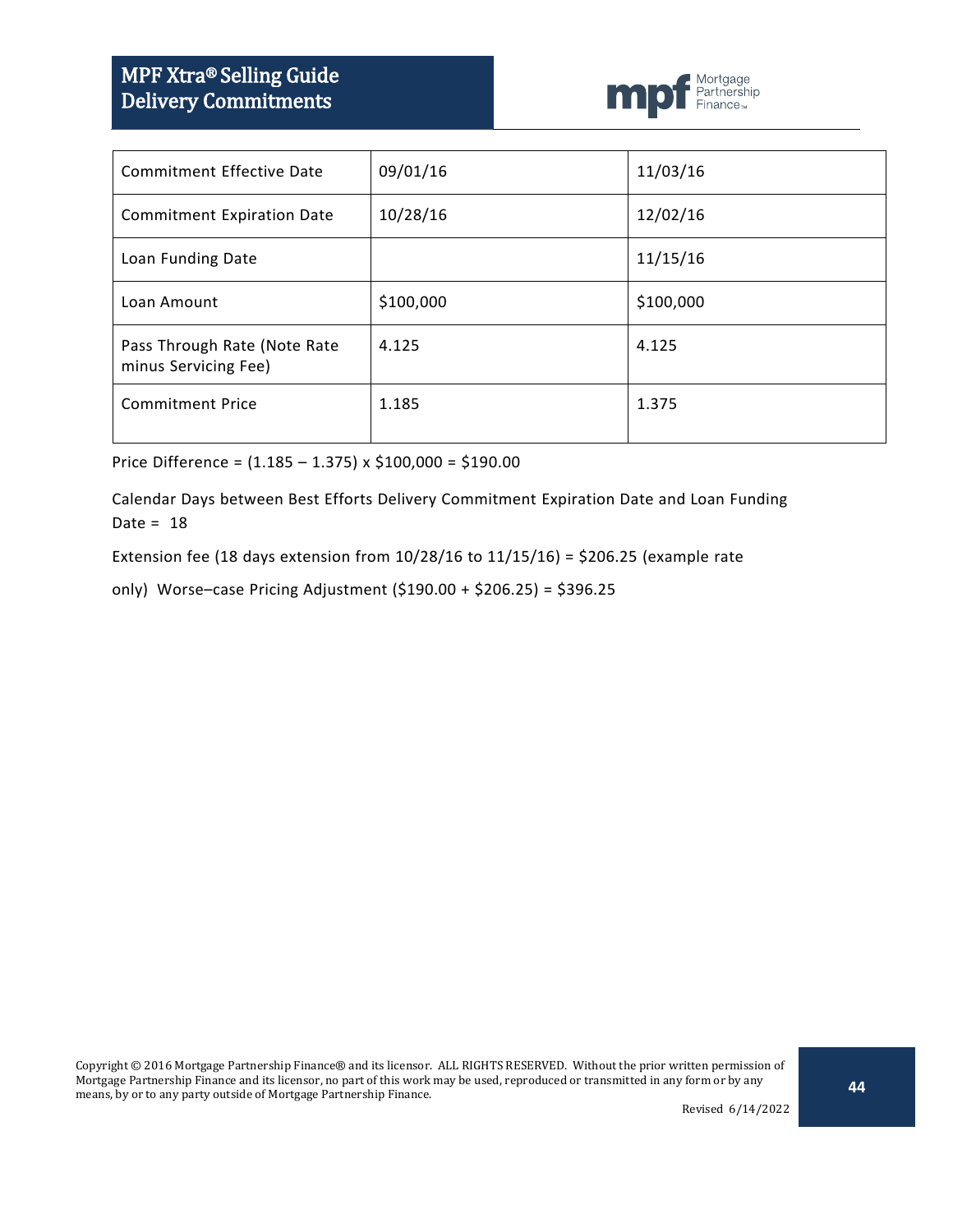

## <span id="page-44-0"></span>**CHAPTER 14. MORTGAGE LOAN PURCHASE**

#### <span id="page-44-1"></span>**14.1 Conventional Mortgage Loan Seasoning Requirements (2/25/21)[56](#page-44-3)**

Originators must comply with Fannie Mae Selling Guide Chapter B2-1.5-02: Mortgage Loan Eligibility.

#### <span id="page-44-2"></span>**14.2 Data to be Submitted**

In order to deliver a Mortgage Loan under the MPF Program, the following data must be submitted electronically via the eMPF website:

- PFI number and name
- PFI loan number
- Loan Application Date
- Name of the person submitting data and authorized to deliver Mortgages
- Master Commitment number
- Delivery Commitment number
- Borrower(s) name
- Borrower(s) ethnicity
- Borrower(s) race or national origin
- Borrower(s) gender
- Borrower(s) age
- Borrower(s) date of birth
- Borrower(s) monthly income
- Borrower(s) Social Security Number
- Borrower(s) FICO score
- Borrower(s) FICO score source
- Number of Borrowers
- NextGen FICO score

 <sup>56</sup> MPF Announcement 2021-17 (2/25/21) MPF Announcement 2016-18 (11/29/16)

<span id="page-44-3"></span>Copyright © 2016 Mortgage Partnership Finance® and its licensor. ALL RIGHTS RESERVED. Without the prior written permission of Mortgage Partnership Finance and its licensor, no part of this work may be used, reproduced or transmitted in any form or by any means, by or to any party outside of Mortgage Partnership Finance.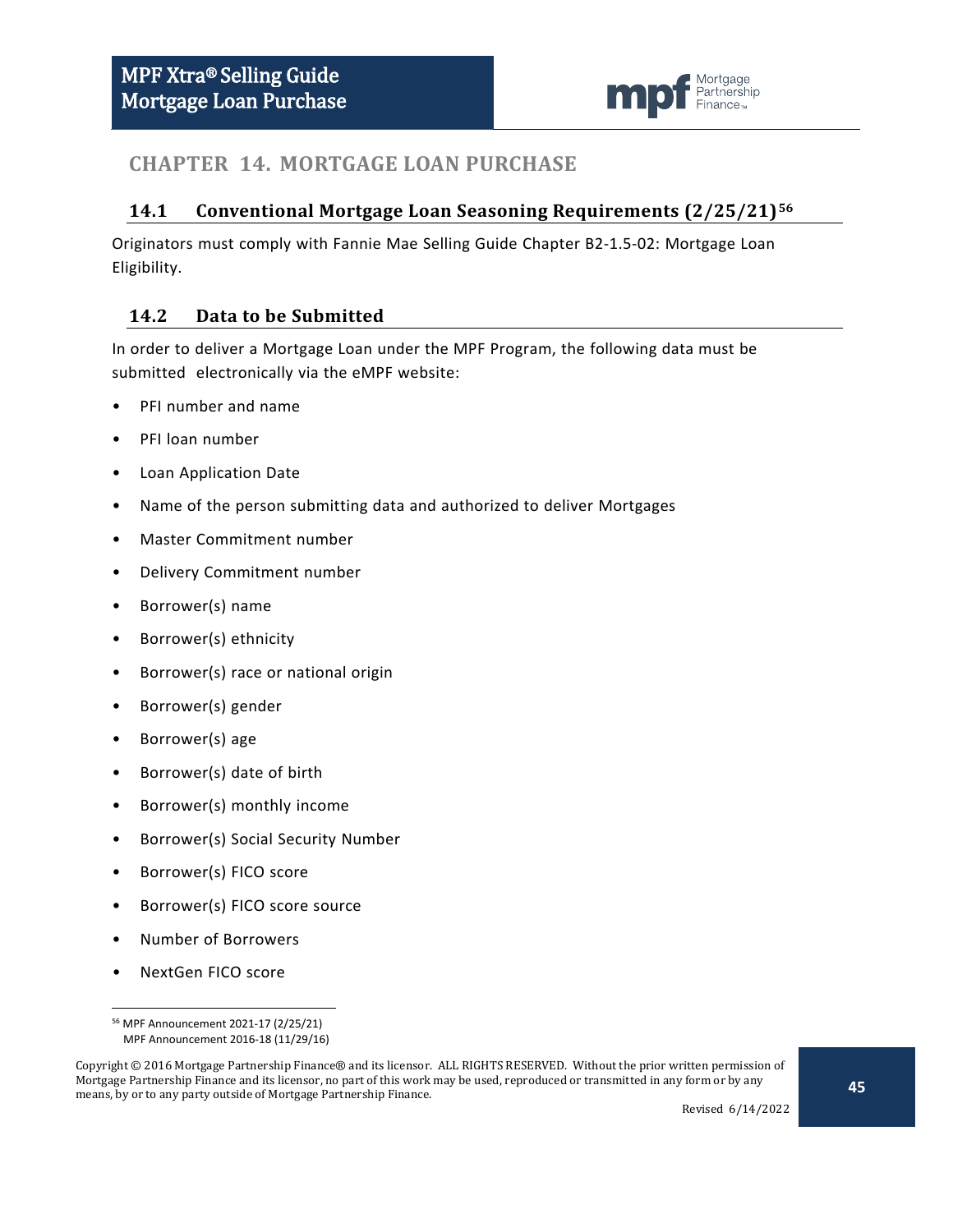

- Borrower(s) self-employed
- First time buyer
- Loan Origination Source
- Mortgage Identification Number (if MERS registered)
- Loan plan type
- Loan purpose
- **Occupancy**
- Loan feature
- Product type
- Loan term (in months)
- Note Rate
- Original loan amount
- Appraised value
- Sales price
- Note Date
- Loan-to-Value (LTV) Ratio
- Subordinated financing
- Total Loan-to-Value (TLTV) Ratio
- Housing expense ratio
- Total debt ratio
- Mortgage insurance coverage level (%), if required
- Mortgage insurance company code (if required)
- Mortgage Insurance certificate number (if required)
- Documentation type
- Asset verification

Copyright © 2016 Mortgage Partnership Finance® and its licensor. ALL RIGHTS RESERVED. Without the prior written permission of Mortgage Partnership Finance and its licensor, no part of this work may be used, reproduced or transmitted in any form or by any means, by or to any party outside of Mortgage Partnership Finance.

Revised 6/14/2022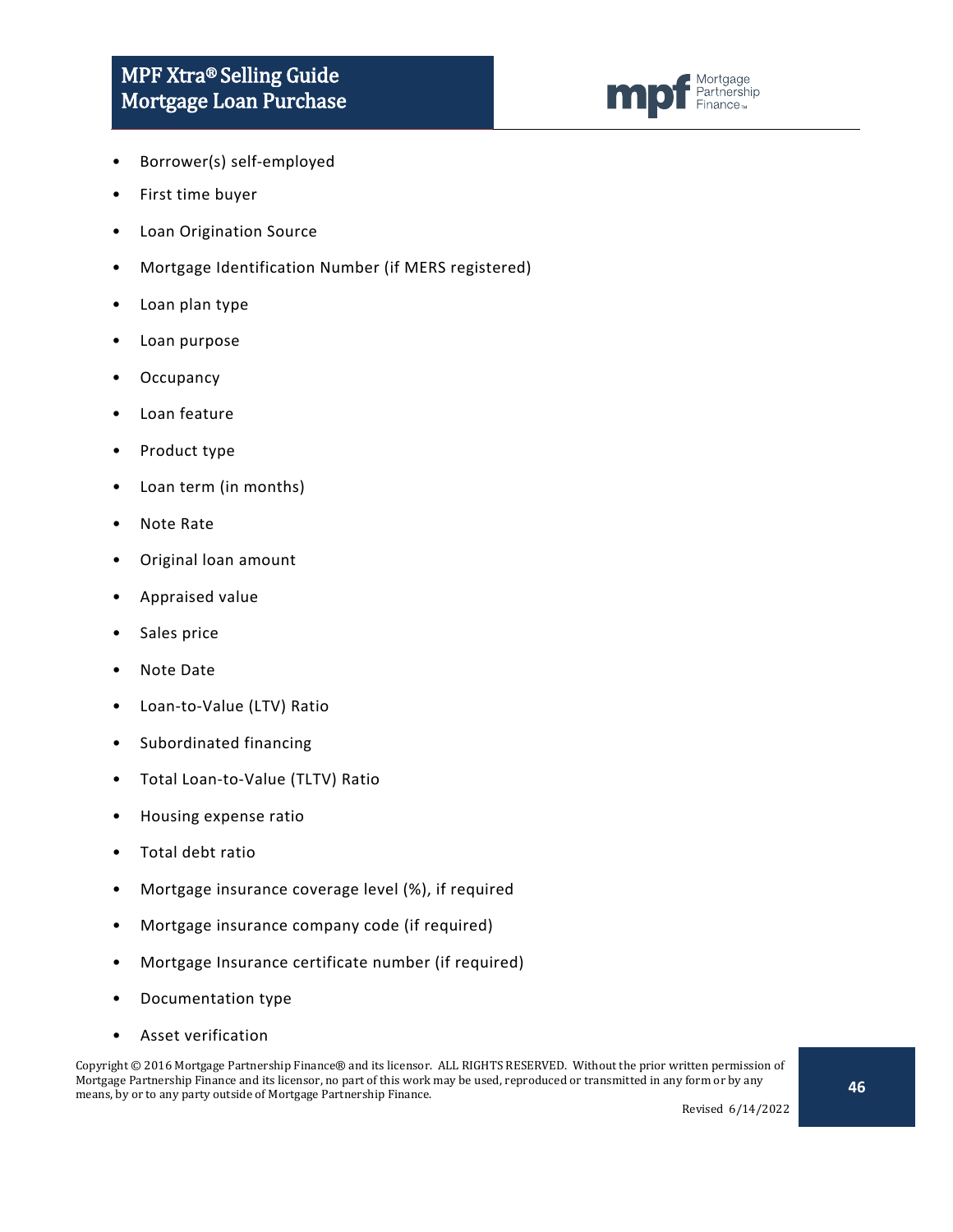

- Automated Underwriting System (AUS)
- Automated Underwriting System (AUS) certificate number
- Appraisal Type
- Buydown
- Special feature code(s)
- Anti-predatory lending (APL) category
- HOEPA status
- Rate/APR spread or Average Prime Offer Rate/APR spread
- Higher Priced Mortgage Loan status
- Property street address and apartment number
- City, state and zip code
- Property county name
- Federal Information Processing Standards (FIPS) code
- Property type
- Manufactured housing information
- Number of bedrooms per unit
- Unit owner occupied per unit
- Rent level per unit
- Rent plus utilities per unit
- Principal and Interest Payment
- Outstanding loan balance
- First payment due date
- Next payment due date
- Maturity date
- Funding Date

Copyright © 2016 Mortgage Partnership Finance® and its licensor. ALL RIGHTS RESERVED. Without the prior written permission of Mortgage Partnership Finance and its licensor, no part of this work may be used, reproduced or transmitted in any form or by any means, by or to any party outside of Mortgage Partnership Finance.

Revised 6/14/2022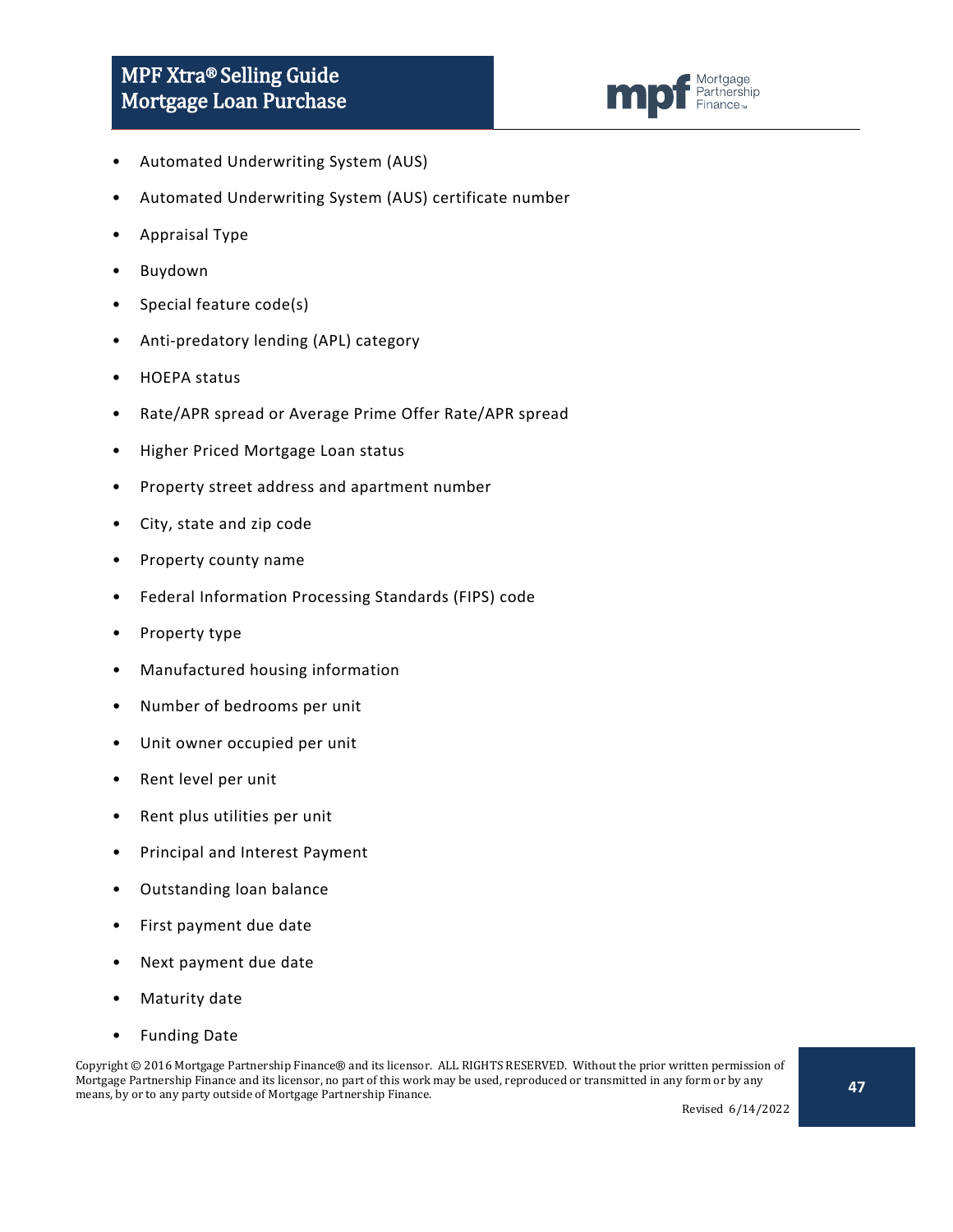

- Investor due date
- Disbursement date (if refinance)
- Loan Originator and Originator's Company ID numbers
- Appraiser state license number
- Supervisory appraiser state license number (if signor on Appraisal form)
- Current Loan-to-Value ratio (seasoned loan only)
- Pay history (seasoned loan only)
- All applicable Special Feature Codes (SFCs) as described in Exhibit Q-X. The SFC field may also be identified as the "Investor Feature Identifier" by a Loan Origination System (LOS) that is capable of creating delivery data in the Uniform Loan Delivery Dataset (ULDD) format. See Xtra Manual Exhibit Q-X for a complete list of the required SFCs. Note that some loans may require multiple SFCs. If more than six (6) SFCs are required, the first 6 SFCs must be delivered in MISMO field 368 (Investor Feature Identifier), and the 7th or greater SFC may delivered in MISMO field 393 (Loan Comments Field)
- The SFC for Flood insurance status coverage
- The Appraisal Document File Identifier (Appraisal ID #) obtained after delivery of an electronic appraisal file (UAD) through the UCDP website. The delivery of the Appraisal ID # is mandatory except for:
	- o Property types in which the corresponding appraisal form has not yet been UAD standardized (2-4 unit properties and manufactured homes);
	- $\circ$  A Mortgage Loan delivered with an appraisal form 2070/2075 according to a Desktop Underwriter (DU) approval;
- All Mortgage Loans must identify and deliver the payee (generally defined as the "Lender") as indicated on the Note. This information is found in MISMO field 641.1, described as "Full Name".
- All Mortgage Loan must be delivered in a uniform XML file format, known as the Uniform Loan Delivery Dataset format, or ULDD. See Exhibit S-X for a complete detailed list of ULDD required fields or visit the MPF Program's Resources at [Uniform Loan Delivery Dataset](https://www.fhlbmpf.com/resources/mpf-data-resources/lists/mpf-data-resources/uniform-loan-delivery-dataset-(uldd)-resources)  [Resources](https://www.fhlbmpf.com/resources/mpf-data-resources/lists/mpf-data-resources/uniform-loan-delivery-dataset-(uldd)-resources) for additional information concerning ULDD. PFIs may use the Loan Presentment Instructions (Form OG3) to help understand and cross-reference the definitions for some of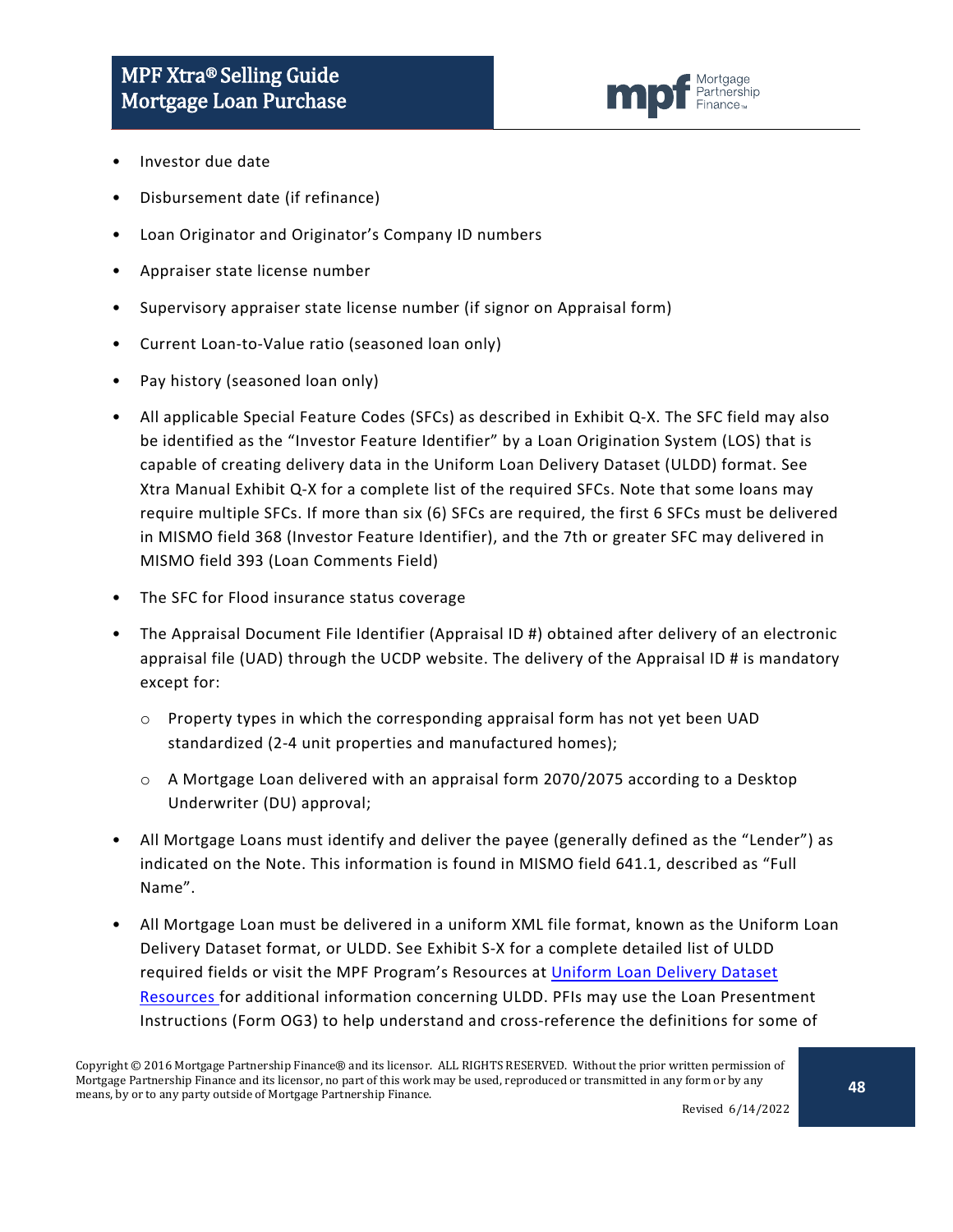

the data fields and their enumerations.

#### <span id="page-48-0"></span>**14.3 Purchase Requirements (1/20/22) [57](#page-48-2)**

In order to qualify for purchase under the MPF Program, the Mortgage Loan must meet the following requirements:

- Complies with Fannie Mae Selling Guide Chapter B2-1.5-05, Principal Curtailments, for requirements regarding principal curtailments made prior to loan delivery;
- Is assigned to the appropriate open Delivery Commitment) as follows:
	- o High-Balance Mortgage Loans (Mandatory and Best Efforts Delivery Commitments);
	- o Conforming Mortgage Loans (Mandatory and Best Efforts Delivery Commitments);
- Does not cause the maximum permitted amount of the referenced Delivery Commitment to be exceeded;
- Loan delivery requests must be made:
	- o Mandatory and Best Efforts Delivery Commitments
		- o MPF Xtra loans funding on or before February 1, 2022: no later than 3:30 P.M. Central Time, no later than two (2) Business Days prior to Delivery Commitment expiration (expiration is specified on the Delivery Commitment Confirmation) or until the Delivery Commitment is filled, whichever occurs first);
		- o MPF Xtra loan funding after February 1, 2022: no later than 3:30 P.M. Central Time, seven (7) Business Days prior to Delivery Commitment expiration (expiration is specified on the Delivery Commitment Confirmation) or until the Delivery Commitment is filled, whichever occurs first;
- Collateral Files must receive Initial Certification within the time period specified in the Guides.

#### <span id="page-48-1"></span>**14.4 Amount to be Paid**

<span id="page-48-2"></span> <sup>57</sup> MPF Announcement 2022-03 (1/20/22)

MPF Announcement 2021-65 (9/23/21)

MPF Announcement 2021-32 (4/13/21)

MPF Announcement 2021-17 (2/25/21)

Copyright © 2016 Mortgage Partnership Finance® and its licensor. ALL RIGHTS RESERVED. Without the prior written permission of Mortgage Partnership Finance and its licensor, no part of this work may be used, reproduced or transmitted in any form or by any means, by or to any party outside of Mortgage Partnership Finance.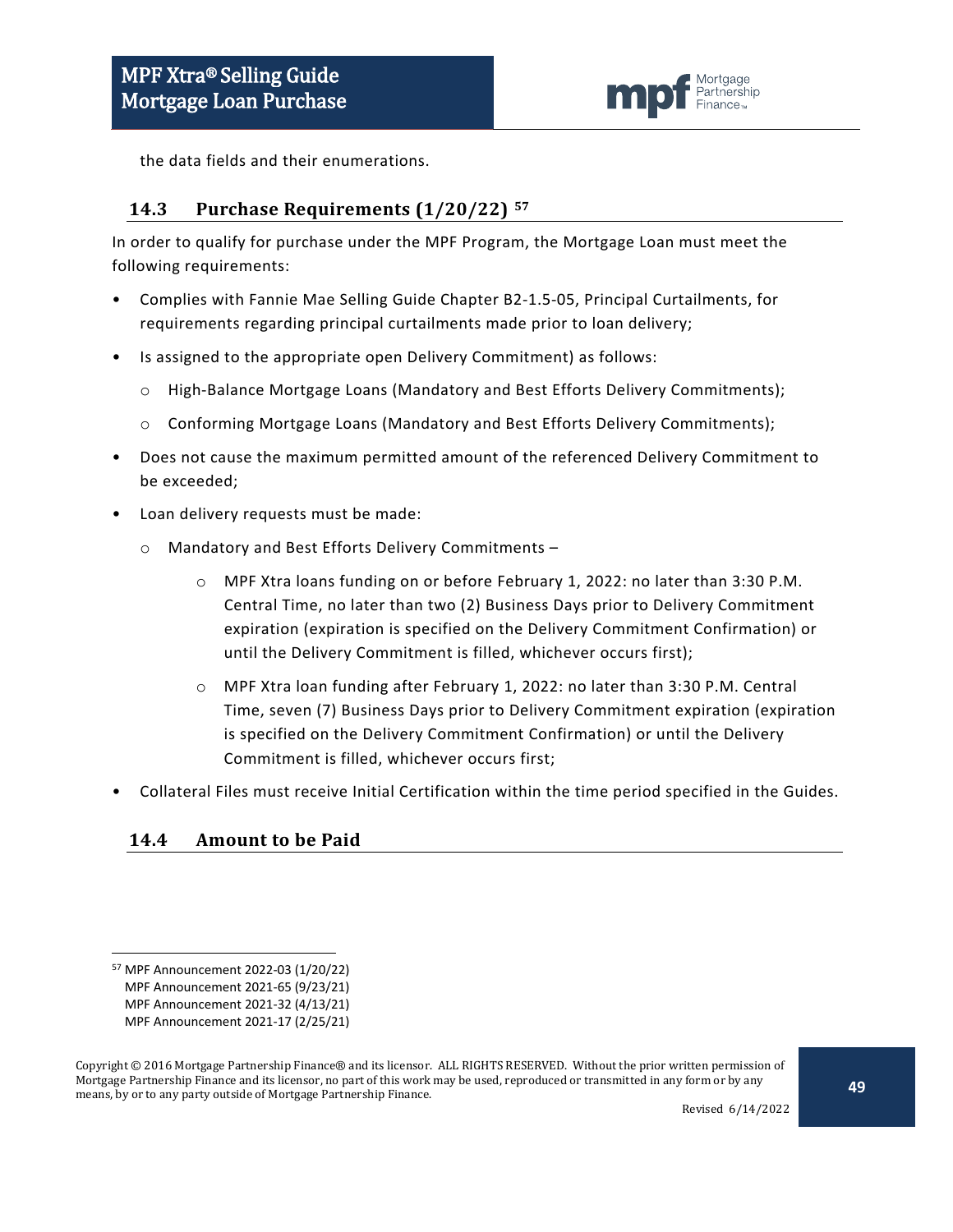

Mortgage Loans will be purchased in the amount of the current principal balance plus interim interest, from the prior payment date to the Funding Date, calculated on a 30/360 basis at the pass- through rate, plus or minus any applicable premium or discount.

For the Actual/Actual remittance type, the "outstanding loan balance" is the actual principal balance as of the Funding Date.

Depending on loan characteristics, each Mortgage Loan delivered may be subject to Loan Level Price Adjustments (LLPAs). Any LLPAs assessed will be deducted from the PFI's DDA account at the MPF Bank, generally on the Funding Date.

See the [Fannie Mae LLPA Matrix.](https://www.fanniemae.com/content/pricing/llpa-matrix.pdf)

#### <span id="page-49-0"></span>**14.4.1 Payment Method (10/27/17)[58](#page-49-1)**

The PFI must successfully complete the Loan Presentment process via the eMPF® website by submitting all Mortgage Loan data in a uniform XML file format, known as the Uniform Loan Delivery Dataset format, or ULDD. See the Xtra Manual Exhibit S-X for a complete detailed list of ULDD required fields or visit the MPF Program's Resources: [Uniform Loan Delivery Dataset \(ULDD\)](https://www.fhlbmpf.com/resources/mpf-data-resources/lists/mpf-data-resources/uniform-loan-delivery-dataset-(uldd)-resources)  [Resources](https://www.fhlbmpf.com/resources/mpf-data-resources/lists/mpf-data-resources/uniform-loan-delivery-dataset-(uldd)-resources) for additional information concerning ULDD.

The loan delivery request must be submitted no later than 3:30 P.M Central Time, two (2) Business Days prior to Delivery Commitment expiration. Upon determination that a closed Mortgage Loan can be purchased as presented, the MPF Bank will initiate a credit to the PFI's DDA, typically on the Business Day following the loan delivery request. The purchase of a Mortgage Loan will be confirmed with the PFI via e-mail or electronically on the day of the loan delivery request. A follow up Transaction Confirmation and Loan Funding Activity Report will be delivered to the PFI on the purchase date that will include any applicable Investor fees and interim interest.

The first payment due date for all Mortgage Loans must be the first day of the second month following the disbursement date of the Mortgage Loan.

Mortgage Loans submitted for delivery are be subject to system validation of the Borrowers' SSN. The system validation will check for the following:

- Invalid formats;
- SSN not issued;
- SSNs belonging to a deceased individual; and

 <sup>58</sup> MPF Announcement 2017-62 (10/27/17)

<span id="page-49-1"></span>Copyright © 2016 Mortgage Partnership Finance® and its licensor. ALL RIGHTS RESERVED. Without the prior written permission of Mortgage Partnership Finance and its licensor, no part of this work may be used, reproduced or transmitted in any form or by any means, by or to any party outside of Mortgage Partnership Finance.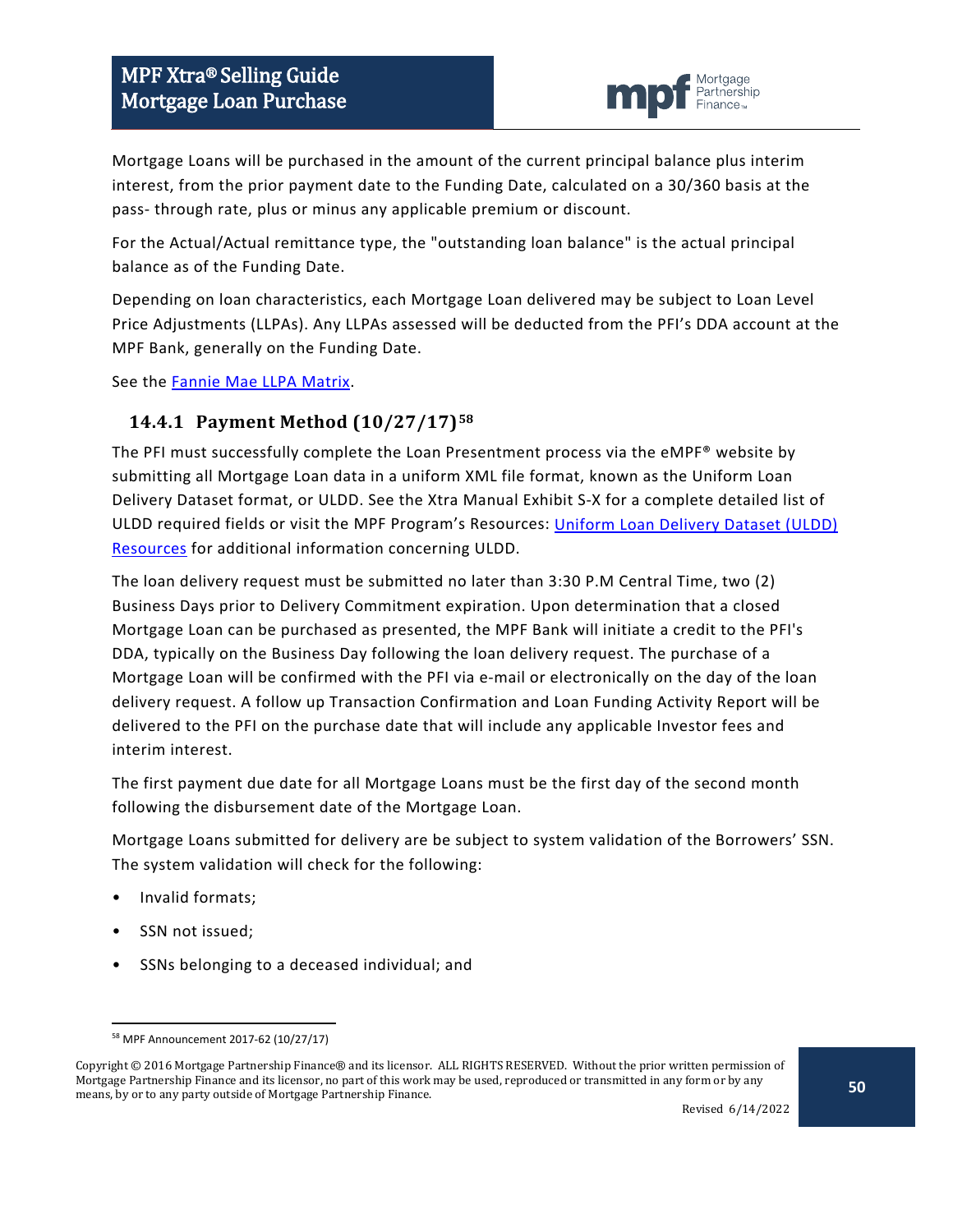

• Borrower age/issue date discrepancies.

Any mortgage loan that has an SSN validation issue is not eligible for delivery under the MPF Program. The MPF Service Center will notify the PFI of the SSN issue the next Business Day following the loan delivery request.

When a loan delivery request cannot be completed due to an SSN issue, the PFI will be responsible for resolving the issue prior to re-submitting the mortgage loan for delivery. The SSN issue may be resolved by correcting an erroneously entered SSN or by validating a correctly entered SSN with the Social Security Administration (SSA). If the SSN needs to be corrected or the PFI has validated the SSN with the SSA, the mortgage loan may only be re-submitted for delivery by contacting the MPF Service Center. The PFI cannot deliver the loan using the eMPF website.

#### <span id="page-50-0"></span>**14.4.2 Reconciliation**

If at a later date it is determined that a payment error has taken place, regardless of the source of the error, the MPF Bank will make adjusting debits or credits to the PFI's DDA and confirm the details of such adjustments with the PFI.

#### <span id="page-50-1"></span>**14.4.3 Premium Pricing Reimbursement (12/22/16)[59](#page-50-2)**

The MPF Bank reserves the right to request reimbursement for any premiums paid in connection with Mortgage Loans that are paid off within 120 days of the Funding Date.

 <sup>59</sup> MPF Announcement 2016-30 (12/22/16)

<span id="page-50-2"></span>Copyright © 2016 Mortgage Partnership Finance® and its licensor. ALL RIGHTS RESERVED. Without the prior written permission of Mortgage Partnership Finance and its licensor, no part of this work may be used, reproduced or transmitted in any form or by any means, by or to any party outside of Mortgage Partnership Finance.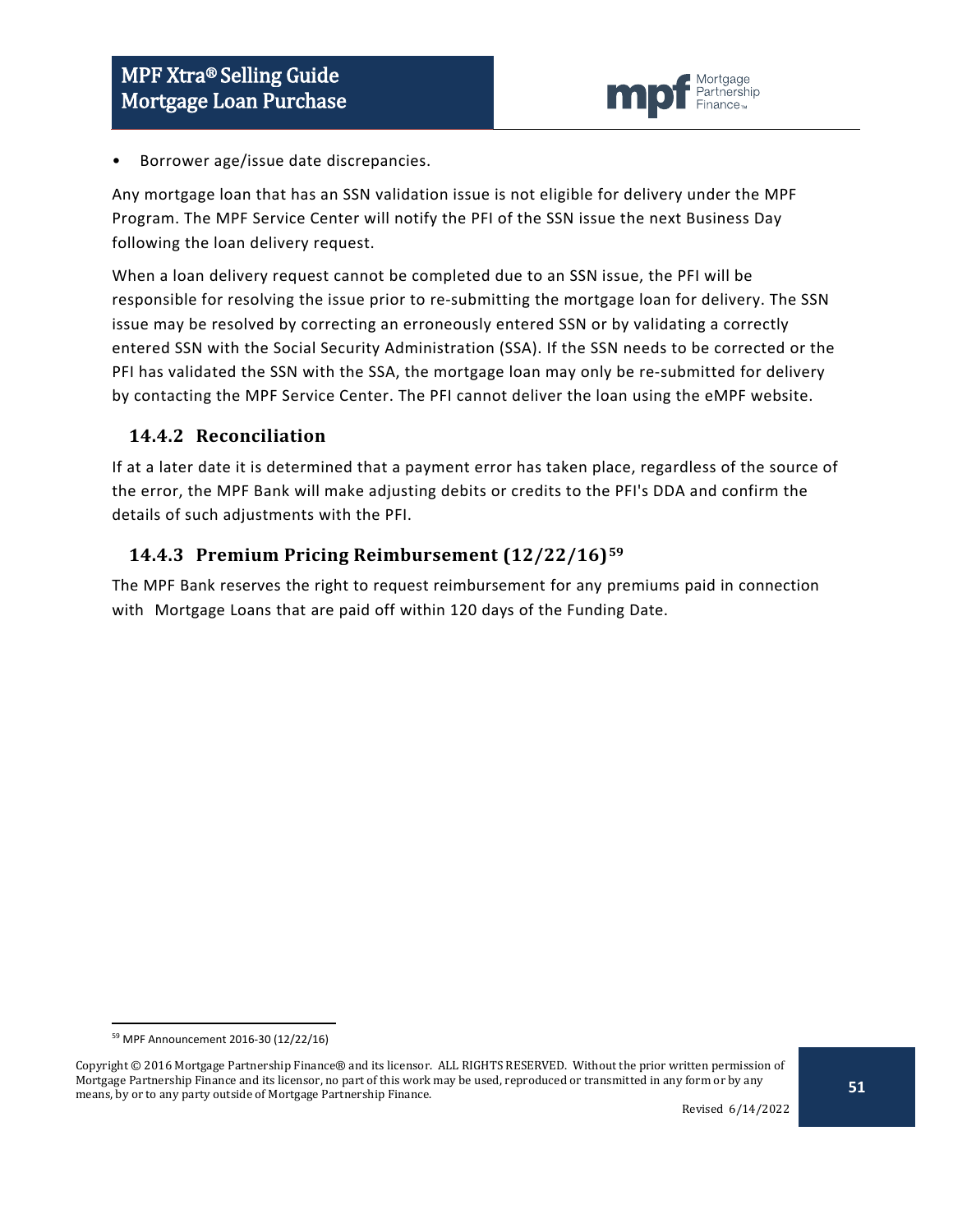

## <span id="page-51-0"></span>**CHAPTER 15. DOCUMENT DELIVERY TO THE CUSTODIAN (1/20/22)[60](#page-51-2)**

Unless otherwise directed by the MPF Provider, PFIs are required to use the MPF Program Custodian. The PFI must obtain acceptance from the Custodian that documents are in proper form and are properly executed. PFIs should reference MPF Custody Frequently Asked Questions and Answers (Exhibit J) for assistance with the MPF Custody process.

In addition:

- For all loans subject to post-Funding Initial Certification, the PFI represents, warrants and agrees that immediately upon its receipt of funds for the purchase of each Mortgage Loan under the MPF Xtra product, until the Collateral File is delivered to the MPF Program Custodian, and during any time thereafter that the Originator is in possession of the Collateral File, it holds the Note and all the contents of the Collateral File for the account of Fannie Mae and its successors and assigns.
- For all loans subject to pre-Funding Initial Certification the PFI represents, warrants and agrees that immediately upon its receipt of funds for the purchase of each Mortgage Loan under the MPF Xtra product and during any time thereafter that the Originator is in possession of the Collateral File, it holds the Note and all the contents of the Collateral File for the account of Fannie Mae and its successors and assigns.

## <span id="page-51-1"></span>**15.1 Collateral File Package (6/30/21)[61](#page-51-3)**

Documents must be submitted to the Custodian in the order specified in a legal-sized manila folder. The outside of the manila folder must identify the MPF Program, the PFI's name, the Master Commitment number, the Borrower's name, the MPF loan number and the PFI's loan number. Collateral Files must be sent in MPF loan number order to the Custodian.

The following documents must be sent to the Custodian in the order indicated:

• Original Note with proper endorsements;

In the case of a lost Note, a replacement Note must be executed by the mortgagor in accordance with the Initial Certification Review Checklist for MPF Xtra (Exhibit K-X). A lost note affidavit or a lost instrument bond cannot substitute for the original Note.

 <sup>60</sup> MPF Announcement 2022-03 (1/20/22)

MPF Announcement 2017-62 (10/27/17)

<sup>61</sup> MPF Announcement 2021-50 (7/1/21)

MPF Announcement 2017-37 (7/24/17)

<span id="page-51-3"></span><span id="page-51-2"></span>Copyright © 2016 Mortgage Partnership Finance® and its licensor. ALL RIGHTS RESERVED. Without the prior written permission of Mortgage Partnership Finance and its licensor, no part of this work may be used, reproduced or transmitted in any form or by any means, by or to any party outside of Mortgage Partnership Finance.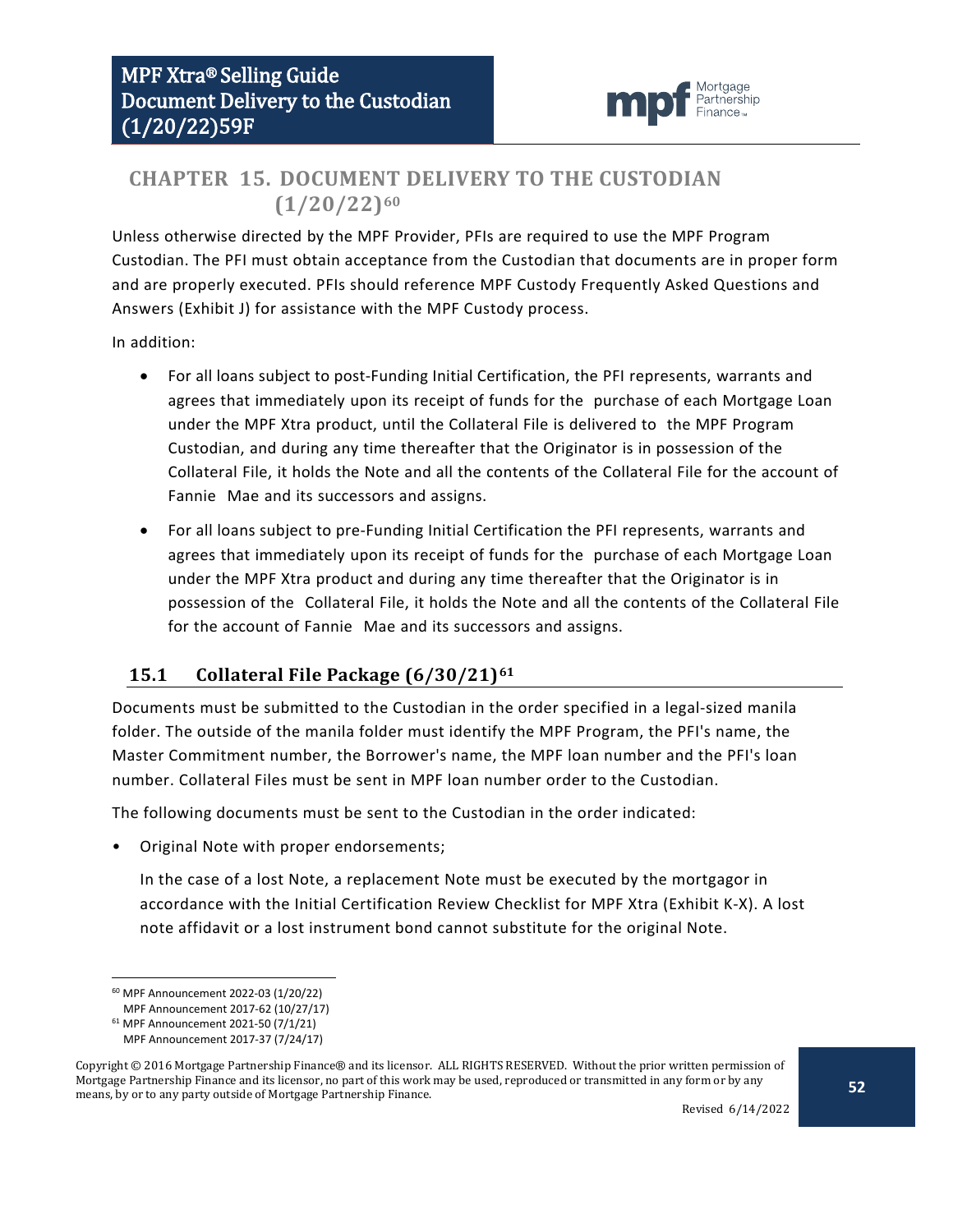# MPF Xtra® Selling Guide Document Delivery to the Custodian (1/20/22)59F



- The original unrecorded Assignment of the Security Instrument "in blank" from the PFI;
- Original unrecorded Assignments of the Security Instrument from the Affiliate to the PFI (if applicable);
- All recorded Intervening Assignments or certified copies of Intervening Assignments sent for recording (if applicable);
- Original/certified copy of the Power of Attorney (if applicable);
- Any rider, addendum, modification or Assumption that modifies the Note (if applicable); and
- Trust Agreement(s) (if applicable).

Any copies provided must be certified with the following signed statement: "certified to be a true and correct copy of the original."

### <span id="page-52-0"></span>**15.1.1 New York Consolidation, Extension, and Modification Agreements**

For CEMA, the following documents must be submitted to the Custodian:

- Original/Certified Copy of the most current version of CEMA (FNMA/FHLMC Form 3172);
- FNMA/FHLMC Form 3172 Exhibits "A", "B", "C", and "D". Exhibit "A" must list all Notes and Security Instruments being consolidated, modified and extended; and
- The original consolidated Note evidencing the new indebtedness endorsed "in blank", without recourse.

See the Initial Certification Review Checklist for MPF Xtra (Exhibit K-X) for more CEMA requirements.

#### <span id="page-52-1"></span>**15.1.2 Data Accuracy**

The PFI is responsible for reviewing all Mortgage Loan documents for completeness and accuracy, and is responsible for the correction of all errors prior to submission to the Custodian. All Closing documents must be error-free. If corrections are necessary, strike-overs that are initialed by the Borrower must be used. Corrective coverings are not acceptable.

The names and signatures of each Borrower must be consistent on all Closing documents, and must correspond to the names appearing on the title insurance policy.

## <span id="page-52-2"></span>**15.2 Document Safeguarding**

The PFI must protect and safeguard all Mortgage Loan documents while in its possession. These practices include protection from external elements (such as fire), identification of

Copyright © 2016 Mortgage Partnership Finance® and its licensor. ALL RIGHTS RESERVED. Without the prior written permission of Mortgage Partnership Finance and its licensor, no part of this work may be used, reproduced or transmitted in any form or by any means, by or to any party outside of Mortgage Partnership Finance.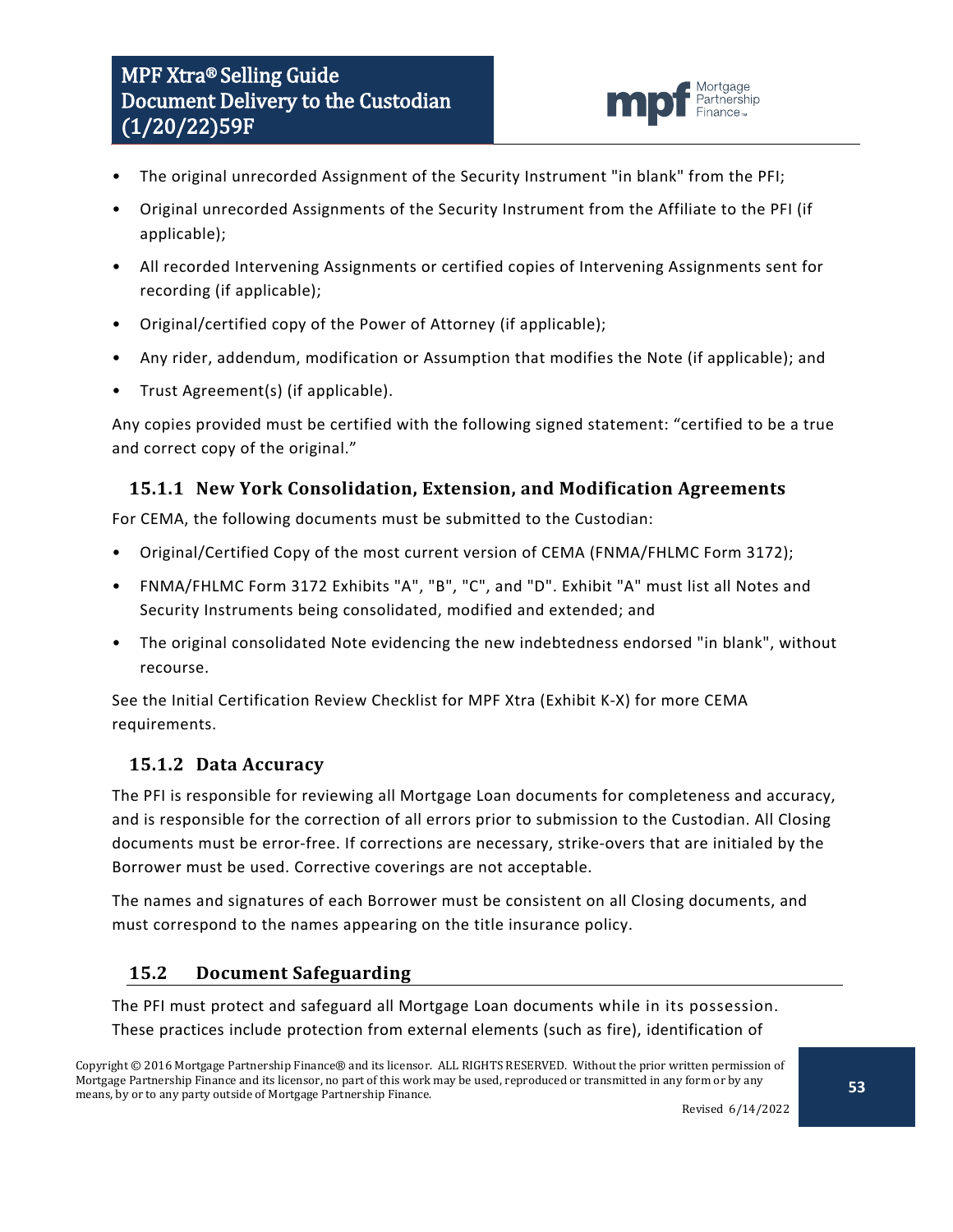

documents as Fannie Mae assets, and separation from other unrelated documents. Collateral Files should be stored in secure, fire resistant facilities with customary controls on access to assure their safety and security.

# <span id="page-53-0"></span>**15.2.1 Transit Insurance (3/16/17)[62](#page-53-2)**

If the PFI has not contractually agreed with the Custodian to have the Custodian assume liability for Notes and Assignments and any other documents in the Collateral File while in transit, the PFI must obtain insurance covering physical damage or destruction to, or loss of, any Notes, Assignments and other documents while such documents are in transit between the Custodian's premises and anywhere, regardless of the means by which they are transported. For the purpose of this insurance, Mortgage Notes are considered to be "Negotiable Instruments" under Section 3- 104 of the Uniform Commercial Code (UCC).

The PFI or PFI's insurer, insurance broker or agent must notify the MPF Provider at least thirty (30) calendar days prior to cancellation or nonrenewal of the insurance.

The PFI's insurance policy must:

- Be underwritten by an insurer that has a B+ or better rating and also a financial size category of VI or better according to the A.M. Best Company, or be affiliated with Lloyd's of London;
- Be maintained in an amount that is deemed adequate for the number of Notes and Assignments held in custody and that is deemed appropriate based on prudent business practice; and
- Have a deductible amount no more than the greater of five percent (5%) of the PFI's GAAP net worth or \$100,000, but in no case greater than \$10,000,000.

If the PFI is covered under its parent's insurance program rather than by its own insurance, then the following additional requirements apply:

- The acceptable deductible amount for each insurance policy may be no more than the greater of five percent (5%) of the parent's GAAP net worth or \$100,000, but in no case greater than \$10,000,000; and
- The PFI must be a named insured.

## <span id="page-53-1"></span>**15.3 Initial Certification Review (1/20/22)[63](#page-53-3)**

 <sup>62</sup> MPF Announcement 2017-12 (3/16/17)

<sup>63</sup>MPF Announcement 2022-03 (1/20/22)

MPF Announcement 2017-12 (3/16/17)

<span id="page-53-3"></span><span id="page-53-2"></span>Copyright © 2016 Mortgage Partnership Finance® and its licensor. ALL RIGHTS RESERVED. Without the prior written permission of Mortgage Partnership Finance and its licensor, no part of this work may be used, reproduced or transmitted in any form or by any means, by or to any party outside of Mortgage Partnership Finance.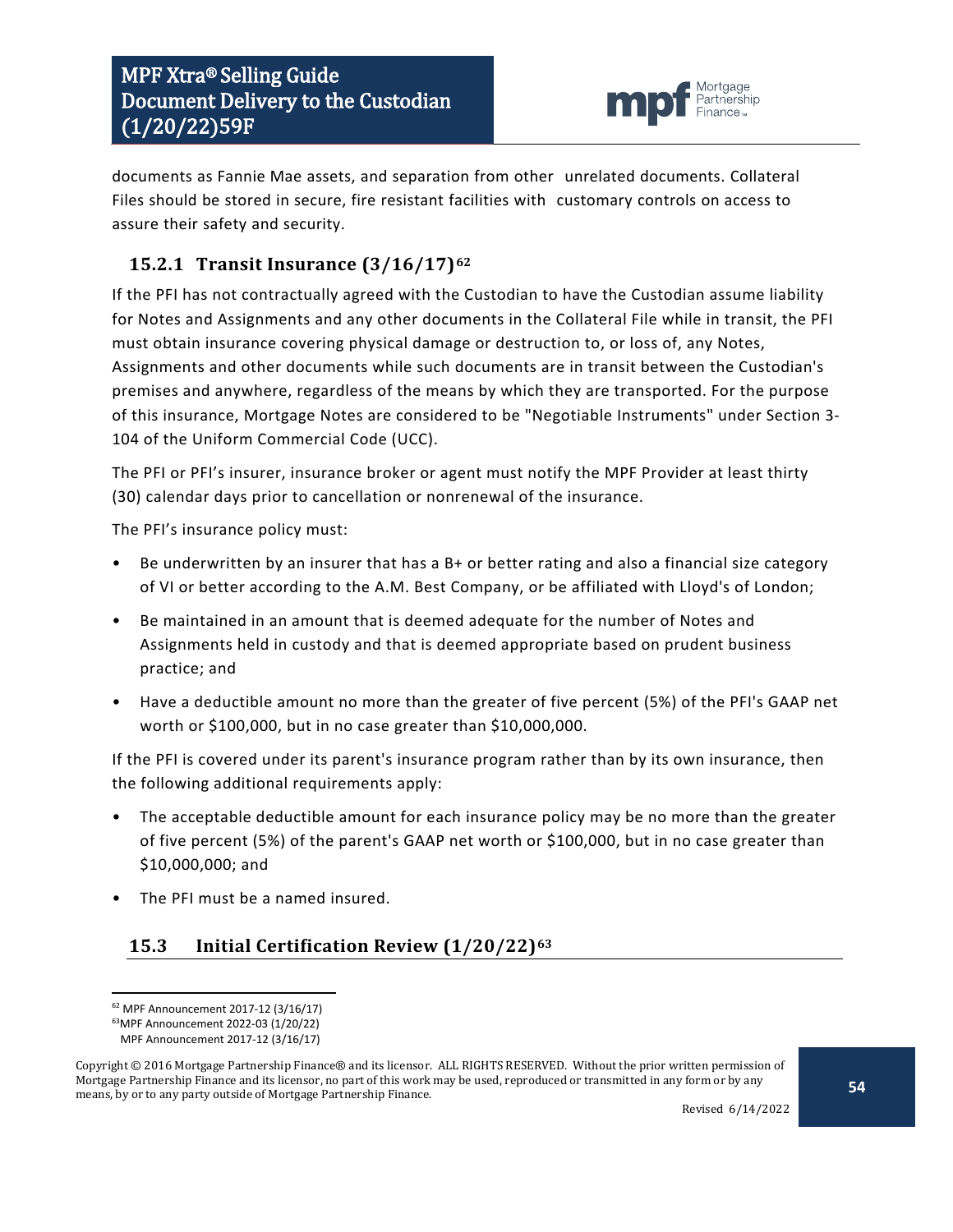

#### **MPF Xtra loans funded on or before February 1, 2022:**

Loans that receive Funding Confirmation and are purchased by Fannie Mae before or on February 1, 2022, are subject to existing Post-Funding Initial Certification requirements, and must obtain Initial Certification within seven (7) calendar days of the Funding Date by the MPF Bank. All other loans must obtain Initial Certification in the manner described in "**Loans with Funding Confirmation after February 1, 2022**" below.

The PFI must deliver all required documents to the MPF Program Custodian for review, certification and safekeeping within seven (7) calendar days of the Funding Date by the MPF Bank. The MPF Program Custodian will review the Collateral File in accordance with the Initial Certification Review Checklist for MPF Xtra (Exhibit K-X).

For each Collateral File not received and certified within the required time frame, an uncertified loan fee will be assessed to the PFI each calendar day thereafter until the date of Initial Certification by the MPF Program Custodian or repurchase of the Mortgage Loan.

Any Mortgage Loans for which an Initial Certification has not been received from the Custodian within twelve (12) calendar days of the Funding Date will be deemed "Not Eligible" and must be repurchased by the PFI.

If the MPF Program Custodian determines that the documents submitted are not acceptable, the Collateral File will be suspended or deemed ineligible. The MPF Provider will notify the PFI of any Mortgage Loans for which the Collateral Files are suspended or ineligible, and the detailed reasons for the suspension or ineligibility.

If the MPF Program Custodian sends documents to the PFI for correction, the PFI must immediately correct any defects and return all documents to the MPF Program Custodian. Penalty charges may be assessed for delays in correcting and resubmitting required documents.

#### **Loans with Funding Confirmation after February 1, 2022:**

MPF Xtra mortgage loans that have not received Funding Confirmation on or before February 1, 2022, regardless of their "Last Date to Request Funding," are subject to Pre-Funding Initial Certification requirements, and [notwithstanding anything to the contrary stated in the Master Commitment], must receive Note certification prior to funding in order to be eligible for purchase under the MPF Xtra product.

The PFI must deliver all required documents to the MPF Program Custodian for review, certification and safekeeping as soon as a loan funding request is submitted in eMPF for the loan, and an MPF Mortgage Loan Number is obtained. The MPF Program Custodian will review the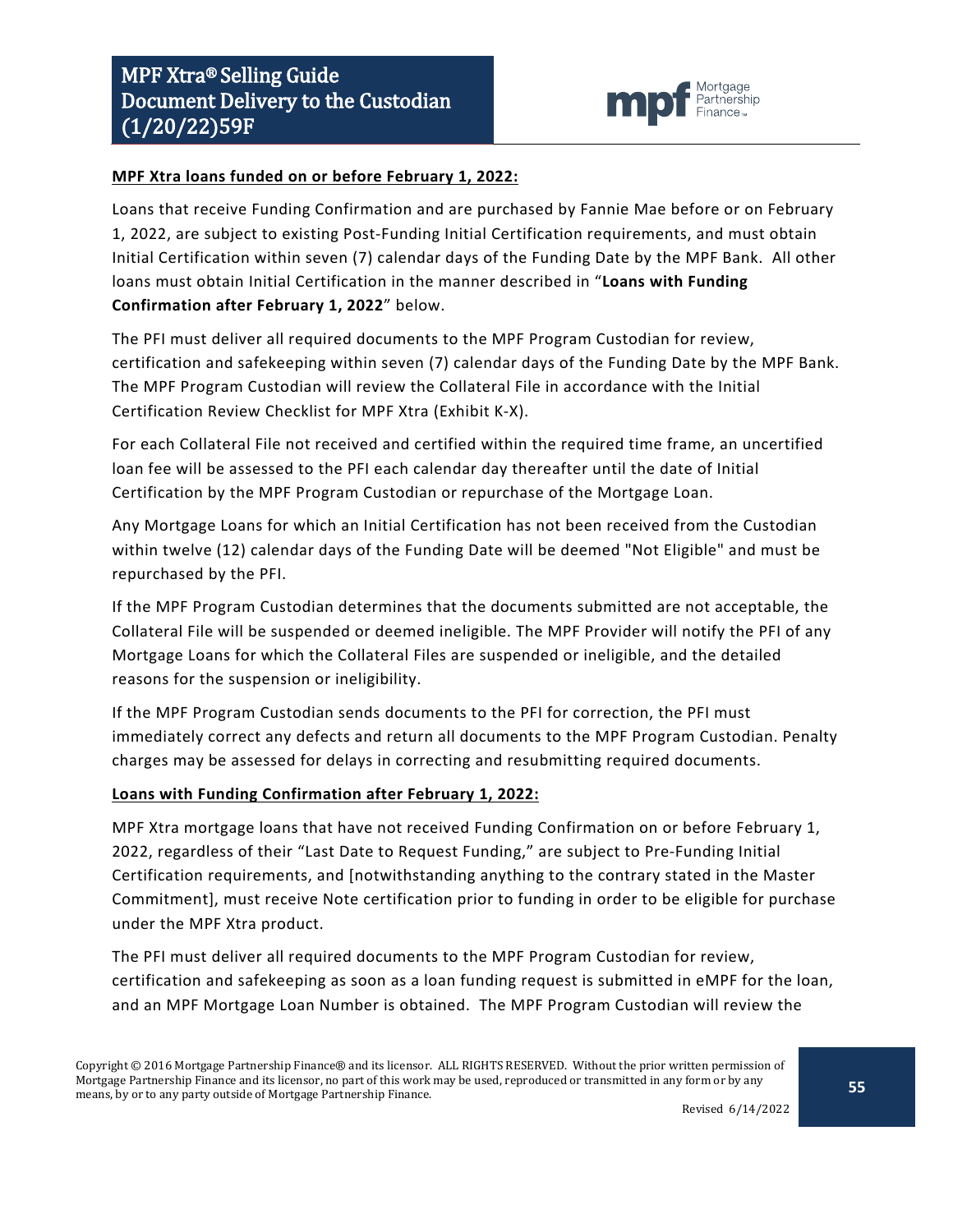

Collateral File in accordance with the Initial Certification Review Checklist for MPF Xtra (Exhibit K-X).

For each Collateral File not certified by the "Last Date to Obtain Certification," as provided for in eMPF for the applicable Delivery Commitment, the PFI must monitor the impacts to the associated delivery commitment. The PFI is responsible for all delivery commitment pair off fees and extension fees.

If the MPF Program Custodian determines that the documents submitted are not acceptable, the Collateral File will be suspended or deemed ineligible. The MPF Provider will notify the PFI of any Mortgage Loans for which the Collateral Files are suspended or ineligible, and the detailed reasons for the suspension or ineligibility.

Upon receipt of an approved SG340, the MPF Program Custodian will return the Collateral File to the PFI for correction. The PFI must immediately correct any defects and return all documents to the MPF Program Custodian. Any Mortgage that fails to obtain Initial Certification by the "Last Date to Obtain Certification," as provided for in eMPF for the applicable Delivery Commitment, may require the PFI to extend the delivery commitment expiration date. The PFI is responsible for pair off fees and extension fees.

## <span id="page-55-0"></span>**15.3.1 Correction of Exception (10/27/17)[64](#page-55-2)**

When the PFI discovers an Exception, which includes an error on one of the documents in the Collateral File or a discrepancy between the Loan Presentment information and the loan document information, the PFI must immediately report the Exception by emailing the MPF Custody Department at [MPFCustody@FHLBC.com](mailto:MPFCustody@FHLBC.com) and work with the MPF Custody Department to correct the Exception.

Exceptions are detailed in the Exception Report on the eMPF website. PFIs should reference Exhibit H (Document Codes) and Exhibit I (Exception Codes) for a translation of the codes on the Exception Report.

## <span id="page-55-1"></span>**15.3.2 Loan Not Eligible**

If the Custodian determines that the documents in the Collateral File do not meet the MPF Program requirements, the Custodian will inform the MPF Provider of the conditions that cause ineligibility.

 <sup>64</sup> MPF Announcement 2017-62 (10/27/17)

<span id="page-55-2"></span>Copyright © 2016 Mortgage Partnership Finance® and its licensor. ALL RIGHTS RESERVED. Without the prior written permission of Mortgage Partnership Finance and its licensor, no part of this work may be used, reproduced or transmitted in any form or by any means, by or to any party outside of Mortgage Partnership Finance.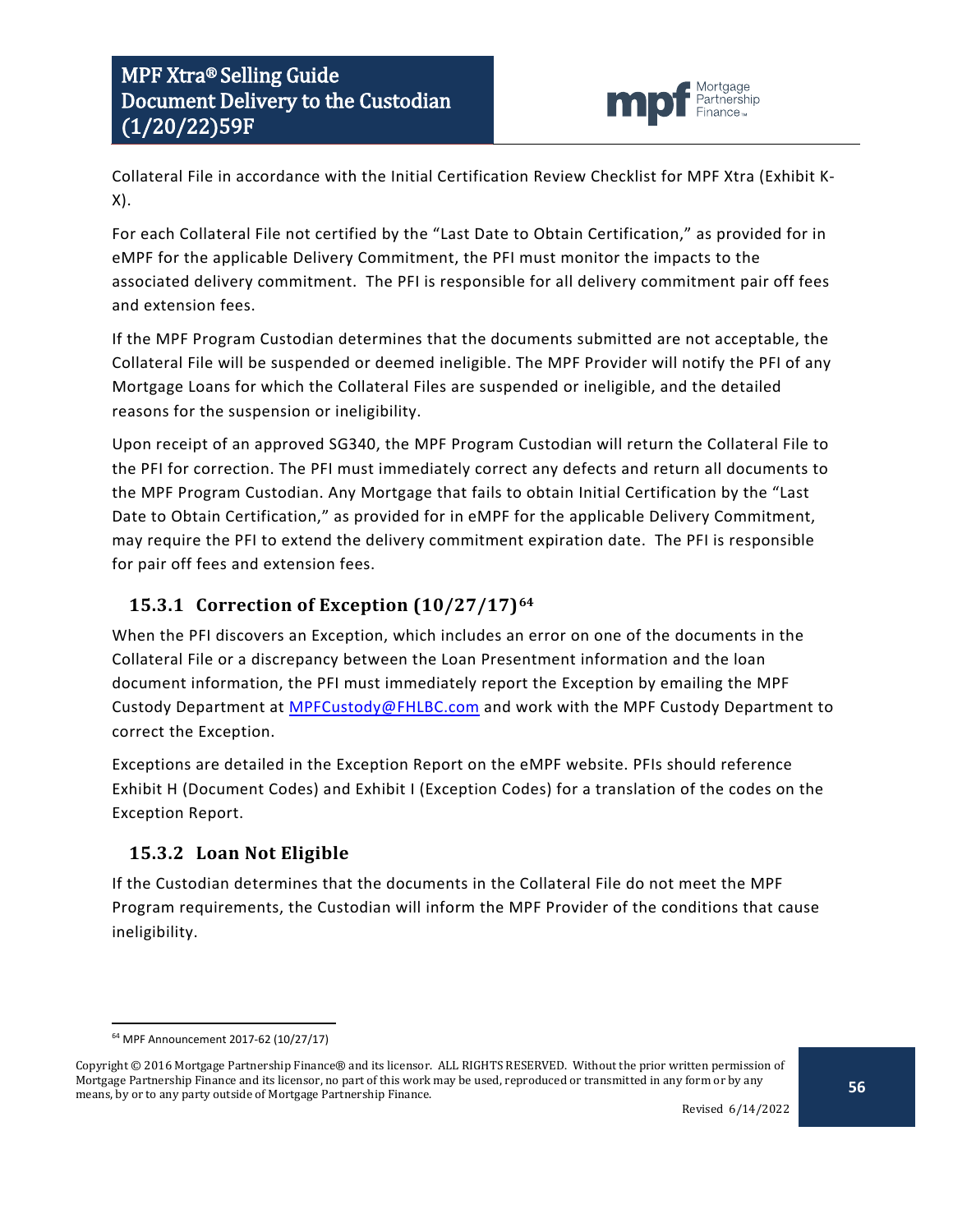

Mortgage Loans subject to post-Funding Initial Certification requirements that are determined during the certification process to be ineligible, must be repurchased by the PFI. The MPF Bank will affect the repurchase by withdrawing the required funds from the PFI's DDA.

Mortgage Loans subject to Pre-Funding Initial Certification that are determined during the certification process to be ineligible will be deemed ineligible for purchase by the MPF Program; the PFI will be responsible for any Delivery Commitment pair off fees.

## <span id="page-56-0"></span>**15.4 MPF Program Custodian Fees and Service Charges (3/16/17)[65](#page-56-1)**

The MPF Program Custodian assesses the PFI the following fees and service charges:

- Rush release or rejected release request: (i) a request issued within the timelines listed below or (ii) for an invalid release request as determined by the MPF Program Custodian.
	- o 1 Business Day turnaround -- \$5.00
	- o 2 Business Day turnaround -- \$3.50
- Nonstandard or rejected release request A fee charged to the PFI for: (i) the release of a Collateral File for a purpose other than Liquidation, Foreclosure or other Servicing responsibility that requires the physical possession of the Note or other documents (such as Exception correction for Initial or Final Certification requirements, etc.) or (ii) an invalid release request as determined by the Custodian.
	- o 1 Business Day turnaround -- \$5.00
	- o 2 Business Day turnaround -- \$3.50
	- o 3-4 Business Day turnaround -- \$2.00
- Non-standard or rejected file reinstatement requests -- A fee charged to the PFI for: (i) the file reinstatement following a release request for a purpose other than Liquidation, Foreclosure or other Servicing responsibility that requires the physical possession of the Note or other documents (such as Exception correction for Initial or Final Certification requirements, etc.) or (ii) an invalid reinstatement request as determined by the Custodian -- \$3.00
- Copies of documents -- \$1.00 plus \$0.25 per single sided copy
- Exception correction (per Exception) A fee charged to the PFI for every Exception cited by the MPF Program Custodian for Initial Certification, Final Certification, or recertification. Exception fees will be billed to a new PFI once one of the following occurs: sixty (60) calendar

 <sup>65</sup> MPF Announcement 2017-12 (3/16/17)

<span id="page-56-1"></span>Copyright © 2016 Mortgage Partnership Finance® and its licensor. ALL RIGHTS RESERVED. Without the prior written permission of Mortgage Partnership Finance and its licensor, no part of this work may be used, reproduced or transmitted in any form or by any means, by or to any party outside of Mortgage Partnership Finance.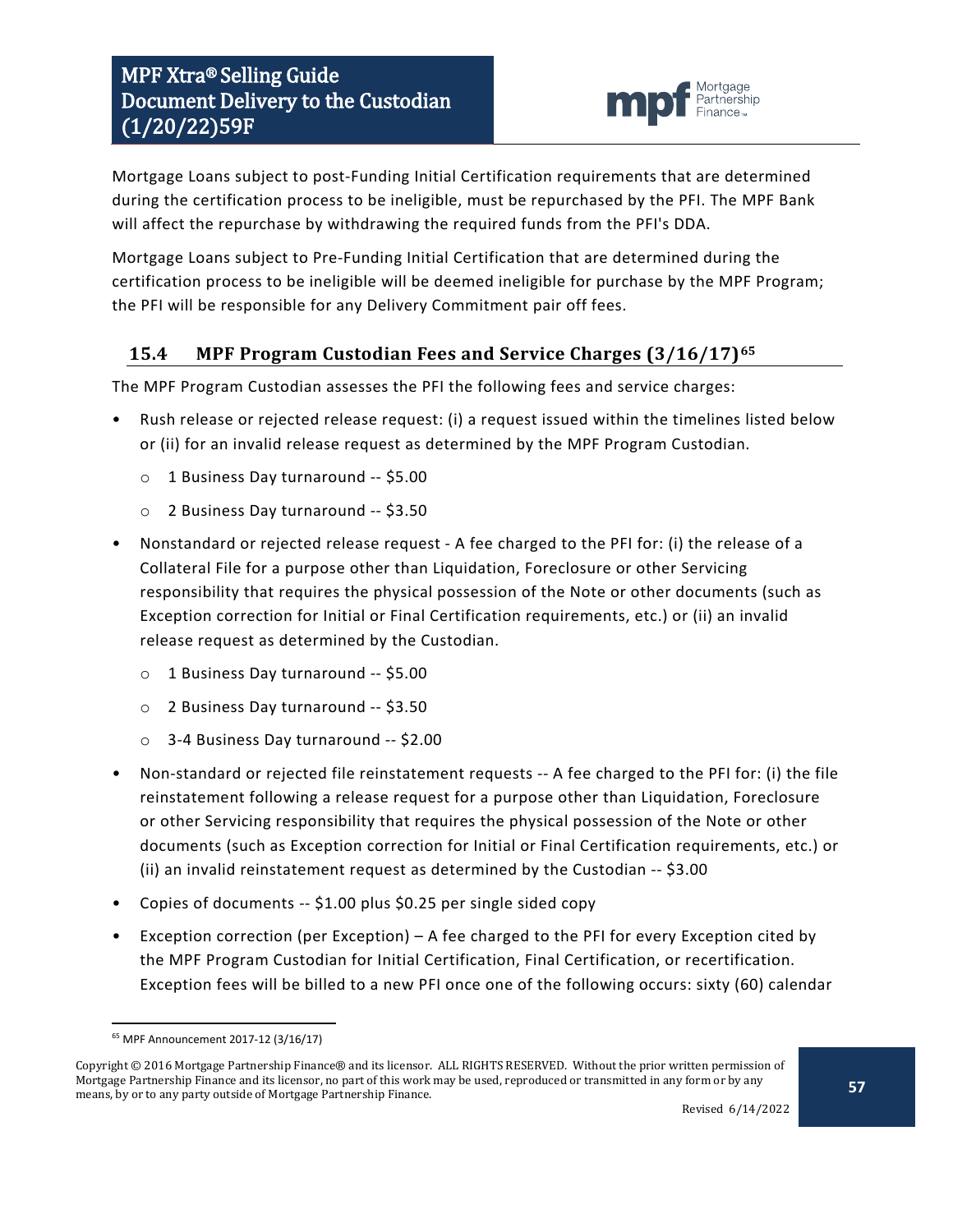

days have passed from first receipt of Collateral Files or one hundred (100) Collateral Files have been received by the Custodian from the PFI -- \$3.50

• External file transfer (change of Custodian) -- \$3.50

The MPF Provider will create preliminary custody invoices no later than the fifth (5th) Business Day of each month for the custody fees and service charges accrued in the previous month. The MPF Provider will create the final custody invoices on the eighteenth (18th) calendar day of each month or on the preceding Business Day if the eighteenth (18th) is not a Business Day, indicating the amount that will be drafted from the PFI's DDA. Both the preliminary and final invoices are available on the eMPF website. The MPF Provider reserves the right to amend the custodian fee schedule from time to time.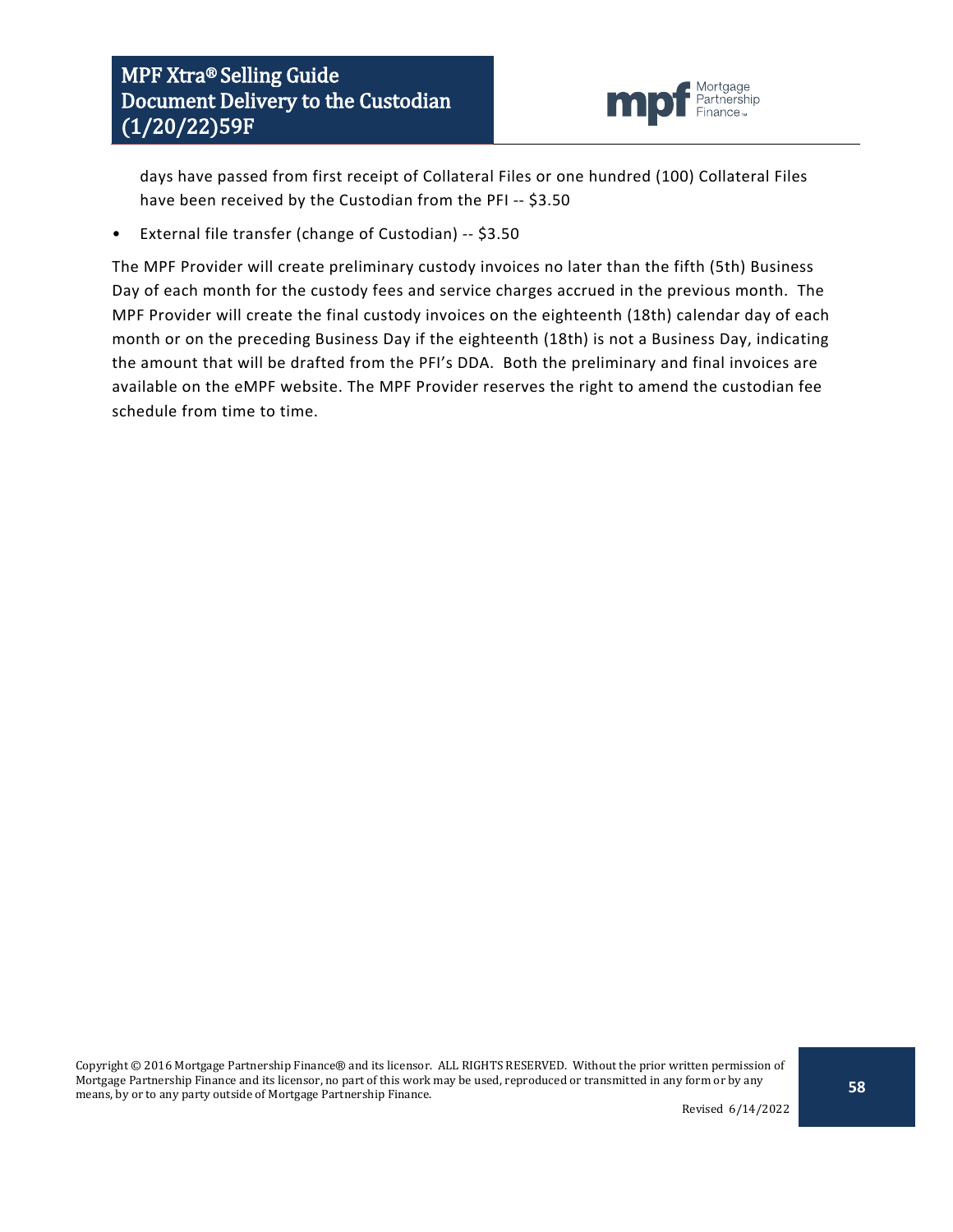

## <span id="page-58-0"></span>**CHAPTER 16. POST-CLOSING REQUIREMENTS**

#### <span id="page-58-1"></span>**16.1 Payments and Correspondence**

If the Originator is not the current Servicer, any payments and correspondence that the Originator receives from the Borrower after Closing must be immediately forwarded to the current Servicer of the Mortgage Loan.

#### <span id="page-58-2"></span>**16.2 Rescission Notice**

The Originator must immediately notify the current Servicer of the Mortgage Loan, the MPF Provider, the investor, and the MPF Bank if a rescission notice is received from a Borrower.

To avoid delays, the notification to the MPF Provider must include at minimum the following information:

- MPF loan number;
- Borrower name(s);
- Loan product, name of Investor(s) and any applicable Government Agency insuring or guaranteeing the Mortgage Loan;
- Who inquiry was received from and relationship to Borrower (Note that any request received related to inquiry from alleged successors in interests will be assumed to have been confirmed as a Successor in Interest by Servicer pursuant to its policies and procedures);
- Date and method notice of rescission was received;
- Copy of the Notice of Rescission;
- Copy of any other communication received from Borrower or Borrower's representative related to the rescission; and
- Any other relevant loan or borrower information that may be needed to address the rescission demand.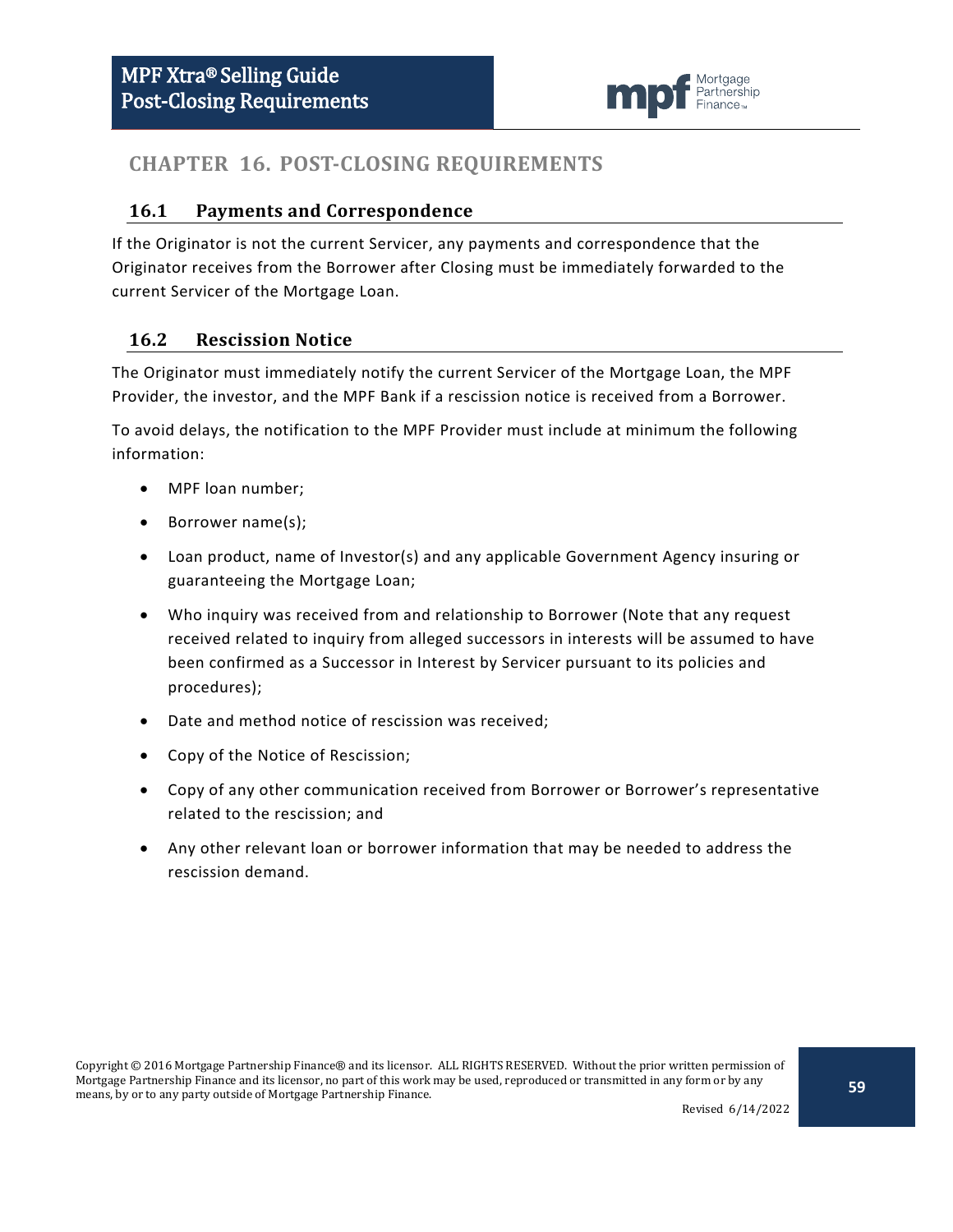

## <span id="page-59-0"></span>**CHAPTER 17. SERVICING REQUIREMENTS**

This chapter provides an overview for servicing retained loans and servicing released loans.

This chapter does not cover the requirements for the following types of transfers (which are addressed in the Servicing Guide):

- Transfers of servicing initiated post-loan delivery; or
- Transfers of servicing arising from mergers or other portfolio dispositions.

#### <span id="page-59-1"></span>**17.1 Servicing Retained**

PFIs that are retaining the Servicing of the Mortgage Loans must refer to the MPF Xtra Servicing Guide for the servicing requirements.

#### <span id="page-59-2"></span>**17.2 Servicing Released**

This chapter addresses the options for PFIs to transfer Servicing of a Mortgage Loan at loan delivery. To participate in these Servicing released options, PFIs must contact their MPF Bank Representative.

#### <span id="page-59-3"></span>**17.2.1 Whole Loan Sale**

The MPF Xtra whole loan sale option involves the PFI selling MPF Xtra Mortgage Loans and the Servicing Rights for those Mortgage Loans to the MPF Provider at loan delivery. The MPF Provider then sells the Mortgage Loan to an investor and transfers the Servicing Rights to an Assuming Servicer. The PFI selling the whole loan (Selling Servicer) must execute an MPF Xtra Addendum to the PFI Agreement and must obtain an MPF Xtra Master Commitment that (i) indicates it will sell MPF Xtra Mortgage Loans on a whole loan basis and (ii) lists an Assuming Servicer as directed by the Selling Servicer's MPF Bank.

#### **17.2.1.1 Selling Servicer Responsibilities (11/1/21)[66](#page-59-4)**

#### **17.2.1.1.1 Transfer Process (11/1/21)[67](#page-59-5)**

For specific requirements regarding the servicing transfer process, see the applicable Servicing Transfer Manual posted as an Exhibit on the MPF Website or available from the Servicer.

 <sup>66</sup> MPF Announcement 2021-75 (11/1/21)

MPF Announcement 2017-49 (9/13/17)

<sup>67</sup> MPF Announcement 2021-75 (11/1/21)

MPF Announcement 2017-49 (9/13/17)

<span id="page-59-5"></span><span id="page-59-4"></span>Copyright © 2016 Mortgage Partnership Finance® and its licensor. ALL RIGHTS RESERVED. Without the prior written permission of Mortgage Partnership Finance and its licensor, no part of this work may be used, reproduced or transmitted in any form or by any means, by or to any party outside of Mortgage Partnership Finance.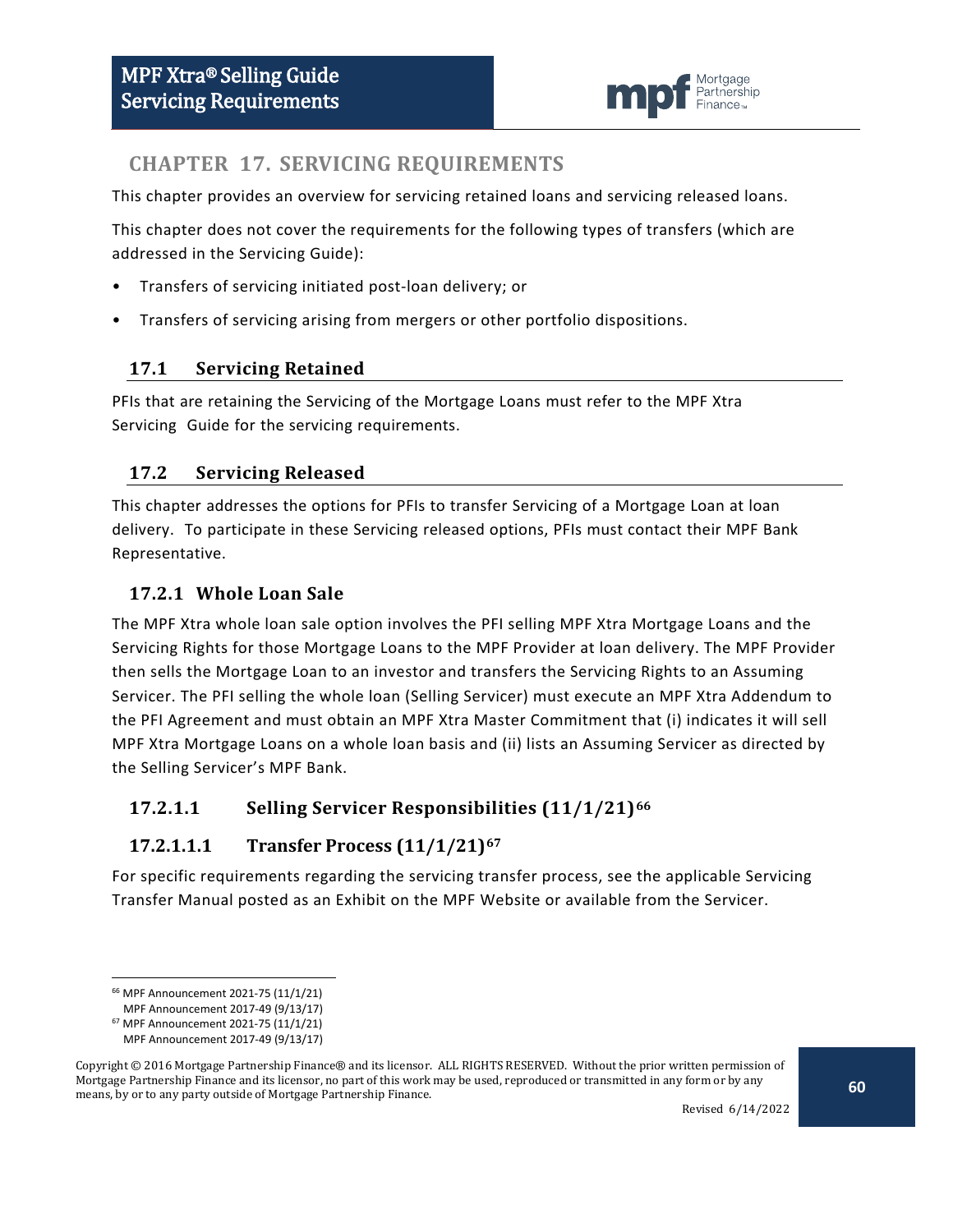

The Selling Servicer must transfer servicing to the Assuming Servicer in full compliance with Applicable Law, the Guides, and in accordance with the terms and conditions of the applicable Servicing Transfer Manual.

## **17.2.1.1.2 Quality Control Review**

The Selling Servicer is responsible for conducting the quality control review in accordance with the Guides for MPF Xtra Mortgage Loans that were sold by the Selling Servicer on a whole loan basis. If an MPF Xtra Mortgage Loan is selected for MPF Provider or Fannie Mae quality control review, the Selling Servicer shall be responsible for providing copies of the required documents upon request from the MPF Provider or Fannie Mae.

#### **17.2.1.2 Termination of the Assuming Servicer**

The MPF Bank and the MPF Provider have the full right to terminate an Assuming Servicer's right to service MPF Xtra Mortgage Loans at any time. If an Assuming Servicer's right to service MPF Xtra Mortgage Loans is terminated, all MPF Xtra Master Commitments listing the Assuming Servicer as Servicer will be closed. The MPF Bank will work with the Selling Servicer to find an alternative servicing released option.

The MPF Provider or Fannie Mae may transfer the Servicing to such party as the MPF Provider or Fannie Mae may designate.

## <span id="page-60-0"></span>**17.2.2 Concurrent Sale of Servicing to Another PFI (9/13/17)[68](#page-60-1)**

Concurrent sales or transfers of Servicing involve the PFI (Selling Servicer) selling the Servicing Rights to an Assuming Servicer at the same time the Mortgage Loan is sold to the MPF Bank. The Selling Servicer will remain liable for origination representations and warranties under its PFI Agreement. The Assuming Servicer must service the Mortgage Loans in compliance with the requirements in the Servicing Guide.

To participate in this concurrent sale of servicing option, PFIs must contact their MPF Bank Representative.

## **17.2.2.1 Eligible Servicers**

Servicers of MPF Xtra Loans must:

- Be a PFI;
- Meet the eligibility requirements in the Program Guide and comply with the Applicable Standards;

 <sup>68</sup> MPF Announcement 2017-49 (9/13/17)

<span id="page-60-1"></span>Copyright © 2016 Mortgage Partnership Finance® and its licensor. ALL RIGHTS RESERVED. Without the prior written permission of Mortgage Partnership Finance and its licensor, no part of this work may be used, reproduced or transmitted in any form or by any means, by or to any party outside of Mortgage Partnership Finance.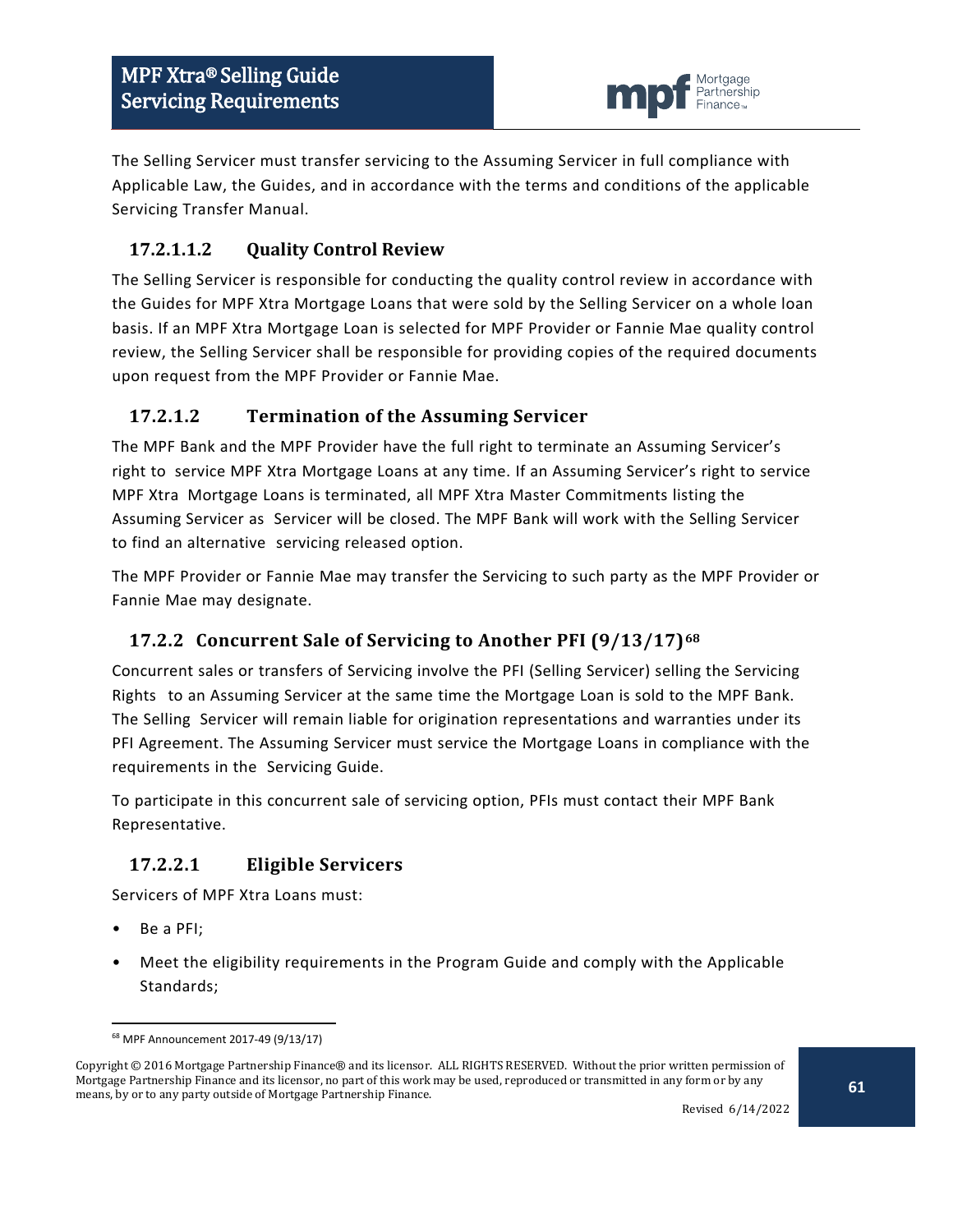

- Execute an MPF Addendum to the PFI Agreement;
- Be engaged in purchasing servicing rights under existing servicing sales agreements;
- Be eligible to service loans for Fannie Mae;
- Execute an MPF Xtra Addendum to the PFI Agreement; and
- Be approved by its MPF Bank as a Servicer (thereafter known as an Assuming Servicer) eligible to acquire Servicing Rights for Serviced Xtra Mortgage Loans from Selling Servicers under the MPF Xtra product.

#### **17.2.2.2 Selling Servicer Prerequisites to Selling Servicing Rights**

The Selling Servicer may not sell any of its Servicing Rights without the written consent of the MPF Provider under the MPF Xtra product. The Assuming Servicer may not acquire Servicing Rights for Serviced Xtra Mortgage Loans under its PFI Agreement without the written consent of the Assuming Servicer's MPF Bank. Therefore, in order to sell Servicing Rights to an approved Assuming Servicer, the Selling Servicer must first complete all the following requirements:

- The Selling Servicer and the Assuming Servicer must complete and submit an MPF Xtra Servicing Transfer Notice (Form SG361-X) to the Assuming PFI's MPF Bank for its approval;
- The Selling Servicer and the Assuming Servicer must execute a Sale of Servicing Agreement;
- The Selling Servicer must obtain an MPF Xtra Master Commitment (MC) with the approved Assuming Servicer as the Servicing PFI for that MC; and
- The Selling Servicer must have the ability to either originate Mortgage Loans as a "MOM" loan (MERS as Original Mortgagee) or the ability to assign and register the loan with MERS immediately after the sale of the Servicing Rights.

#### **17.2.2.3 Sale of Servicing Agreements**

It is the Selling Servicer's responsibility to verify the Assuming Servicer is approved to purchase Servicing Rights and service MPF Xtra Mortgage Loans for the MPF Program. When a PFI is not approved to acquire Servicing Rights, the PFI must obtain approval to become an Assuming Servicer.

The Selling Servicer and the Assuming Servicer will enter into a Sale of Servicing Agreement in order to sell Servicing Rights for MPF Xtra Mortgage Loans. The MPF Bank and MPF Provider are not parties to the Sale of Servicing Agreement and do not have any obligations or liabilities under the Sale of Servicing Agreement. Additionally, no MPF Bank shall owe any fees to the Selling Servicer or the Assuming Servicer in connection with the sale of MPF Xtra Servicing Rights. Any compensation payable by the Assuming Servicer to the Selling Servicer in connection with the sale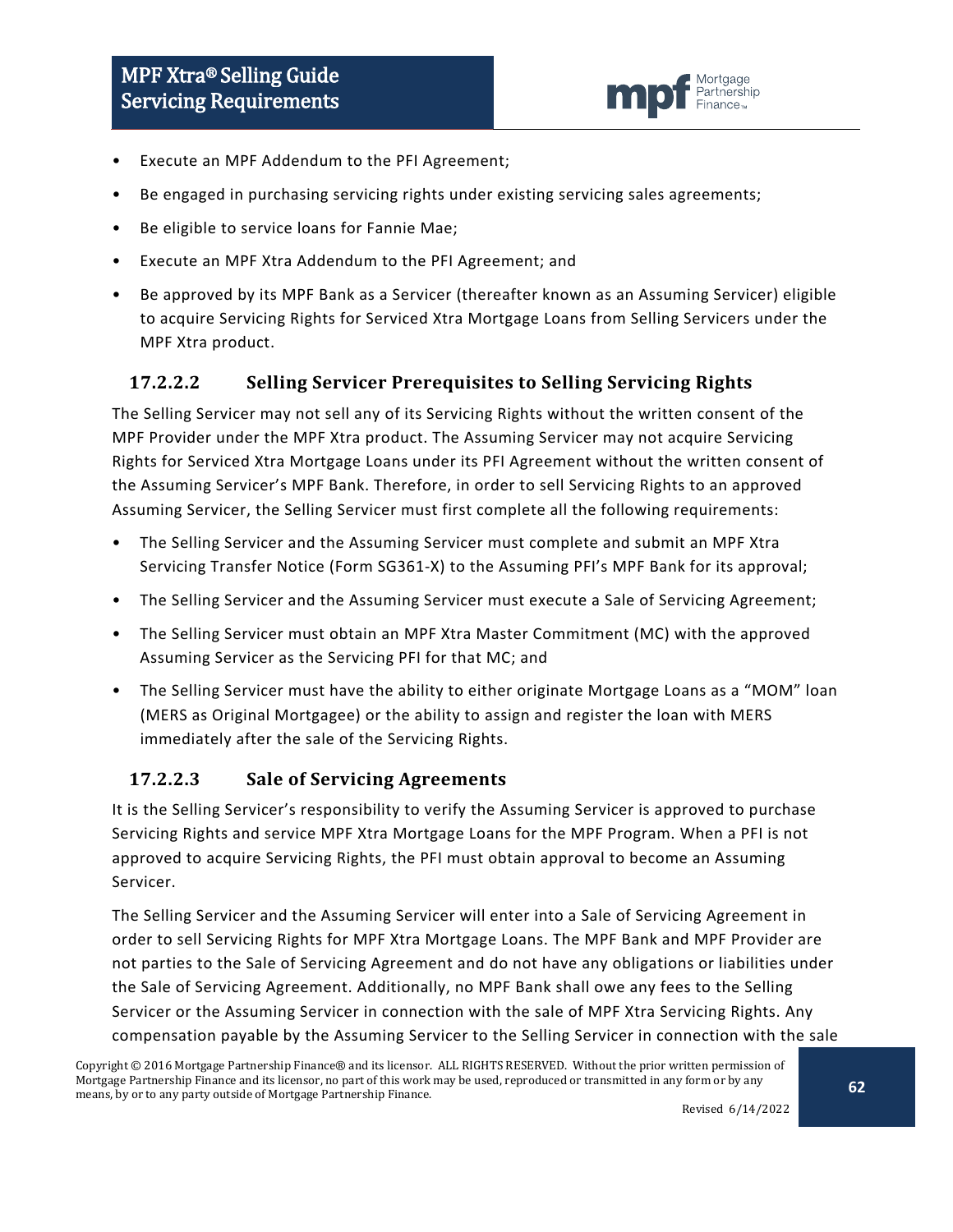

of MPF Xtra Mortgage Loan Servicing Rights shall be as provided in the Sale of Servicing Agreement.

In the event of a conflict between the Guides or the PFI Agreements and the Sale of Servicing Agreement, the Guides and PFI Agreements will control. However, to the extent that the Sale of Servicing Agreement addresses matters solely between the PFIs which do not affect the MPF Banks' rights with respect to the Serviced Xtra Mortgage Loans or the Servicing of such Mortgage Loans, then the Guides or PFI Agreements shall have no applicability to such matters.

The Assuming Servicer's Servicing Rights with respect to the Serviced Xtra Mortgages are specifically subject to the rights of its MPF Bank and the MPF Provider under the Assuming Servicer's PFI Agreement and as provided for in the Guides.

## **17.2.2.4 Servicing Rights Transfer Process**

On the date provided for in the Sale of Servicing Agreement, but not later than the last date on which a sale can occur that would allow the Selling Servicer and the Assuming Servicer to comply with the Servicing Requirements specified in the Guides for Serviced Xtra Mortgage Loans, the Selling Servicer shall transfer or deliver to the Assuming Servicer:

- All funds held in connection with the servicing of the Serviced Xtra Mortgage Loans for the benefit of the Borrowers or Fannie Mae;
- Mortgage Loan Files and data related to the servicing of the Serviced Xtra Mortgage Loans necessary to service the Serviced Xtra Mortgages in accordance with Applicable Standards; and
- All Borrower notices pertaining to transfer of the Servicing Rights in accordance with Applicable Standards and the Sale of Servicing Agreement.

As of the date a Serviced Xtra Mortgage Loan is sold by the Selling Servicer under the MPF Xtra product, the Assuming Servicer shall be responsible for the servicing of the Serviced Xtra Mortgage Loan in accordance with the Applicable Standards. The Assuming Servicer shall accept the servicing of the Serviced Xtra Mortgage Loan despite any Selling Servicer breach of Sale of Servicing Agreement or breach of Selling Servicer Obligations.

The MPF Provider may be required to reverse a funding of a Serviced Xtra Mortgage Loan for which the Servicing Rights have been sold in order to correct loan data. This will result in a new funding confirmation for the Serviced Xtra Mortgage Loan. The Assuming Servicer will be required to service the Serviced Xtra Mortgage Loan in accordance with the new funding confirmation. Because such notifications of loan data corrections are delivered to the Selling Servicer, it is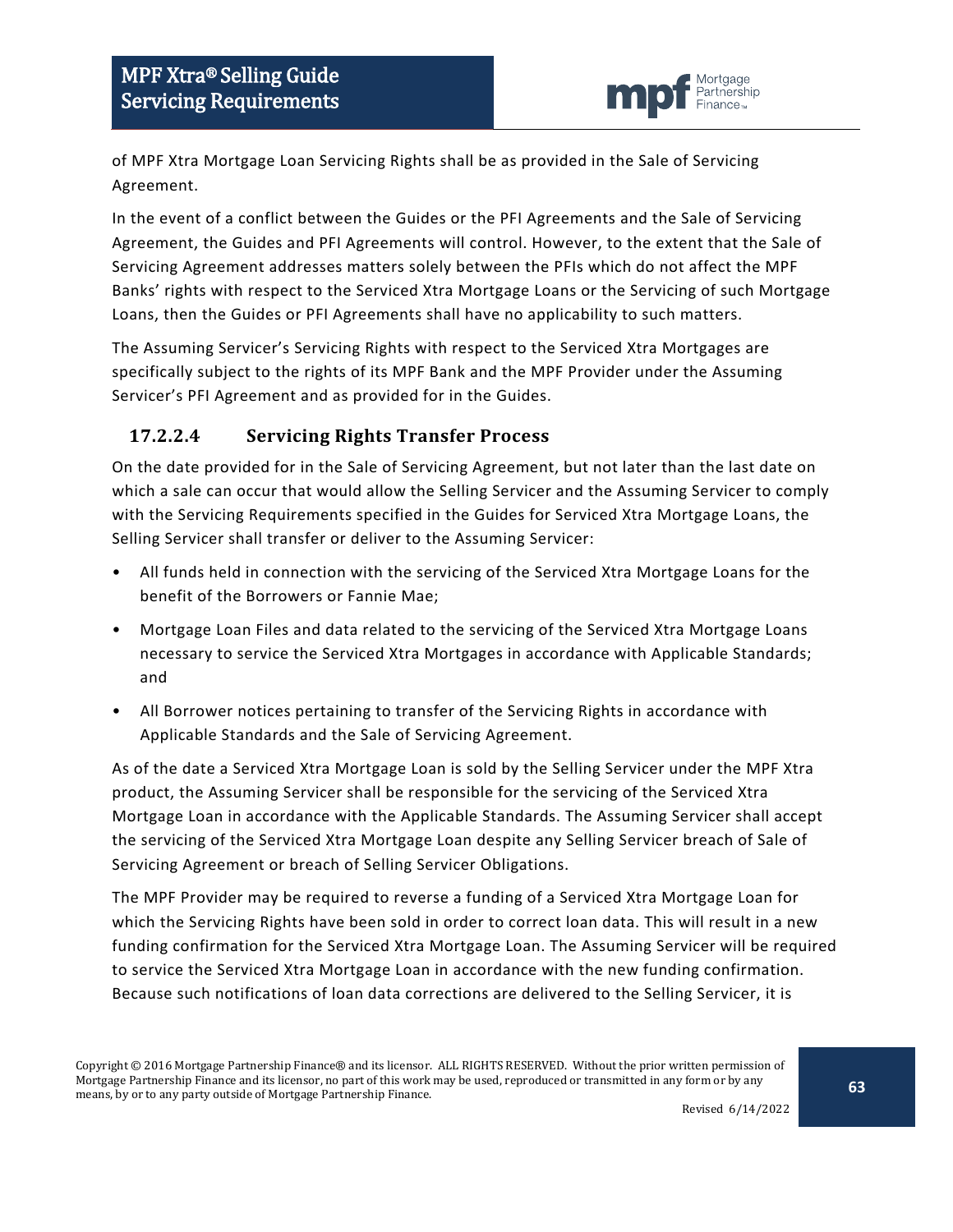

recommended that the Sale of Servicing Agreement contain provisions for the Selling Servicer to share such notification with the Assuming Servicer.

#### **17.2.2.5 Custody Documents**

The Selling Servicer shall deliver custodial documents for the Serviced Xtra Mortgage Loans to the MPF Program Custodian.

### **17.2.2.6 Note Endorsement**

The Selling Servicer must endorse the Note "in blank" before it is delivered to the MPF Program Custodian.

### **17.2.2.7 Assignments**

Unless MERS is the original Mortgagee, the Selling Servicer must prepare and record an Assignment of the Security Instrument to MERS for each Serviced Xtra Mortgage Loan in the form that complies with MERS requirements and Applicable Law.

#### **17.2.2.8 Recording Assignments**

Every Serviced Xtra Mortgage Loan must either be a MOM loan (MERS as Original Mortgagee) or assigned to MERS immediately after the sale of Servicing. Immediately following the sale of the Serviced Xtra Mortgage to the MPF Provider, either the Selling Servicer or the Assuming Servicer (as agreed to between them) shall record such assignment in the appropriate public records of the jurisdiction where the related Mortgaged Property is located.

## **17.2.2.9 Certification with the MPF Program Custodian**

The Selling Servicer is responsible for the Initial Certification of the Collateral Files, resolving Initial Certification issues with the MPF Program Custodian, and payment of all fees imposed for uncertified documents or custodial Exceptions. All Xtra Mortgage Loans delivered to the MPF program subject to post-Funding certification that do not meet the Initial Certification requirements within the required time period must be repurchased immediately by the Selling Servicer, along with the Servicing Rights pertaining to such Serviced Xtra Mortgage Loan. All MPF Xtra Mortgage Loans delivered to the MPF program subject to pre-Funding certification, must meet the Initial Certification requirements prior to Funding to be eligible.

## **17.2.2.10 Selling Servicer Document Access**

The Selling Servicer may request and obtain the Collateral File from the MPF Program Custodian in order to correct certification exceptions only during the time period permitted for Initial Certification.

Copyright © 2016 Mortgage Partnership Finance® and its licensor. ALL RIGHTS RESERVED. Without the prior written permission of Mortgage Partnership Finance and its licensor, no part of this work may be used, reproduced or transmitted in any form or by any means, by or to any party outside of Mortgage Partnership Finance.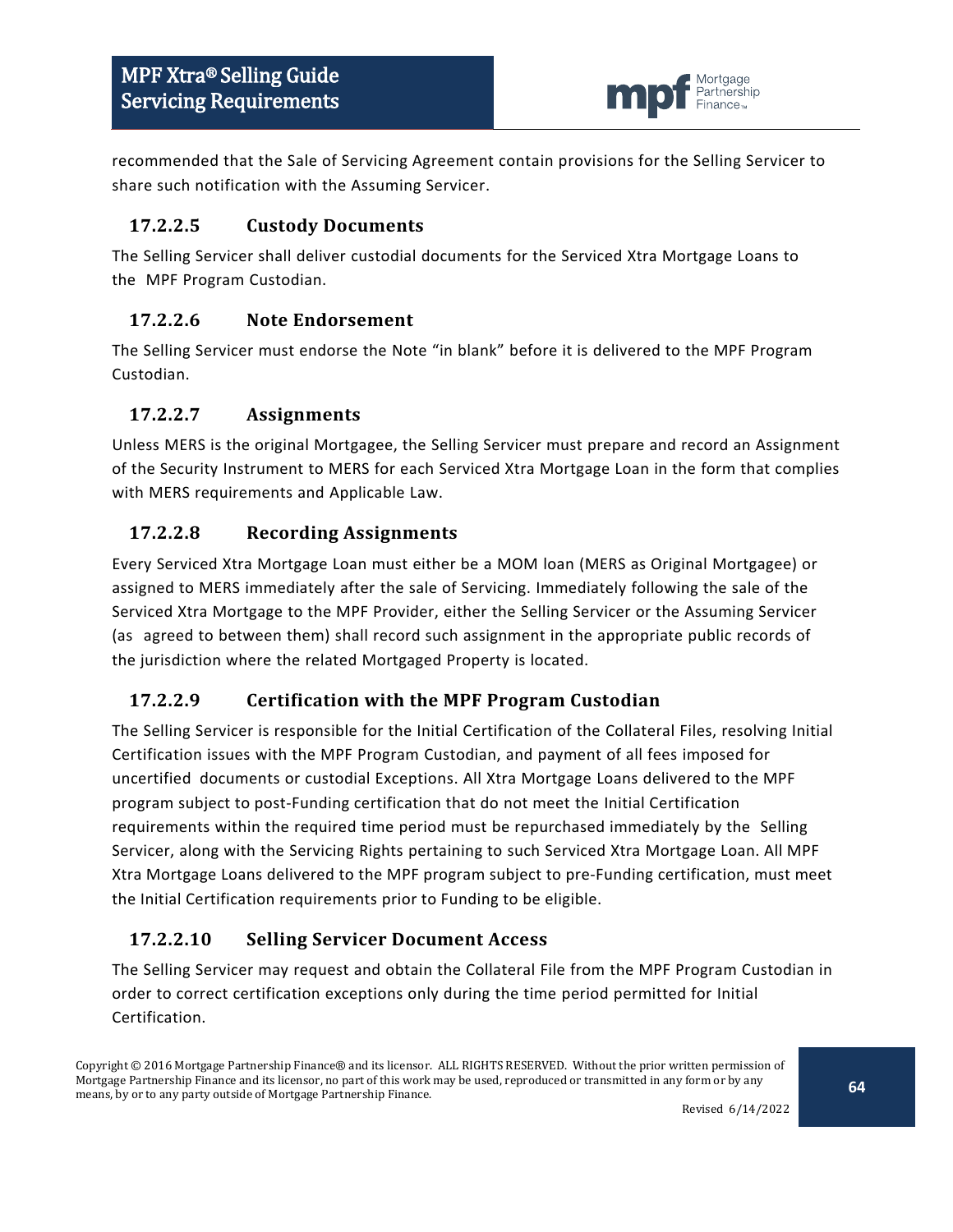

#### **17.2.2.11 Custodial Accounts, Loan Accounts, and Remittances**

The Assuming Servicer is required to maintain separate Custodial Accounts in accordance with the Guides. The Assuming Servicer will be responsible for monthly loan accounting and reporting commencing the first monthly cycle cutoff date after the Serviced Xtra Mortgage Loan was sold.

### **17.2.2.12 Other Selling Servicer Responsibilities**

The Selling Servicer is responsible for conducting the quality control review in accordance with the Program Guide for Serviced Xtra Mortgage Loans for which the Servicing Rights have been sold.

If a Serviced Xtra Mortgage Loan for which the Servicing Rights were sold is selected for MPF Provider or Fannie Mae quality control review, the Selling Servicer shall be responsible for providing copies of the required documents upon request from the MPF Provider or Fannie Mae.

#### **17.2.2.13 Servicing Rights Sale Provisions**

In addition to the representations and warranties in the PFI Agreement, the Selling Servicer represents and warrants as of the Funding Date that:

- The Selling Servicer is the sole and lawful owner of the Servicing Rights;
- The Selling Servicer has the full right and power to sell the Servicing Rights to the Assuming Servicer;
- Except for the Sale of Servicing Agreement and the Selling Servicer Agreement, the Servicing Rights are not subject to any contract or other agreements of the Selling Servicer;
- The terms of the Master Commitment(s) remain in full force and effect; and
- The PFI Agreement remains in full force and effect.

Additionally, the Selling Servicer shall remain liable for:

- The origination obligations for the Serviced Xtra Mortgage Loans;
- Delivery of the document package; and
- Any violations of the Servicing Responsibilities that occur prior to the sale of the Servicing Rights to the Assuming PFI.

The MPF Provider or Fannie Mae may request that the Assuming Servicer repurchase any Serviced Xtra Mortgage Loan: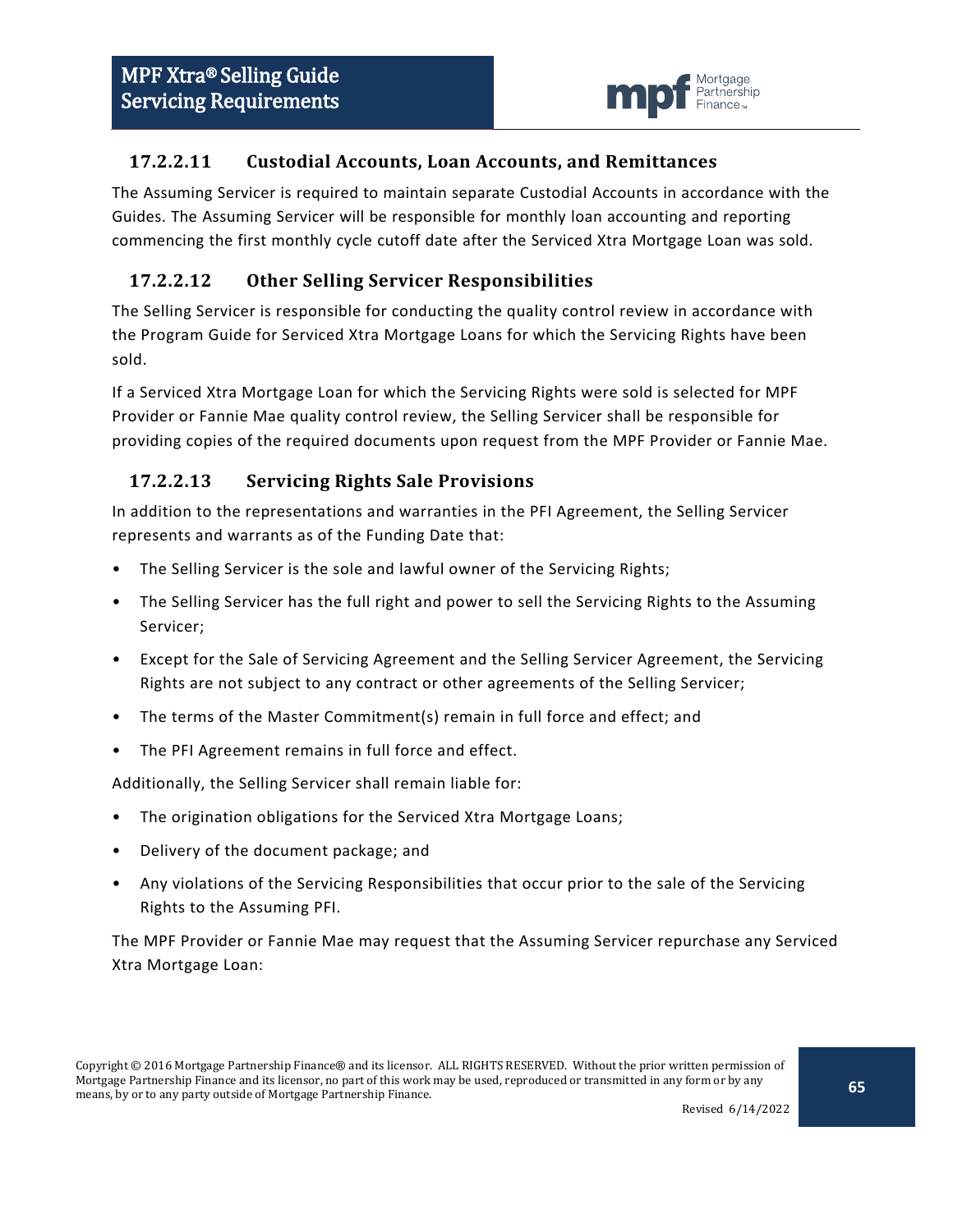

- Which does not meet the requirements of the Guides, whether such condition is due to the Selling Servicer's breach of any of its origination obligations or Servicing Responsibilities with respect to such Serviced Xtra Mortgage Loan; or
- If the Assuming Servicer violated its Servicing Responsibilities after its purchase of the Servicing Rights to the Serviced Xtra Mortgage Loan.

Without waiving its rights against the Selling Servicer, the Assuming Servicer shall effect such repurchase, provided:

- The Selling Servicer has not filed nor has a filing been made against the Selling Servicer under the Bankruptcy Code; and
- Neither a receiver nor a conservator has been appointed for the Selling Servicer;
- The MPF Provider or Fannie Mae assigns its rights against the Selling Servicer with respect to such Mortgage to the Assuming Servicer; and/or
- The Assuming Servicer is subrogated to the rights of the MPF Provider or Fannie Mae against the Selling Servicer with respect to such Mortgage Loan.

Regardless of whether or not any of the above conditions are met, the MPF Provider or Fannie Mae may pursue repurchase of the Serviced Xtra Mortgage Loan directly against the Selling Servicer or its successors and assigns in an instance where the Selling Servicer is responsible for a repurchase under the terms of the Guides and the Selling Servicer's PFI Agreement. However, the Assuming Servicer will continue to service such Serviced Xtra Mortgage Loan until it is repaid, liquidated or the MPF Provider or Fannie Mae notifies the Assuming Servicer that the Serviced Xtra Mortgage Loan has been sold.

## **17.2.2.14 Termination of the Assuming Servicer as Servicer**

Termination of the Assuming Servicer's right to service Mortgage Loans under the PFI Agreement, shall terminate the Assuming Servicer's MPF Xtra Servicing without separate notice to the Assuming Servicer. If Fannie Mae terminates the Assuming Servicer's eligibility as a Servicer, it will also result in the termination of the Assuming Servicer's MPF Xtra Servicing Rights for the Serviced Xtra Mortgage Loans. Such termination shall not relieve the Assuming Servicer of its obligation to transfer all funds, Mortgage Loan Files and data for the Service Xtra Mortgage Loans in its possession to the party designated by the MPF Provider, or Fannie Mae. The MPF Provider or Fannie Mae may transfer the Servicing to such party as the MPF Provider or Fannie Mae may designate.

## **17.2.2.15 Termination of the Sale of Servicing Agreement**

Copyright © 2016 Mortgage Partnership Finance® and its licensor. ALL RIGHTS RESERVED. Without the prior written permission of Mortgage Partnership Finance and its licensor, no part of this work may be used, reproduced or transmitted in any form or by any means, by or to any party outside of Mortgage Partnership Finance.